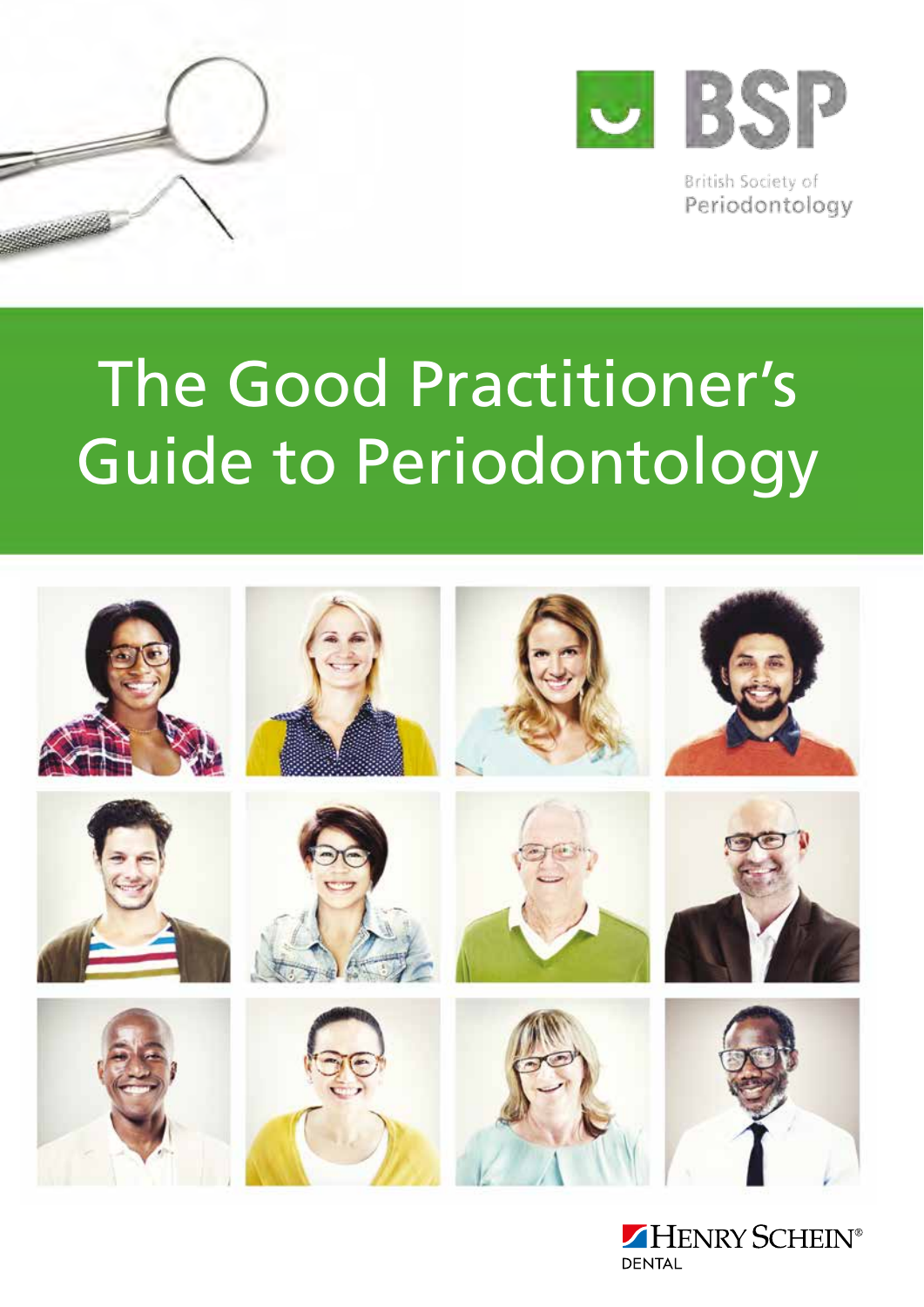

# We're a 1000+ strong membership organisation. Join us.

We are a forward-thinking group of people with a passion for perio. Join us and benefit from a whole range of useful and educational benefits. We're also part of the European Federation of Periodontology.

- $\blacktriangleright$  A full calendar of events, seminars, webinars and meetings Enjoy early notification and lower rates
- $\triangleright$  Benefit from our Early Career Group a vibrant, supportive sub-group of the BSP
- $\triangleright$  Receive the Journal of Clinical Periodontology every month
- Join as a full or associate member
- $\triangleright$  Our registration fees are low and reduce as the year progresses
- $\triangleright$  Access more of our website
- $\blacktriangleright$  Annual printed newsletter, monthly e-newsletters
- $\triangleright$  Enter our prestigious prizes and awards initiatives
- $\triangleright$  Network at every level
- $\blacktriangleright$  High number of non-specialist dentist and hygienist members

## www.bsperio.org.uk

Membership contact: Helen Cobley admin@bsperio.org.uk

Reg charity number: 265815

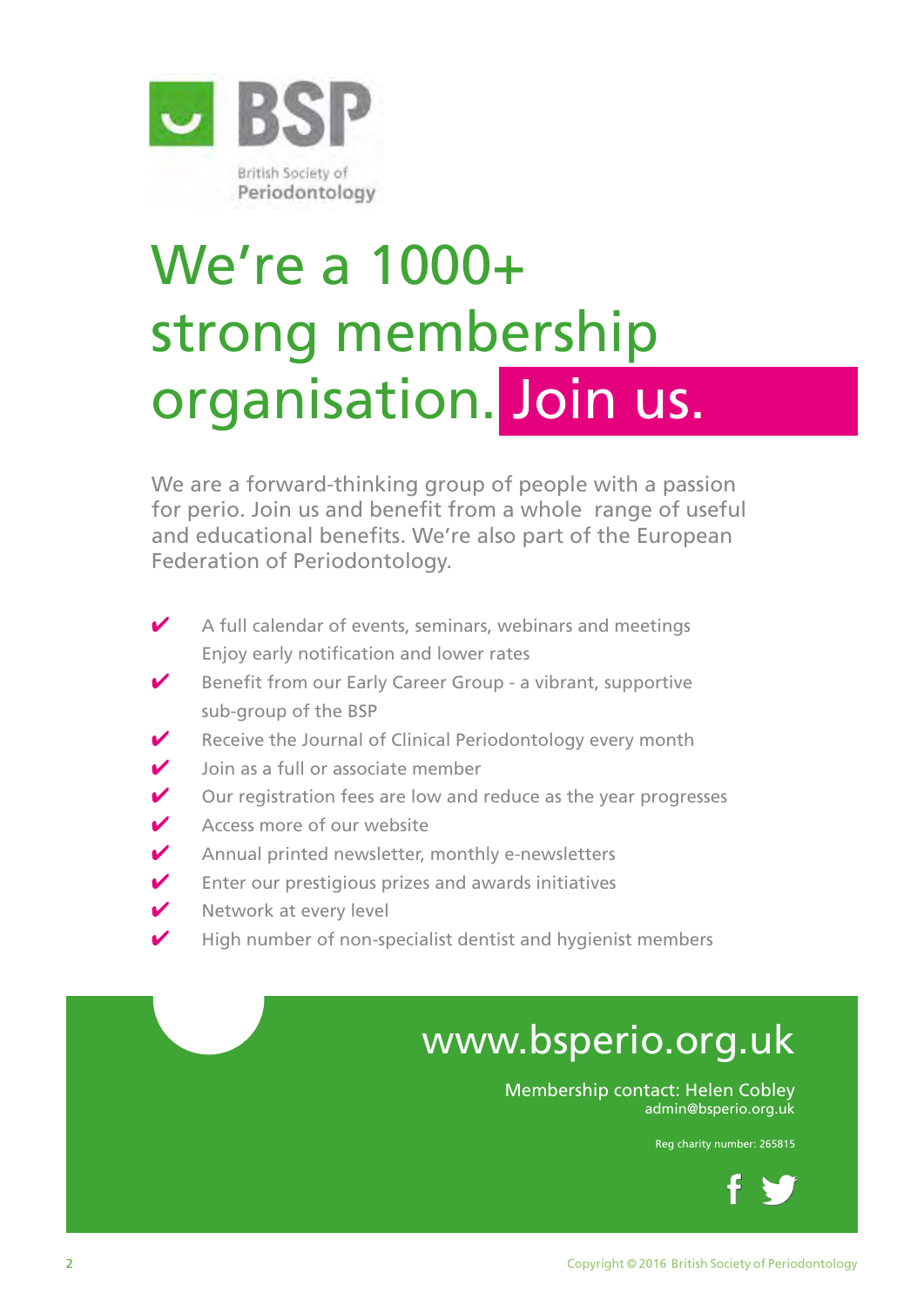## **CONTENTS**

| Referral 41 |  |
|-------------|--|
|             |  |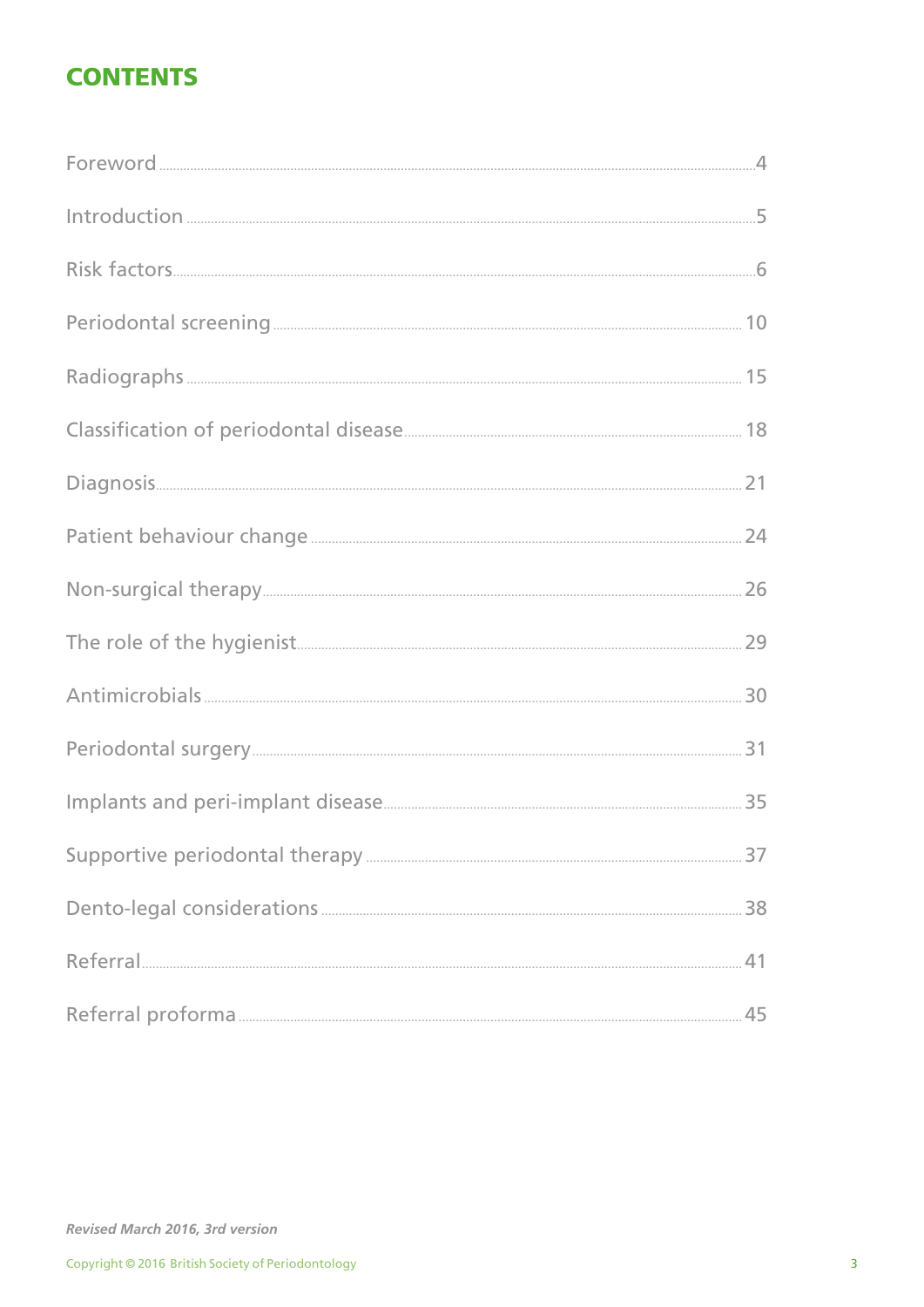## FOREWORD

Welcome to the third version of the Good Practitioner's Guide. We hope that you will find it a helpful companion to your clinical practice. Of the previous editions, 9,000 print copies have been distributed and, in just 12 months last year, the PDF was downloaded a staggering 41,664 times. It has also been translated by the Austrian Society of Periodontology. The GPG has certainly proven highly popular and the interest in periodontics has never been greater. This is not surprising since periodontics has so much to offer both patients and clinicians.

This new edition marks a major change for the guide. Firstly, the name. We changed 'Young' to 'Good' on your advice. We received so many comments that the guide was valued and used widely by practitioners regardless of years since qualification that we have made this small change. What is a huge change is the move from paper to digital. Fiona Clarke of Atlas Education, BSP member and an expert in the field of e-learning has done a wonderful job in transforming the guide to a digital and interactive format. We believe that this transformation will greatly increase its educational value. At the same time, we have taken the opportunity to revise the text to address changes in research and clinical practice. However, we have tried to remain faithful to the original concept that it should be a well-thumbed, useable guide and not a textbook. The digital version will allow us to make the GPG a more responsive resource reflecting new developments. For instance, at the time of writing, the European Federation of Periodontology and the American Academy of Periodontology are working on a joint World Workshop (the BSP is well represented) to review periodontal disease classification. The results should be available in early 2018 and we will incorporate any changes.

Periodontal diseases remain very common. Whilst early stages may be symptom-free, the impact on peoples' lives of later stages is very serious. This is movingly told in the film that we made with the European Federation of Periodontology, The Sound of Periodontitis (you can download or view the film at www.efp.org/public). The need for us to work together to treat the large numbers of people with the condition has never been more acute. Even more important is to prevent our patients from developing the condition. We can achieve this by integrating into clinical practice what we know about health behaviour change and the complexity of causes and modifiers of the disease including plaque, tobacco use, diabetes and many others. You may be interested in other current guidance which is also available on the BSP website (www.bsperio.org.uk).

I would like to thank the BSP Early Career Group members, Praveen Sharma and Manoj Tank for their superb work in helping to revise the text and to Dental Protection and Michaela O'Neill of the BSDHT for their input to the section on dental-legal aspects and working with hygienists. Much of the text is based on the work of the original authors who are listed in the previous editions. Thanks also to 2016 BSP President, Phil Ower who has been hugely supportive of the project and provided many figures. If you have found the guide useful and would like to see what else membership of the British Society of Periodontology can offer, do visit our website and contact us (www.bsperio.org.uk).

Let us know if you have any comments or suggestions for future updates.



Prof. Ian Needleman *Editor in Chief, Good Practitioner's Guide*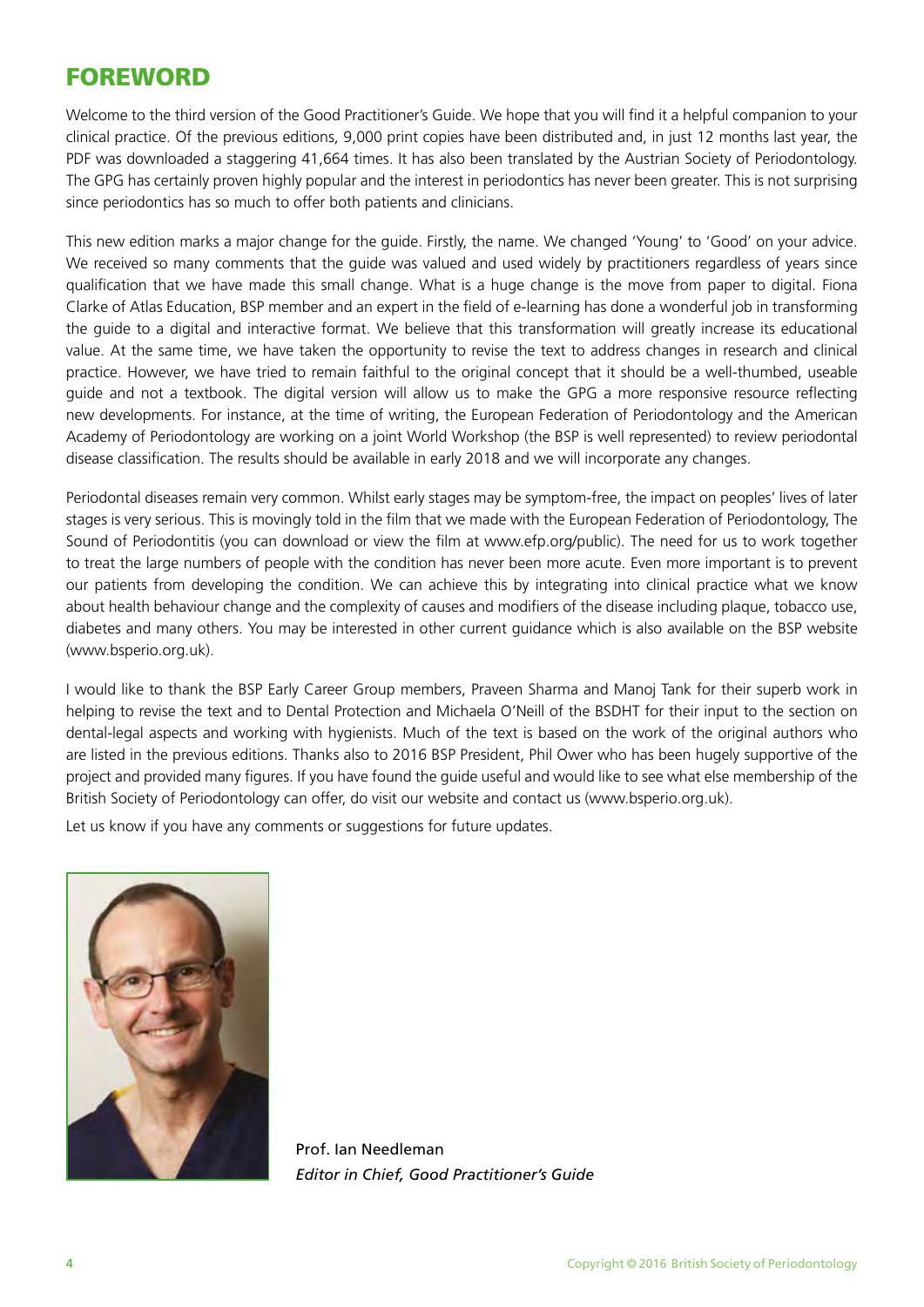## INTRODUCTION

Periodontal diseases are considered by the World Health Organisation (WHO) as one of two significant global burdens of oral disease, with the other being dental caries. Severe periodontitis is now recognised as being the sixth most prevalent disease of mankind.

Periodontitis is a chronic inflammatory disease of bacterial aetiology that affects the supporting tissues around the teeth. The host has an important role in susceptibility to the disease. In the early stages of periodontitis, some patients are not aware of any problems. However, as the disease progresses, patients may complain of bleeding gums, awareness of a bad taste in their mouth and, in later stages, become aware of loose teeth. If periodontitis is not treated, it can result in both loss of teeth and function which can negatively impact a patient's quality of life.

According to the latest prevalence data from the 2009 UK Adult Dental Health Survey, 37% of the adult population suffer from moderate levels of chronic periodontitis (with 4-6mm pocketing), while 8% of the population suffer from severe periodontitis (with pocketing exceeding 6mm). Severe periodontitis has been found to affect 11% of adults worldwide.

Various risk factors have been highlighted for periodontal disease including poor oral hygiene, tobacco use, diabetes, genetics, poor nutrition and stress. It is important to consider these factors when managing patients with periodontitis, in order to aid successful treatment. Thoroughly assessing and diagnosing the type of periodontal disease using the current classification system is essential.

The aim of this guide is to review each step of the periodontal assessment and treatment process using an evidence based approach to the management of patients in practice.



 **Key references**

Steele J & O'Sullivan I. (2011), Adult Dental Health Survey 2009. The Health and Social Care Information Centre. Kassebaum NJ, Bernabé E, Dahiya M. (2014), Global burden of severe periodontitis in 1990-2010: a systematic review and metaregression. J Dent Res **93** (11):1045-1053.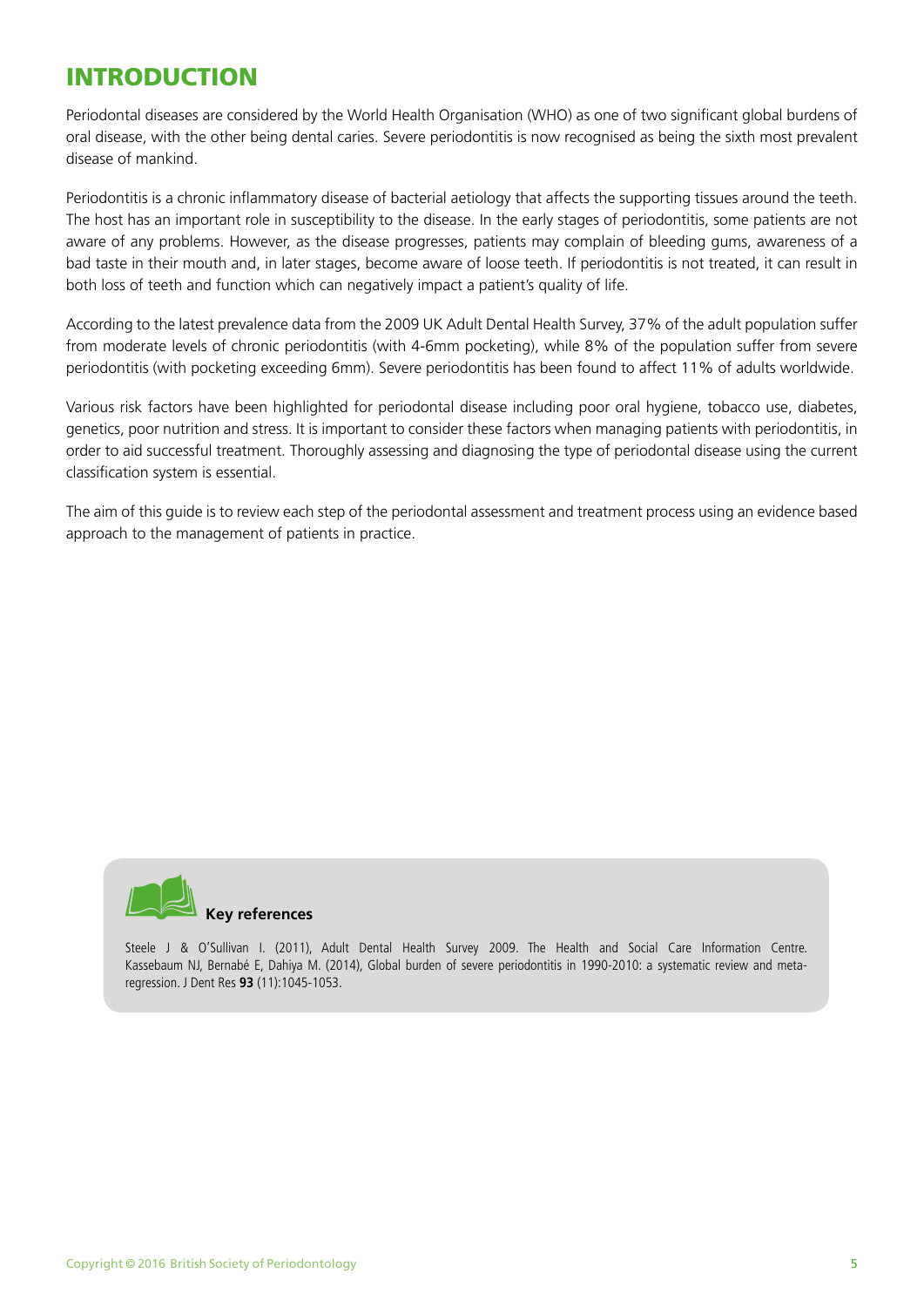## RISK FACTORS

The pathogenesis of periodontal disease is complex and evidence indicates that it is the patient's response to the bacterial challenge which is the major determinant of susceptibility. Identifying the various inherited and acquired factors influencing susceptibility is thus an important part of the periodontal assessment.

Risk factors are those factors that influence the likelihood of periodontitis developing in an individual and how fast the disease progresses.



**Table 1** Risk factors for periodontal disease divided into modifiable and non-modifiable factors.

#### **Local risk factors**

Local risk factors can either be acquired (such as plaque and calculus, overhanging and poorly contoured restorations) or anatomical (such as malpositioned teeth, enamel pearls, root grooves, concavities and furcations). During an examination visit, it is essential to identify these factors and plan to either try to correct them (such as deficient restorations) or educate the patient about local oral hygiene measures (such as using single tufted brushes around malpositioned teeth).



**Figure 1** Instanding LR1 showing localised plaque and calculus accumulation on the interproximal, buccal and lingual aspect.

#### Systemic risk factors

A number of systemic diseases, states or conditions can affect the periodontium in a generalised manner. These are known as systemic risk factors. These can be modifiable, such as smoking, or non-modifiable, such as ageing or genetic risk factors.

#### **Tobacco use**

The most important known risk factor for periodontitis is cigarette smoking. Smoking has a profound impact on periodontitis development, treatment response and likelihood of relapse. It will be discussed in further detail later in this topic.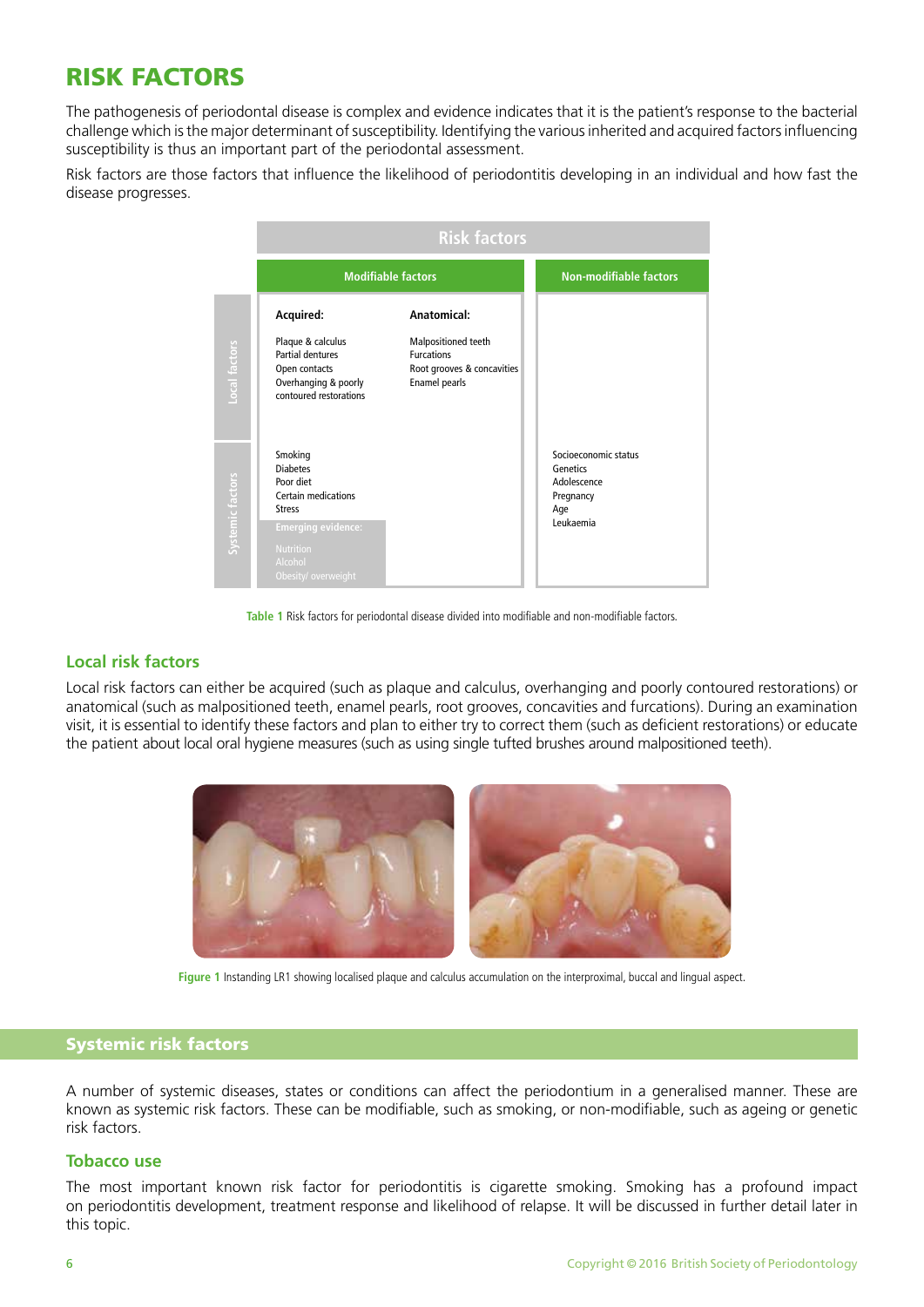#### **Diabetes**

Poorly controlled diabetes increases the risk of periodontal diseases. Wound healing is adversely affected by diabetes, especially if poorly controlled. This can make treatment of diabetic patients more difficult. Assessment of diabetic control is important and communication with the patient's doctor should be considered. Diabetes control is best assessed using HbA1c (glycated haemoglobin) values. People with diabetes are advised to maintain levels of HbA1c of 6.5% (48mmol/ mol) or lower. Requesting recent test results from the managing physician can be helpful to understand diabetes risk to periodontal health. However, control can vary substantially over time. Patients with undiagnosed diabetes may present with multiple, lateral periodontal abscesses in which case liaising with the patient's GP to confirm the diabetic status of the patient is advised.

#### **Stress**

Stress is known to affect both the general and periodontal health of patients. There are a few mechanisms by which this might happen. Prolonged or intense periods of stress can cause suppression of the immune system which might tip the host-bacterial interaction in favour of bacteria causing increased attachment loss. Stress also affects how well people look after themselves and might lead to less effective daily plaque removal, increased tobacco-use and poor nutrition. Asking patients about their stress levels and recording this in their notes is important. Making patients aware of the potential effects of stress on their general and oral health may be sufficient for patients to think about stress management or adopting coping strategies. Clearly, managing periodontal health in people undergoing significant stress requires recognition of this factor. Discussion with the patient about the implications is important and consideration should be given to modifying the treatment plan to provide additional supportive care or delaying complex treatment.

#### **Medication**

Certain medications are known to cause gingival overgrowth. If drug-related gingival overgrowth is suspected, it is prudent to liaise with medical colleagues to determine if alternative drug therapies are available and appropriate, especially if overgrowth is severe or not reducing despite the patient's best efforts at good plaque control and effective professional debridement. The drugs implicated are discussed further on page 19.

#### **Other considerations**

Hormonal changes are known to affect the gingivae, most notably during pregnancy. During this time, a greater emphasis on daily effective plaque removal and professional debridement should control periodontal health.

Socioeconomic status is strongly associated with risk of developing chronic diseases such as cardiovascular disease, diabetes and increasingly with periodontitis. Currently, it is not clear whether this is because of shared risk factors for each such as tobacco use or poor nutrition, for example, or whether it is due to specific risk factors for periodontitis.

#### **Emerging evidence**

Although the evidence is not conclusive for alcohol abuse, obesity, lack of physical activity and poor nutrition, they may be important and are recommended to be included in overall periodontal health advice.

As healthcare professionals, it is vital that we identify and make patients aware of the risk factors that might affect their health. A thorough history and examination should allow you to identify and document these risk factors so they can be considered in the treatment planning stage.

#### Tobacco and periodontal health

Tobacco use is directly related to a number of medical problems including cancer, low birth weight babies, pulmonary and cardiovascular problems. As health care professionals, we should be prepared to take any opportunity to encourage patients to quit smoking. The provision of periodontal care can provide an ideal opportunity to provide this sort of health care message, as you and your team will be interacting with your patients over several appointments and often over an extended period of time.

Smoking is one of the most significant risk factors in the development and progression of periodontal diseases. Smokers are up to six times more likely to show periodontal destruction than non-smokers, show a poorer response to treatment and are at increased risk of recurrence. This is thought to be due to a reduction in gingival blood flow, impaired white cell function, impaired wound healing and an increased production of inflammatory cytokines enhancing tissue breakdown.

Many studies have shown that persistent smoking leads to greater tooth loss and reduced response to periodontal therapy in a dose-dependent fashion. Therefore, patients should be advised that even smoking 1-4 cigarettes a day increases their risk of developing periodontitis by almost 50%.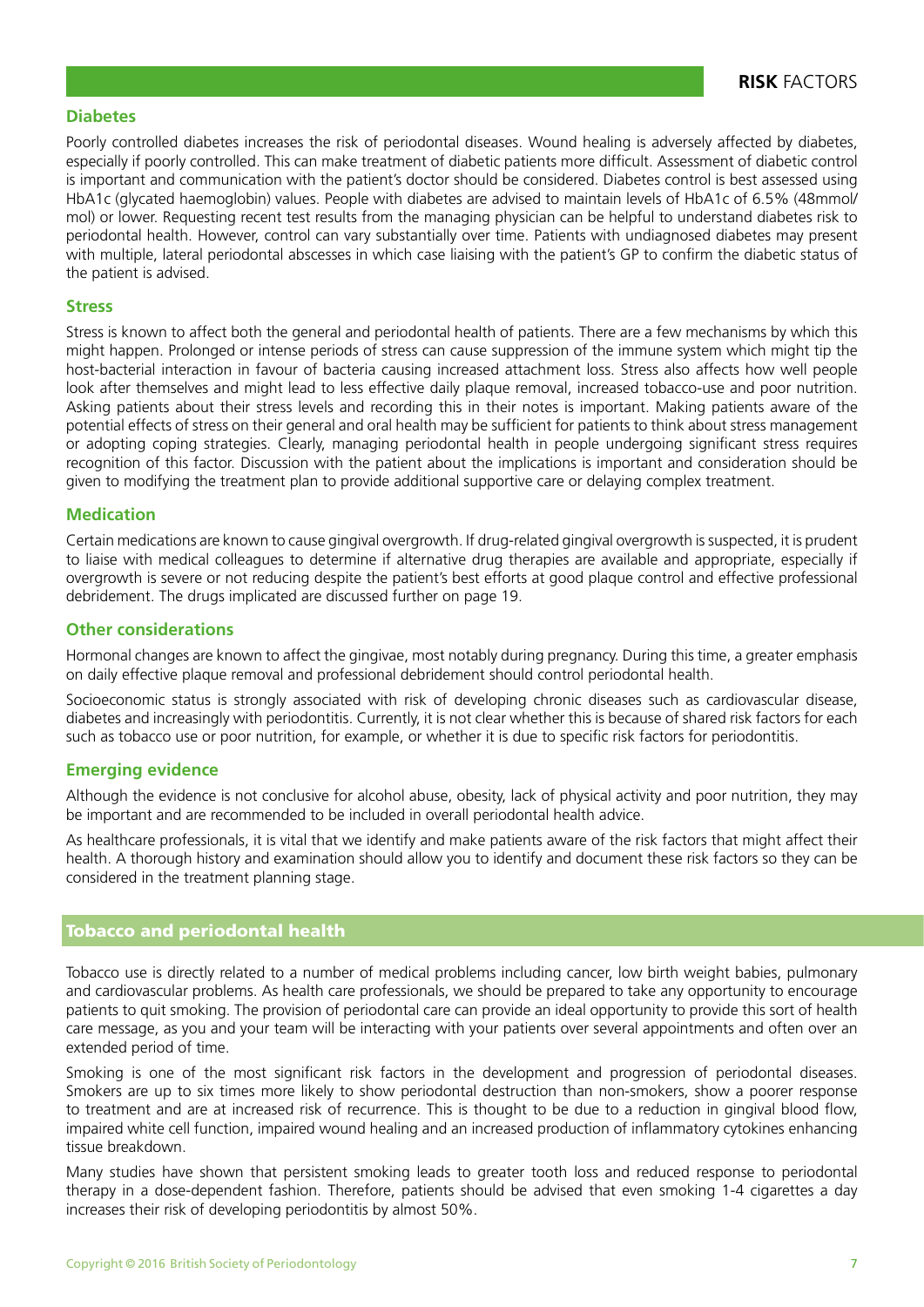#### **RISK** FACTORS

#### **Smokers often display:**

- Greater calculus formation
- Higher mean probing pocket depths and more sites with deep pockets
- Greater gingival recession
- Greater alveolar bone loss and furcation involvement
- Less bleeding on probing.

Smoking cigars, cannabis and other smokeless tobacco products regularly carries a similar risk to that of cigarettes. The recent development of e-cigarettes means that the relative effect of these, compared to traditional cigarettes has yet to be investigated. Although they are likely to be less harmful to the periodontal tissues than traditional cigarettes, they are unlikely to be as good for periodontal health as not smoking. There is currently both a knowledge and research gap regarding e-cigarettes and patients should be made aware of this.

A number of studies have shown that smokers do not show as good a response to periodontal treatment (even in the presence of good oral hygiene) as non-smokers. Smokers are also twice as likely to lose teeth in the longer term. If a patient does manage to stop smoking there is a benefit to treatment response.

#### **Setting patient expectations**

It is your responsibility to make your patients fully aware of the effects that smoking will have on their periodontal health, response to treatment, risk of relapse and eventually, risk of tooth loss.

#### **Smoking cessation advice**

How you and your team approach this will depend on whether your patient is a contented smoker, is contemplating quitting or whether they have tried and failed to quit in the past. You should ask about tobacco use and document it. For people considering quitting, the current guidance (Delivering Better Oral Health 2014) is to refer to specialist quit smoking services such as NHS Smokefree (www.nhs.uk/smokefree). For people who are unwilling to take up such a service, you or someone delegated by you should provide brief tobacco cessation advice.

Stopping smoking is a process, not a single event and may require several serious attempts before success. On average, it takes seven serious attempts to quit smoking. Therefore, every 'failed' attempt should be viewed as another milestone on what may be a lengthy journey. It is also important to warn patients of a possible transient increase in bleeding from the gingivae on smoking cessation as the oral vascular supply returns to normal and the masking effects of smoking are removed.

You should note down your patient's current self-reported smoking status at every regular recall appointment. It is also important to make note of the historic burden of smoking for instance in pack-years\*.

#### **Periodontal treatment for smokers**

The mainstay remains good daily plaque control and regular, high quality supra- and subgingival debridement with adjunctive local anaesthesia as required. Remember, smokers with gingival recession are at increased risk of developing root caries, so careful monitoring of diet and the caries status together with the provision of appropriate fluoride adjuncts may also be important for this group of patients.

Given the reduced healing capacity of the periodontal tissues in smokers, periodontal management of these patients tends to avoid any surgical intervention and in particular any form of hard or soft tissue grafting. You should consider referral for non-responding patients who smoke.

\* Pack-year is calculated by multiplying the number of packs of cigarettes smoked per day by the number of years the person has smoked.

#### **Systemic disease and periodontal health**

In the previous section, we explored how systemic conditions can impact on periodontal health. In this section, we will examine the growing body of evidence that demonstrates that periodontal conditions might influence the systemic health of patients.

The link between periodontitis and systemic diseases comes from a variety of sources including observational studies showing associations between systemic diseases (most notably cardiovascular disease and diabetes) and periodontitis. Evidence has also been gathered from interventional studies showing a possible beneficial impact of treating periodontitis on the systemic health of patients with certain chronic, non-communicable diseases or conditions.

These associations were discussed in a joint workshop between the European Federation of Periodontology (EFP) and the American Academy of Periodontology (AAP). The papers from this workshop are freely available online and summarize the knowledge in this field very well.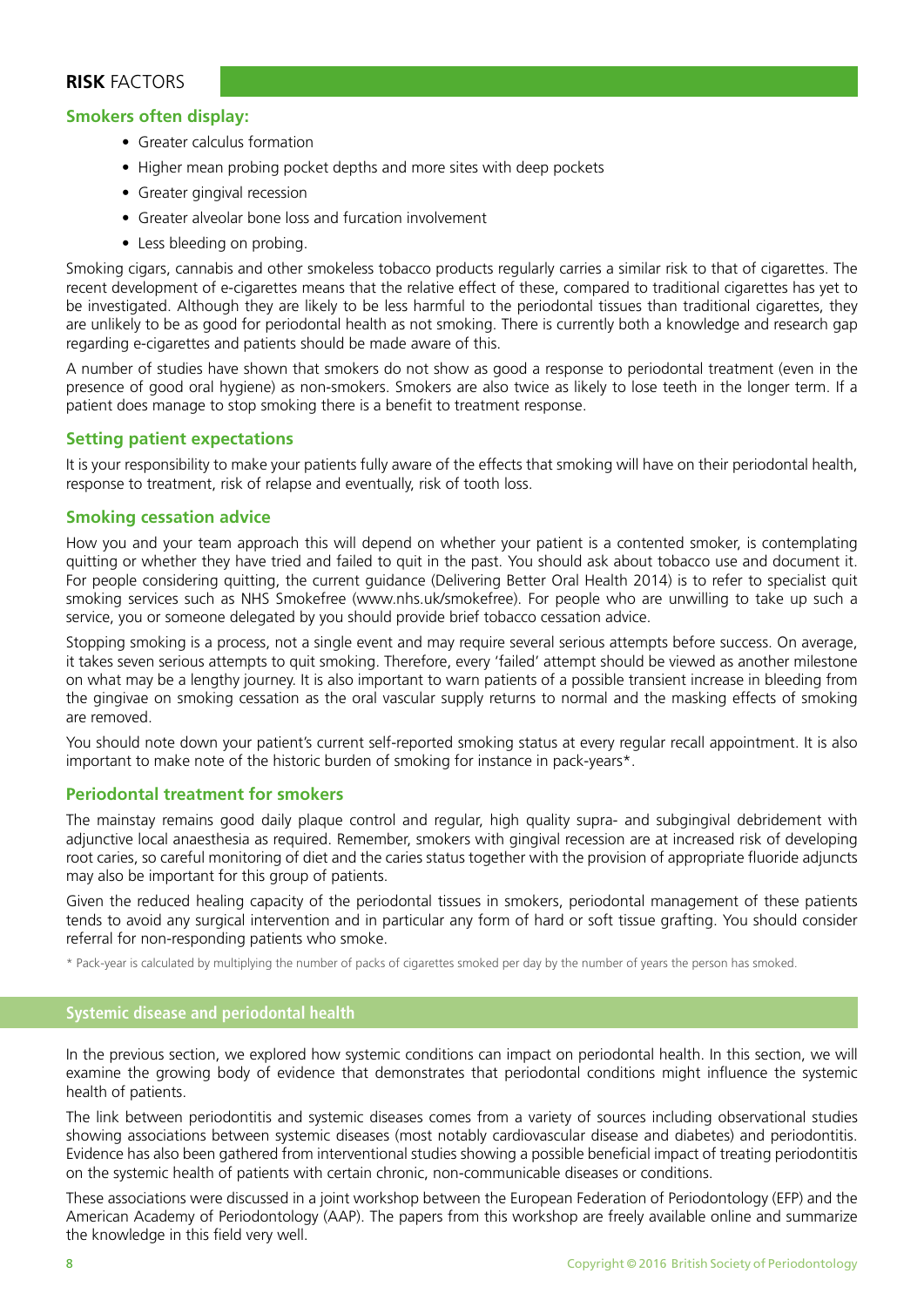#### **RISK** FACTORS

The biological mechanisms by which periodontitis might influence systemic health are linked to the fact that periodontitis causes gingival inflammation which compromises the barrier function of the gingival epithelium leading to an ingress of bacteria or bacterial products or inflammatory products into the systemic circulation. In severe cases, the wound area from periodontal inflammation can be as large as the palm of the hand. This area of inflammation, being present for decades in some cases, could have an impact on systemic health.

#### **Established Associations**

Cardiovascular disease **Diabetes** Adverse pregnancy outcomes

#### **Emerging Associations**

Rheumatoid arthritis Chronic kidney disease Cognitive decline Osteoporosis

**Table 2** Established and emerging associations with periodontitis.

Although it is established that periodontitis is associated with systemic diseases, such as cardiovascular disease and diabetes, there are challenges in establishing 'causality'. There are many reasons why this is challenging. Firstly, periodontitis and other common, chronic, non-communicable diseases share common risk factors such as smoking, obesity, diabetes, lack of exercise/a sedentary lifestyle, poor diet and increasing age. Secondly, the impact of periodontitis on these disease processes is likely to be small hence large-scale trials are needed to demonstrate this effect or lack of effect conclusively. Finally, there is a lack of consensus in the research community on a standard definition or criteria for periodontitis. This makes meta-analyses and amalgamation of data from individual trials more challenging.

Consequently, people can be advised that periodontal disease is associated with other diseases but it is unclear if it actually causes them. However, what is important for general health is likely also to be protective for periodontal health.



#### **Key references**

Chapple, ILC., et al. (2013), Diabetes and periodontal diseases: consensus report of the Joint EFP/AAP Workshop on Periodontitis and Systemic Diseases. Journal of Clinical Periodontology **40**: S106-S112.

European Federation of Periodontology **http://www.efp.org/**

Joint workshop between the European Federation of Periodontology (EFP) and the American Academy of Periodontology (AAP) (2013) Journal of Clinical Periodontology **40**: S1-214.

#### **http://onlinelibrary.wiley.com/doi/10.1111/jcpe.2013.40.issue-s14/issuetoc**

Public Health England. Delivering Better Oral Health 3rd Ed (2014) Section 7: 51-62.

**https://www.gov.uk/government/publications/delivering-better-oral-health-an-evidence-based-toolkit-for-prevention**

Rosa EF. (2011), A prospective 12-month study of the effect of smoking cessation on periodontal clinical parameters. Journal of Clinical Periodontology **38** (6):562-71.

Tonetti, MS., et al. (2013). Periodontitis and atherosclerotic cardiovascular disease: consensus report of the Joint EFP/AAP Workshop on Periodontitis and Systemic Diseases. Journal of Clinical Periodontology **40**: S24-S29.

Van Dyke, TE. and van Winkelhoff AJ. (2013), Infection and inflammatory mechanisms. Journal of Clinical Periodontology **40**: S1-S7.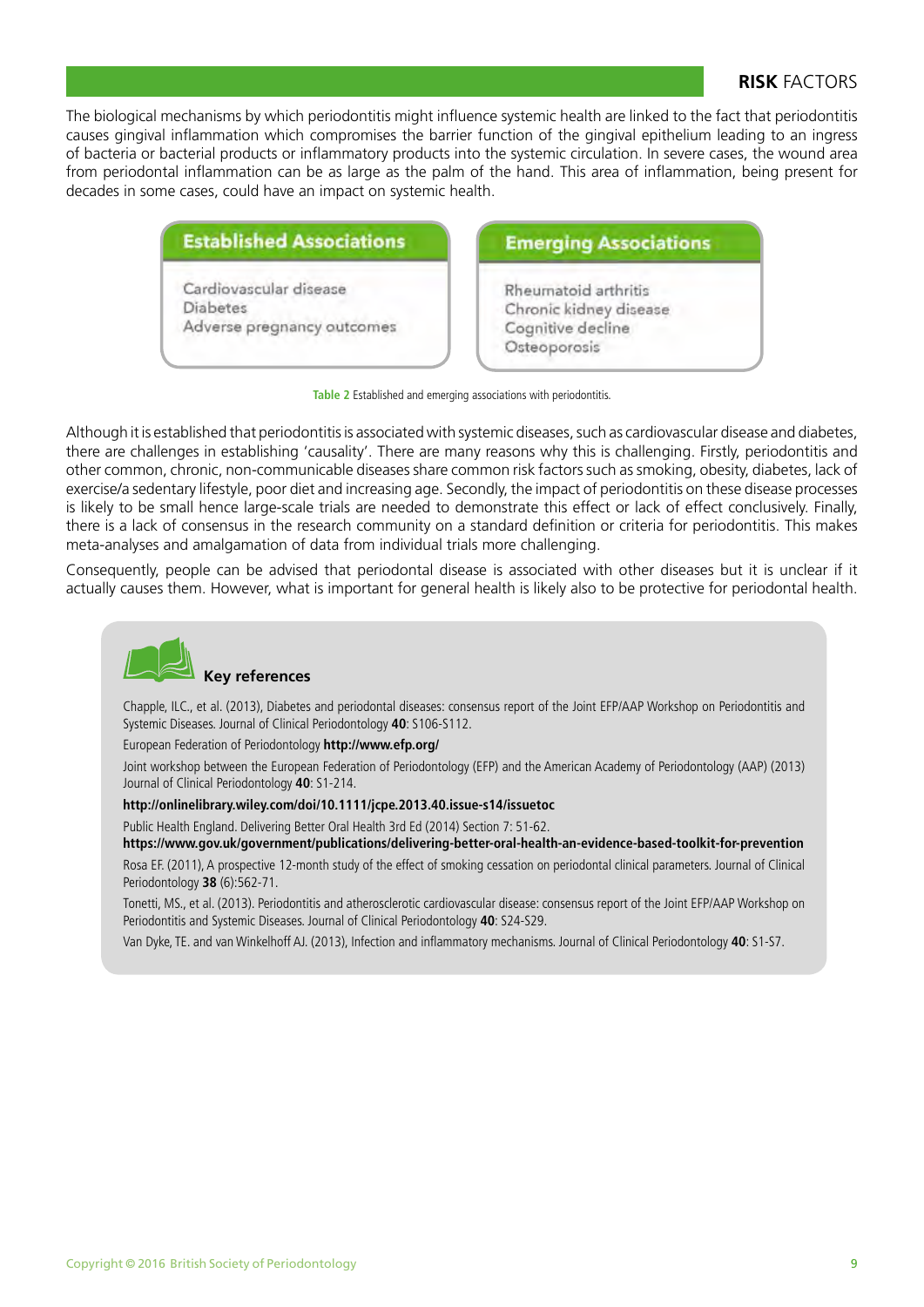## PERIODONTAL SCREENING

Dental practitioners have a key role to play in the early recognition and diagnosis of periodontal conditions. Careful assessment of the periodontal tissues is an essential component of patient management. The BPE is a simple and rapid screening tool that is used to indicate the level of further examination needed and provide basic guidance on treatment needed. The BPE guidelines are not prescriptive but represent a minimum standard of care for initial periodontal assessment. BPE should be used for screening only and should not be used for diagnosis.

Whilst probing is crucial for detection of disease, don't forget to assess and record tissue health visually. Look at the gingival tissues for health and signs of disease such as redness, loss of stippling etc. Recording the location of these changes (e.g. lingual or interproximal) helps to individualise and focus oral hygiene instruction.

The Basic Periodontal Examination (BPE) was first developed by the British Society of Periodontology in 1986 and has recently been revised. Screening involves probing of the periodontal tissues to assess the presence of bleeding on probing, plaque and calculus deposits and the depth of any periodontal pockets which may be present.

#### **How to record the BPE for adults**

#### **1 The dentition is divided into 6 sextants:**

Upper right (17 to 14), upper anterior (13 to 23), upper left (24 to 27) Lower right (47 to 44), lower anterior (43 to 33), lower left (34 to 37)



**Figure 2** Division of the dentition into 6 sextants for screening.

#### **2 All teeth in each sextant are examined**

(with the exception of 3rd molars unless 1st and/or 2nd molars are missing).

• For a sextant to qualify for recording, it must contain at least 2 teeth.

#### **3 The probe should be "walked around" the sulcus/pockets in each sextant, and the highest score recorded for each sextant**

• The WHO probe (often called a BPE probe) has a ball end 0.5mm in diameter, and a black band from 3.5 to 5.5mm. A light probing force of between 20-25 grams should be used.



**Figure 3** The BPE probe is walked around each tooth.

All sites should be examined to ensure that the highest score in the sextant is recorded before moving on to the next sextant. If a code 4 is identified in a sextant, continue to examine all sites in the sextant. This will help to gain a fuller understanding of the periodontal condition and will make sure that furcation involvements are not missed.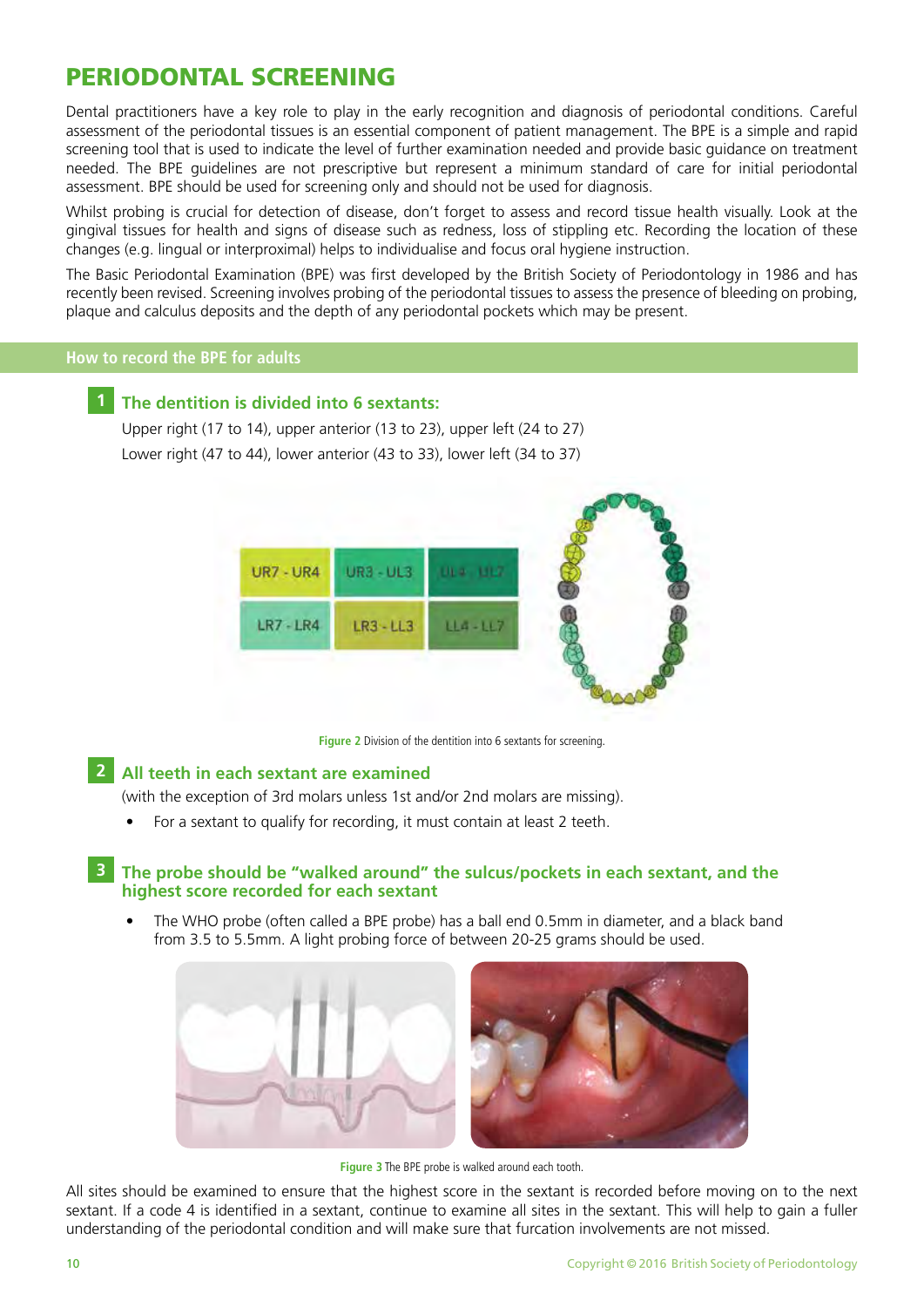#### **PERIODONTAL** SCREENING

| 0.5 mm ball and                   |  |
|-----------------------------------|--|
| $3.5 - 5.5$ mm<br>$8.5 - 11.5$ mm |  |
|                                   |  |

**Figure 4** The WHO 621 probe has a 0.5mm diameter ball end and black banding between 3.5 and 5.5mm and between 8.5 and 11.5mm. A light probing force equivalent to the force required to blanch a fingernail is used when performing the BPE.

The clinician should use their skill, knowledge and judgement when interpreting BPE scores, taking into account factors that may be unique to each patient. Deviation from these guidelines may be appropriate in individual cases, for example where there is a lack of patient engagement. General guidance on the implications of BPE scores is indicated in table 4. The BPE scores should be considered together with other factors when making decisions about referral see page 41.

| 3 | $3*$ |
|---|------|
|   | 4*   |

#### **An example BPE score:**

Both the number and the  $*$  should be recorded if a furcation is detected e.g.<br>the scene for a sextant sould be  $2*$  (e.g. indicating probing donth  $2.5 \times 5 \text{ mm}$ ) the score for a sextant could be  $3*$  (e.g. indicating probing depth 3.5-5.5mm) PLUS furcation involvement in the sextant).

| <b>BPE</b> code | <b>Probing depth</b>                                        | <b>Observation</b>                                                                       |                                                                                                |
|-----------------|-------------------------------------------------------------|------------------------------------------------------------------------------------------|------------------------------------------------------------------------------------------------|
| $\mathbf{0}$    | Pockets $<$ 3.5mm<br>First black band<br>completely visible | <b>Healthy periodontal</b><br>tissues<br>No calculus/overhangs<br>No bleeding on probing |                                                                                                |
| 1               | Pockets $<$ 3.5mm<br>First black band<br>completely visible | <b>Bleeding on probing</b><br>No calculus/overhangs                                      | (Note the<br>recession<br>in this<br><i>image is</i><br>not<br>accounted<br>for in the<br>BPE) |
| $\overline{2}$  | Pockets $<$ 3.5mm<br>First black band<br>completely visible | Supra or subgingival<br>calculus or plaque<br>retention factor<br>(overhang)             |                                                                                                |
| 3               | Probing depth<br>$3.5 - 5.5$ mm                             | First black band<br>partially visible,<br>indicating pocket of<br>$4-5mm$                |                                                                                                |
| 4               | Probing depth > 5.5mm                                       | First black band entirely<br>within the pocket,<br>indicating pocket of<br>6mm or more   |                                                                                                |
| $\star$         | <b>Furcation involvement</b>                                | Detection of a furcation                                                                 |                                                                                                |

**Table 3** Scoring codes for the BPE.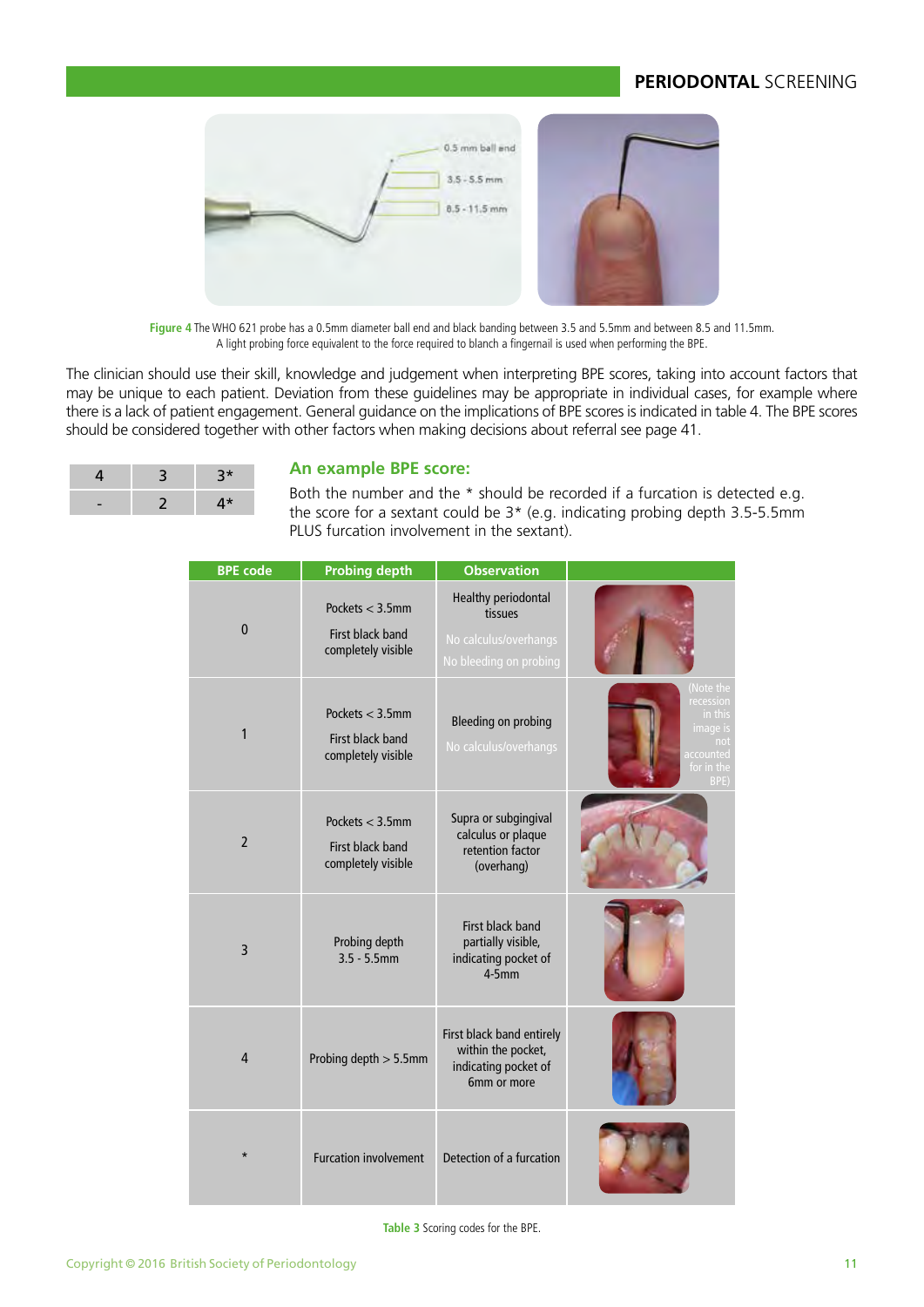#### Recording the BPE for children

The British Society of Periodontology (BSP) and the British Society of Paediatric Dentistry (BSPD) have jointly produced guidelines for the periodontal screening and management of children and adolescents under 18 years of age in the primary dental care setting. These guidelines aim to outline a method of screening children and adolescents for periodontal diseases during routine examination and provide guidance on when it is appropriate to treat in practice or refer to specialist services.

Periodontal screening for children and adolescents assesses six index teeth (UR6, UR1, UL6, LL6, LL1 and LR6) using a simplified BPE to avoid the problem of false pockets. The ideal probe for this examination is a WHO 621 style probe, the second black at 8.5 – 11.5mm being useful if there is false pocketing.

BPE codes 0 - 2 are used in 7 to 11 year-olds (during the mixed dentition phase) while the full range of codes 0, 1, 2, 3, 4 and \* can be used in 12 to 17 year-olds (when the permanent teeth erupt).



Figure 5 The simplified BPE for under 18 year olds. Examination of 6 index using BPE codes 0-2 for 7-11 year olds and the full set of codes for 12-17 year olds.

#### **Examples of BPE scores:**



#### **Implants and the BPE**

Similar to teeth, implants are susceptible to bacterial plaque leading to an inflammatory response in the peri-implant tissues. However, the tissues surrounding implants are not connected to the implant surface in the same way as those surrounding teeth and are less resistant to probing. This in combination with the anatomical position of the implant in relation to the bone and soft tissues may lead to deeper probing depths in healthy sites. For this reason, the BPE is not appropriate for the assessment of implants. Detailed probing (four or six points) and the presence of any bleeding or suppuration should be measured around each implant.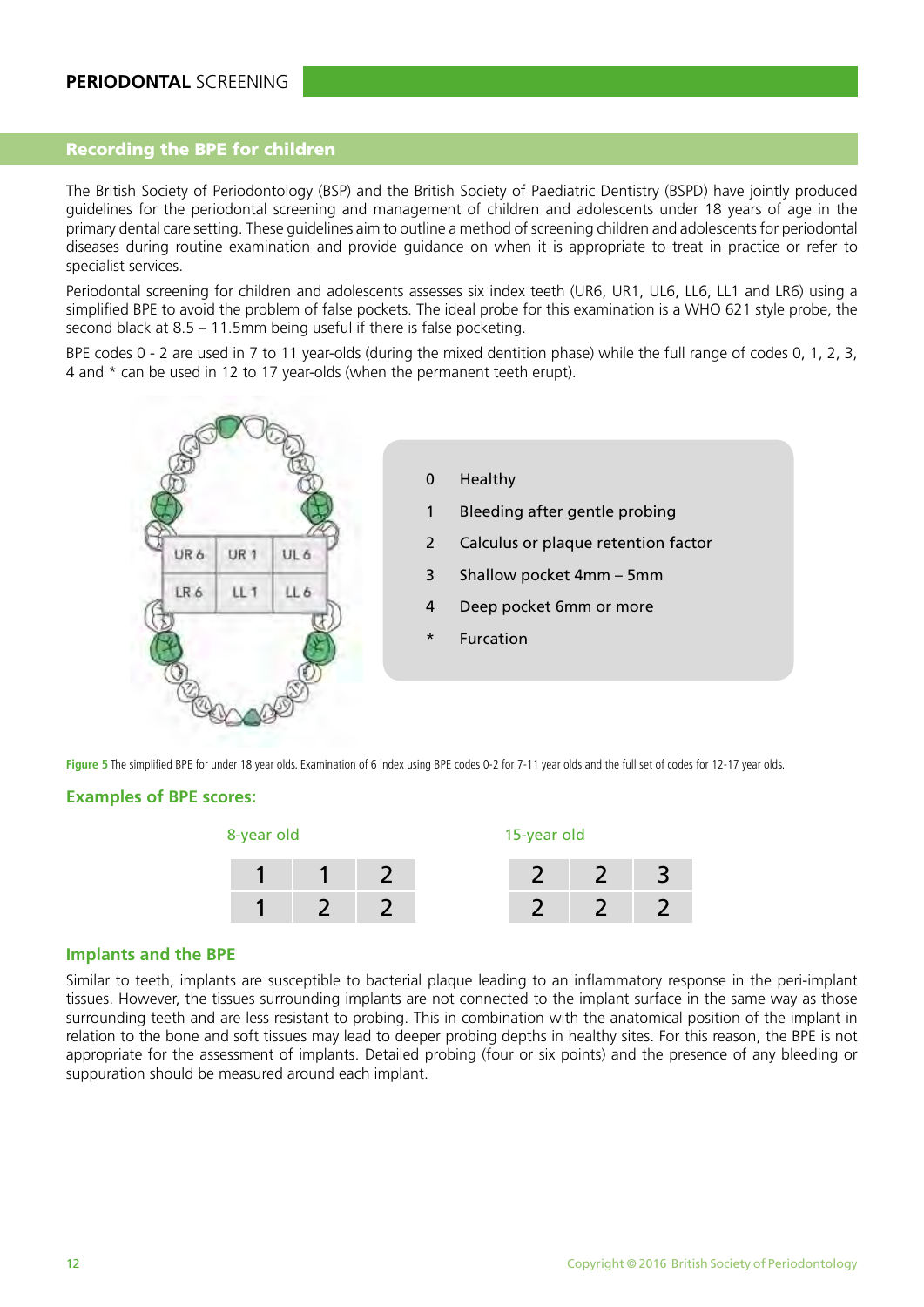

**Figure 6** Unlike natural teeth implants do not have a periodontal ligament connecting them to the underlying bone.

#### **When to record the BPE**

- All new patients should have a BPE recorded (both children and adults)
- For patients with codes 0, 1 or 2 on a previous BPE recording, the BPE should be recorded at every routine examination
- For patients with BPE codes of 3 or 4, more detailed periodontal charting is required.
- **Code 3:** initial therapy including self-care advice (oral hygiene instruction and risk factor control) then post-initial therapy, record a 6-point pocket chart in that sextant only.
- **Code 4:** if a code 4 is found in any sextant, then detailed probing depths (6 sites per tooth) should be recorded for the entire dentition.

BPE cannot be used to monitor the response to periodontal therapy because it does not provide information about how sites within a sextant change after treatment. To assess the response to treatment, a 6-point pocket chart should be recorded pre and post-treatment.

Once these patients reach the maintenance phase of care, then full probing depths throughout the entire dentition should be repeated and recorded at least annually. Your hygienist may be providing care for the patient at this stage, so it is important to check that the periodontal chart is kept up to date so that any persistent sites can be re-instrumented if needed.

#### **Radiographs**

Radiographs should be available for all Code 3 and Code 4 sextants. The type of radiograph used is a matter of clinical judgement but crestal bone levels should be visible. Many clinicians would regard periapical views as essential for Code 4 sextants to allow assessment of bone loss as a percentage of root length and visualisation of the periapical tissues.

#### **Guidance on interpretation of BPE scores**

Interpreting the BPE score depends on many factors that are unique to each patient. As a general rule however, radiographs to assess alveolar bone levels should be obtained for teeth or sextants where BPE codes 3 or 4 are found. Information from the radiographs must be considered along with the BPE scores, to determine the level of attachment loss. The clinician should use their skill, knowledge and judgement when interpreting BPE scores.

#### **Detailed periodontal charting**

When a 6-point pocket chart is indicated it is only necessary to record sites of 4mm and above (although 6 sites per tooth should be measured). Bleeding on probing should always be recorded in conjunction with a 6-point pocket chart.

The BPE scores should be considered together with other factors when making decisions about whether to refer see page 41.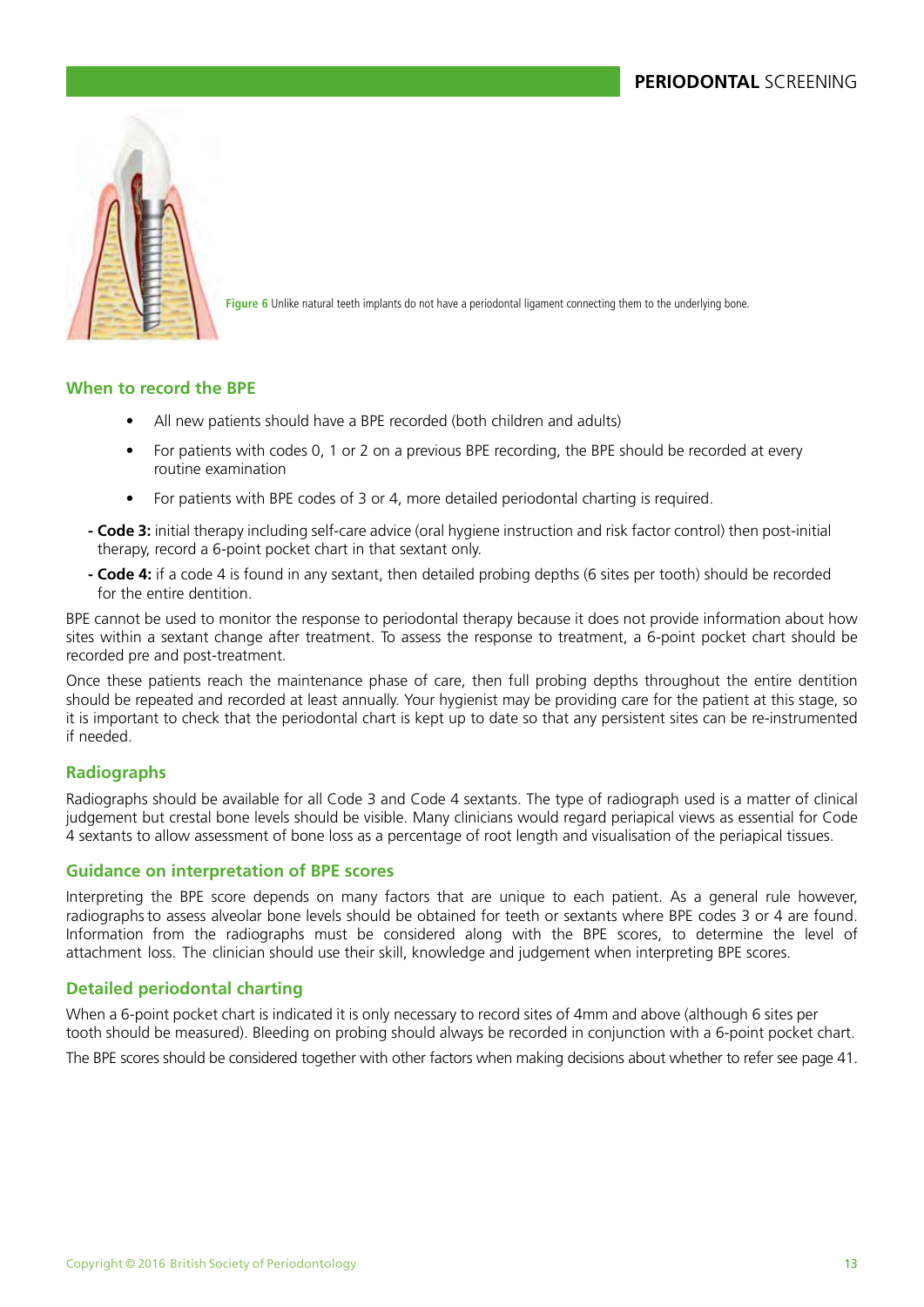#### **PERIODONTAL** SCREENING

| Code         | <b>Guidance</b>                                                                                                                      | <b>Special investigations</b>                                                                                                                   | <b>Periodontal reassessment</b>                                      |
|--------------|--------------------------------------------------------------------------------------------------------------------------------------|-------------------------------------------------------------------------------------------------------------------------------------------------|----------------------------------------------------------------------|
| $\mathbf{0}$ | No need for periodontal<br>treatment                                                                                                 | None indicated                                                                                                                                  | Repeat BPE at next check up<br>appointment                           |
|              | Oral hygiene instruction<br>(OHI)                                                                                                    | Plaque and bleeding charts                                                                                                                      | Repeat BPE at next check up<br>appointment                           |
|              | As for code 1, plus removal<br>of plaque retentive factors,<br>including all supra and<br>subgingival calculus                       | Plaque and bleeding charts                                                                                                                      | Repeat BPE at next check up<br>appointment                           |
| 3            | As for code 2 and OHI, root<br>surface debridement (RSD)<br>if required                                                              | Plaque and bleeding charts<br>$\bullet$<br>Radiographs should be considered (in order<br>$\bullet$<br>to establish if there is attachment loss) | Periodontal charting of sextants<br>scoring 3, after initial therapy |
| 4            | OHI, RSD. Access the<br>need for more complex<br>treatment; referral to a<br>specialist may be indicated                             | Plaque and bleeding charts<br>$\bullet$<br>Radiographs should be taken<br>$\bullet$                                                             | Full periodontal charting before and<br>after treatment              |
| $\star$      | Treat according to BPE code<br>(0-4). Assess the need for<br>more complex treatment;<br>referral to a specialist may<br>be indicated | Plaque and bleeding charts<br>$\bullet$<br>Radiographs should be considered<br>$\bullet$                                                        | Full periodontal charting before and<br>after treatment              |

**Table 4** Guidance on interpretation of BPE scores.

In patients under 18 years old, cases that warrant referral for specialist care are shown below.

#### **Indications for referring a child to a specialist include:**

Diagnosis of aggressive periodontitis

Incipient chronic periodontitis not responding to treatment

Systemic medical condition associated with periodontal destruction

Medical history that significantly affects periodontal treatment or requiring multi-disciplinary care

Genetic conditions predisposing to periodontal destruction

Root morphology adversely affecting prognosis

Non-plaque induced conditions requiring complex or specialist care

Cases requiring diagnosis/management or rare/complex clinical pathology

Drug-induced gingival overgrowth

Cases requiring evaluation for periodontal surgery



### **Key references**

Ainamo J, Nordblad A and Kallio P. (1984) Use of the CPITN in populations under 20 years of age. International Dental Journal **34**: 285-291.

British Society of Periodontology. Basic Periodontal Examination (BPE), revised March 2016

**http://www.bsperio.org.uk/publications/downloads/39\_150345\_bpe-2016-po-v5-final.pdf**

Clerehugh V. (2008) Periodontal diseases in children and adolescents. British Dental Journal **204**:469-471.

Guidelines for Periodontal Screening and Management of Children and Adolescents Under 18 Years of Age - Executive Summary

**http://www.bsperio.org.uk/publications/downloads/53\_085556\_executive-summary-bsp\_bspd-perio-guidelines-forthe-under-18s.pdf**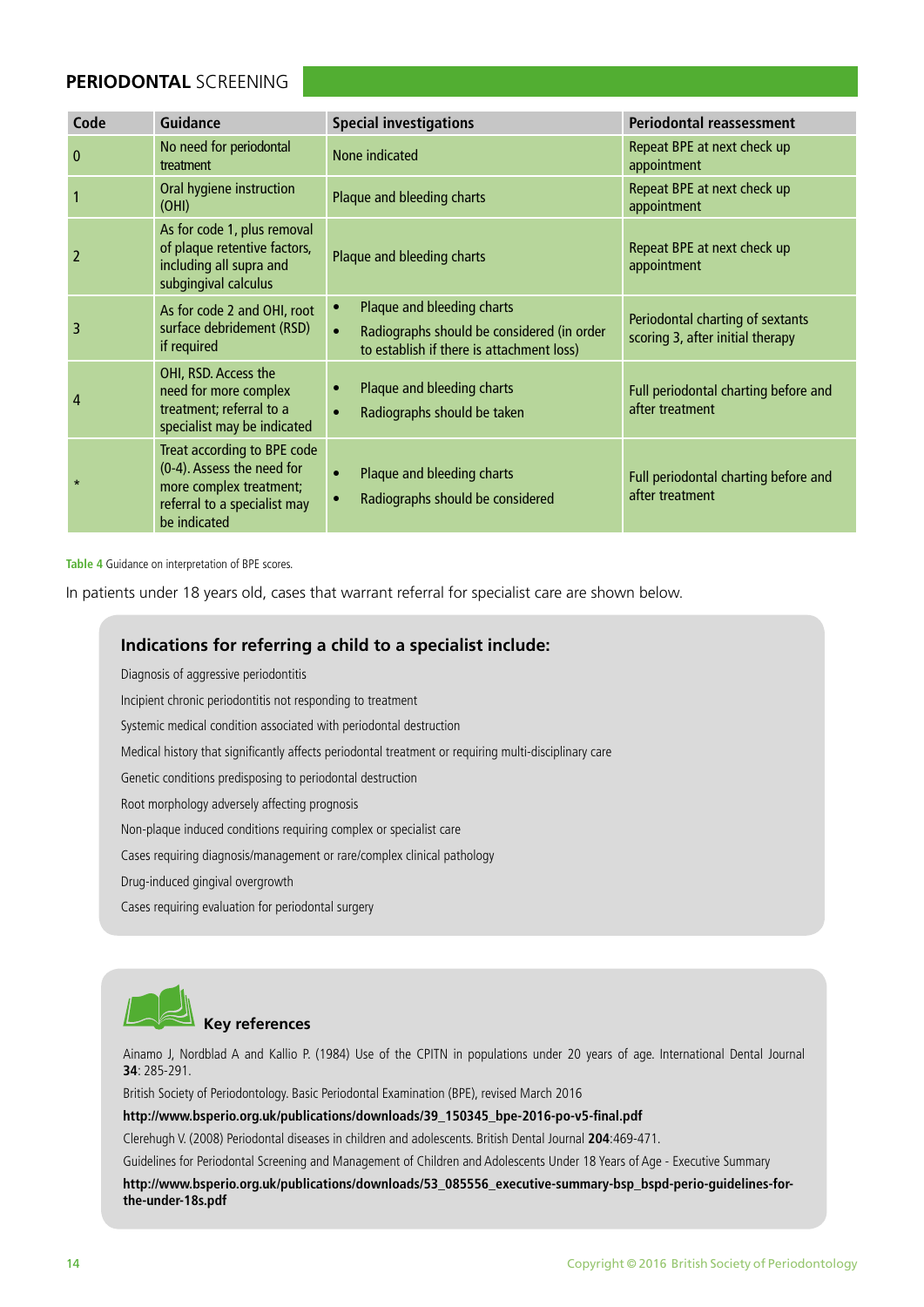## RADIOGRAPHS

Appropriate radiographs form an essential part of a periodontal assessment and the patient's clinical record, but remember like many indicators of disease, they only provide retrospective evidence of the disease process.

#### When to take radiographs?

Radiographs can be used to aid diagnosis and help determine the likely prognosis of specific teeth when taken together with a comprehensive clinical examination and patient history. By permitting assessment of the morphology of the affected teeth and the pattern and degree of alveolar bone loss they can also be invaluable for treatment planning and in monitoring the long-term stability of periodontal health. By providing information on other pathologies, such as periapical pathology, pulpal/furcation involvements and caries, radiographs also provide a guide to the overall prognosis of teeth.

This guide does not aim to dictate the choice of radiographs as each patient will have their own unique clinical presentation but care should be taken to ensure that each exposure is clinically justified, of suitable quality to be useful and provide clear benefit to the patient.

#### **Initial presentation**

The number and type of radiographs required will depend on your findings during the clinical examination. You may choose to take radiographs as part of your special investigations on completion of the BPE. Although if a detailed periodontal chart is required you may decide to wait and use this additional information to help decide which views would be most appropriate. As a general guide, radiographs for periodontal assessment will be needed with BPE codes 3, 4 and \* to assess the extent of bone loss.

#### **Supportive periodontal therapy**

Radiographs can also be useful to track changes in bone levels over time, for example in areas of furcation involvement or in patients where there is uncertainty as to the aggressiveness of the disease process. Clinical need should determine the frequency of repeat radiographs. Bone loss is slow to become apparent on sequential radiographs. However, this needs to be balanced with the need for adequate monitoring of sites that may not be stable or if you are considering more complex periodontal or other types of treatment. Currently there is no clear evidence to support any recommendations regarding frequency of radiographs taken for periodontal reasons.

#### Which radiographs?

#### **Horizontal bitewings**

Bitewing radiographs are likely to be taken routinely for assessing caries. They may also give early warning of localised bone loss, the presence of poorly contoured restorations and subgingival calculus. The normal positioning of the film should automatically ensure a non-distorted view of bone levels in relation to the cemento-enamel junction (CEJ).



**Figure 7** Radiographic features of the periodontium on a horizontal bitewing film. In health the alveolar crest is roughly horizontal, about 2-3mm apical to and parallel to a line joining adjacent CEJs.

#### **Vertical bitewings**

Correctly positioned, this type of radiograph provides a non-distorted view of bone levels in relation to CEJs, in opposing arches. Vertical bitewings can provide better visualisation of the bone level than horizontal bitewings. However, they can be difficult to position accurately in patients especially those with more shallow palates. Selected periapicals may be more appropriate where assessment of apical status could be important.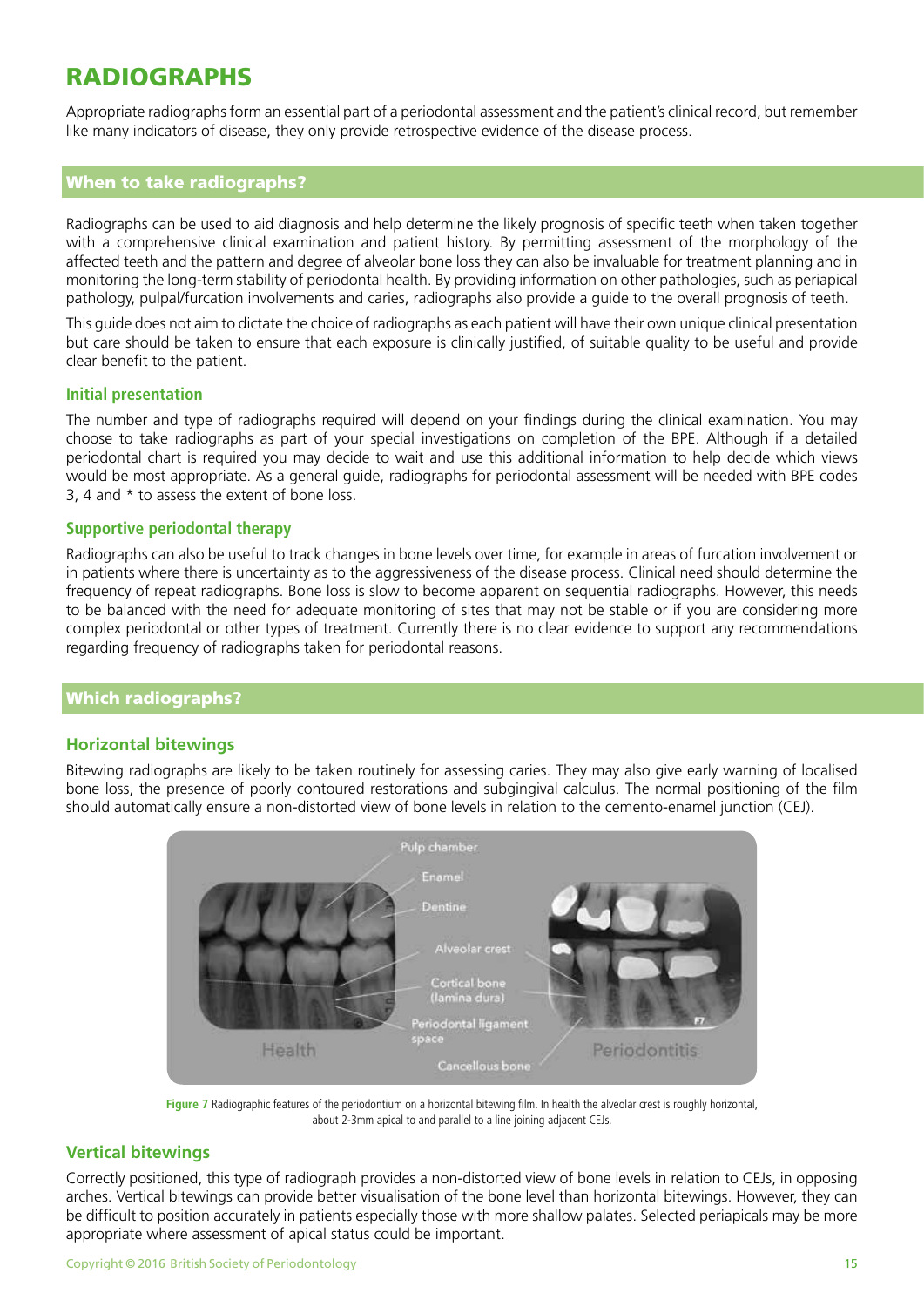#### **RADIOGRAPHS**

#### **Periapicals**

The gold standard radiograph for periodontal assessment is a periapical radiograph taken using a long-cone paralleling technique. Correctly positioning this radiograph will give an accurate, non-distorted two dimensional picture of bone levels in relation to both CEJs and total root length. This technique involves the use of a beam aiming device which helps achieve better and more consistent results.

Visualising root anatomy in its entirety can be very useful in assessing bone levels in relation to total root length in:

- Assessing prognosis
- Helping to assess furcation involvements
- Identifying possible endodontic complications.



**Figure 8** Periapical radiograph showing both horizontal and angular bony defects.





**Figure 9** A: Extensive furcation involvement of the distal root of the UL6. B: Perio-endo lesion (LL6).

#### **Dental panoramic tomographs (DPTs)**

There is no case for routine screening with panoramic films. The yield of information is low for screening given the radiation dosage. In complex cases where there are a variety of dental concerns a DPT could be considered.



Figure 10 A DPT can be useful for bone level assessment in complex cases where there are a variety of dental concerns.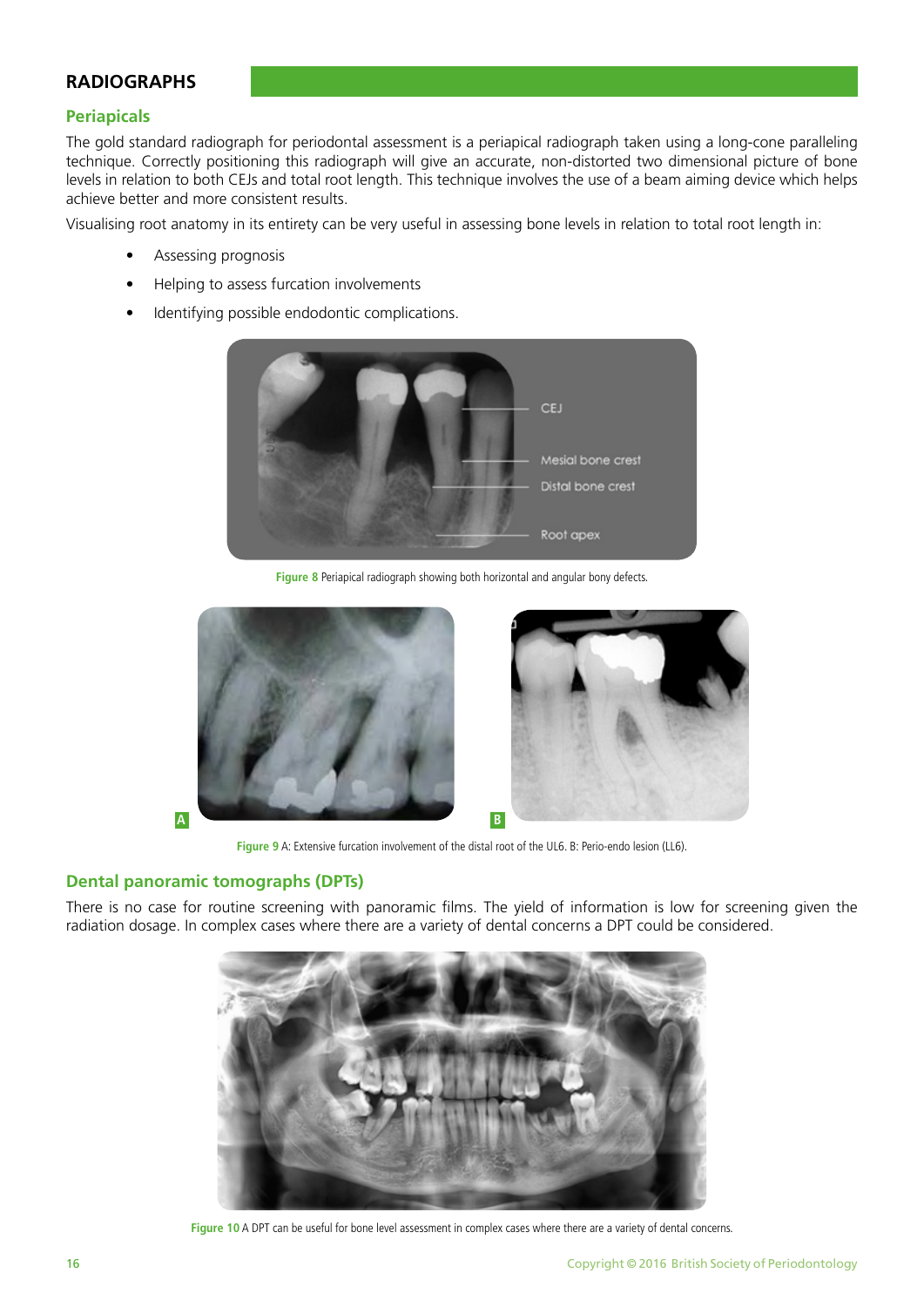#### **Periapical vs panoramic radiographs**

The choice of panoramic vs. intra-oral periapical radiographs may depend on a range of factors including preference and availability. In general, full mouth periapical radiographs using a paralleling technique, give more accurate and detailed assessment of periodontal bony defects. In contrast, a good quality panoramic radiograph is quicker, less uncomfortable, and may provide useful assessment of bone levels and other pathologies. Panoramic radiographs might need to be supplemented with periapical views especially in the anterior sextants due to the likelihood of image distortion in these regions. With both techniques appropriate collimation must be considered in order to reduce the patient received radiation dose to a minimum. Ideally this involves using some form of rectangular collimation for periapical radiographs and field size collimation for DPTs, designed specifically to reduce the dosage to the orbits and parotid glands.

#### Radiographic periodontal assessment

Medico-legally it is important that you report your radiographic findings in the clinical notes and this should include an assessment of the image quality.

Periodontally, radiographs should be assessed for:

- Degree of bone loss: if the apex is visible then bone loss should be measured and reported as a percentage
- Pattern or type of bone loss: e.g. horizontal bone loss or angular (vertical) defects
- Presence of furcation defects
- Presence of subgingival calculus
- Other features: e.g. perio-endo lesions; widened periodontal ligament spaces; abnormal root length or root morphology; overhanging restorations.



**Figure 11** Calculating percentage bone loss.

Radiographs can also be helpful for assessing expectations of treatment. For example:

- If there are angular defects more than 3mm deep you should not expect dramatic pocket reductions with simple non-surgical therapy
- Multiple angular defects and furcation involvement suggest a complex treatment need and consideration for referral.



#### **Key references**

For detailed guidance on which radiographs to take see: Faculty of General Dental Practice (UK). Selection Criteria for Dental Radiography, 3rd ed, London: Faculty of General Dental Practice (UK) 2015.

Available via open access: **http://www.fgdp.org.uk/OSI/open-standards-initiative.ashx**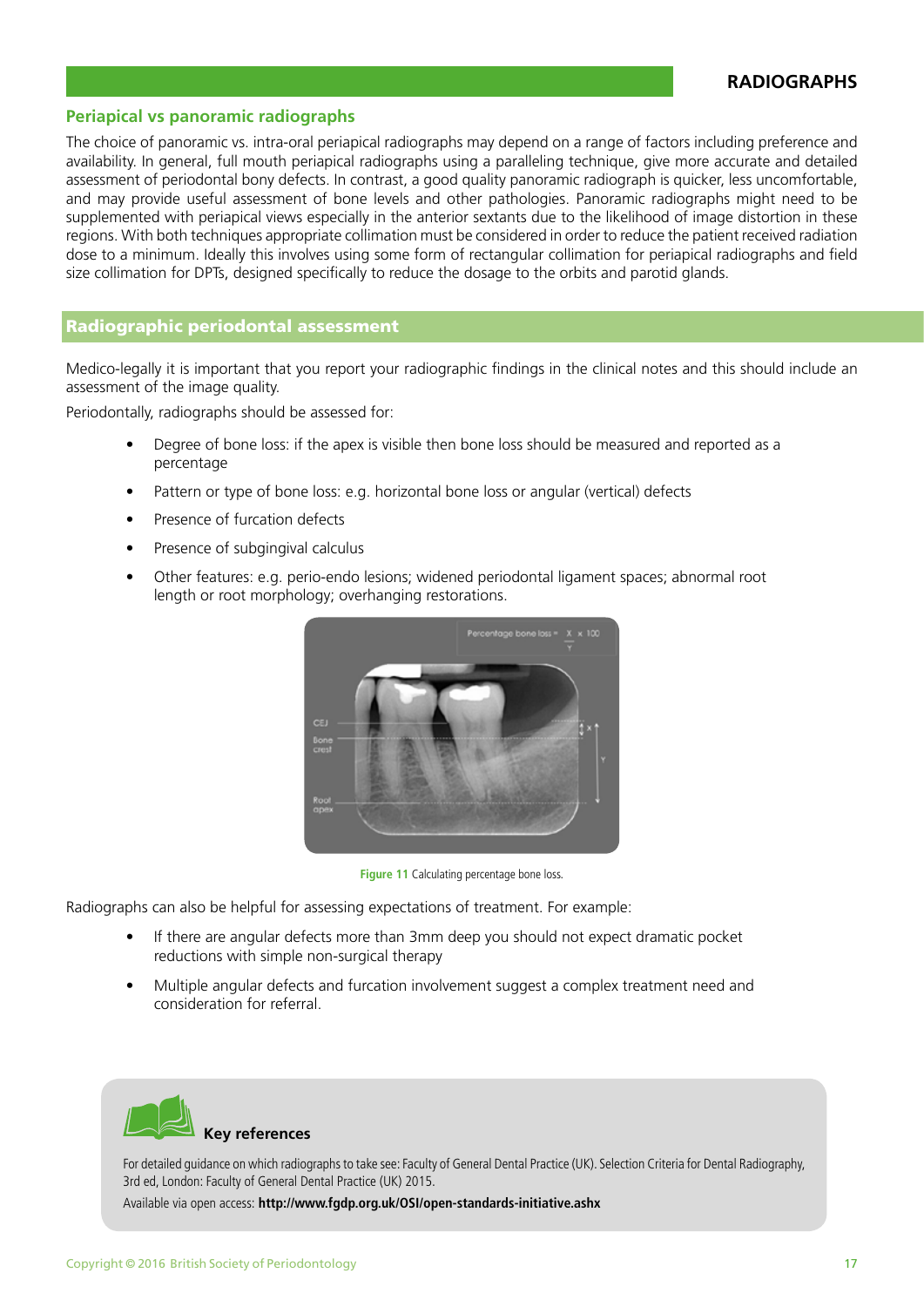## CLASSIFICATION OF PERIODONTAL DISEASE

The current classification system was devised at the International Workshop for Classification of Periodontal Conditions in 1999\* and was based upon a review of the literature. Having a classification system provides a framework to study periodontal disease and help guide treatment.

The current classification is based on the following eight categories:

|              | Gingival disease                                     |
|--------------|------------------------------------------------------|
| $\mathbf{H}$ | Chronic periodontitis                                |
| Ш            | Aggressive periodontitis                             |
| IV           | Periodontitis as a manifestation of systemic disease |
| $\vee$       | Necrotising periodontal disease                      |
| VI           | Abscesses of the periodontium                        |
| VII          | Periodontitis associated with endodontic lesions     |
| VIII         | Developmental or acquired deformities and conditions |

**Table 5** The main disease categories in the current periodontal classification (1999).

\* A new classification workshop is planned for late 2017 and might lead to changes to this current classification.

Some of the more common conditions will be described.

#### **Gingivitis**

Gingivitis is a reversible plaque-induced inflammation of the gingivae. It is recognised by erythema, oedema and bleeding on brushing or probing. Gingivitis is common with gingival bleeding affecting 55% of adults. Persistent gingivitis can lead to irreversible periodontitis.



The hormonal changes associated with pregnancy produce an increase in inflammatory signs, resulting in increased bleeding that may then bring it to the attention of the patient. Sometimes an individual papilla may swell sufficiently to become a pregnancy epulis. The severity of pregnancy gingivitis reduces after parturition and reverts to the previous low level of inflammation.



**Figure 12** Plaque induced gingivitis. **Figure 13** Gingivitis aggravated by mouth breathing.



**Figure 14** Pregnancy gingivitis with pregnancy epulis buccal to UR2/3 area.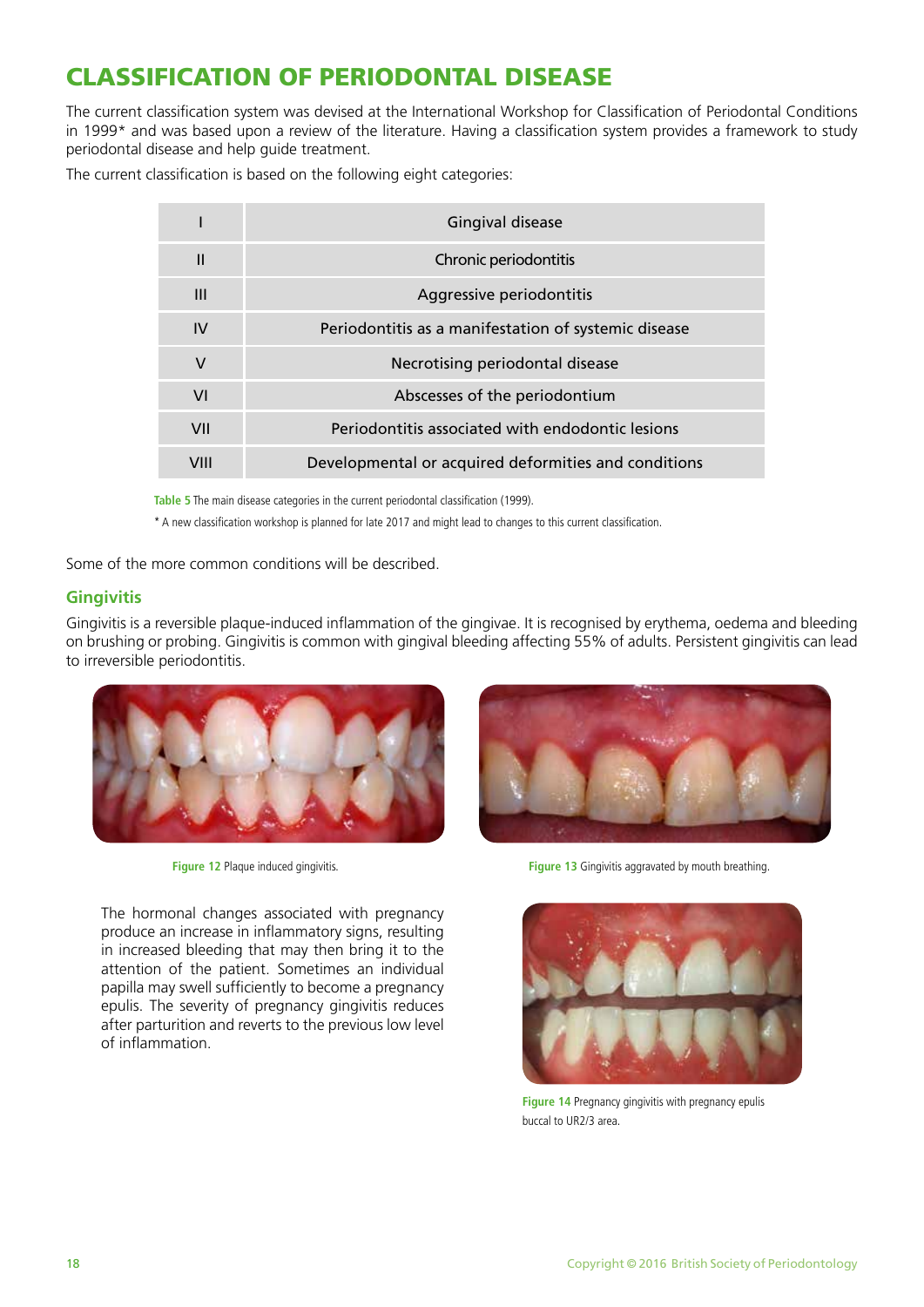#### **CLASSIFICATION OF** PERIODONTAL DISEASE

#### **Gingival overgrowth**

Gingival overgrowth can be induced by irritation, plaque, calculus, repeated friction or trauma, and by an increasing number of medications. Examples of such medications include; calcium channel blockers used in the treatment of hypertension (e.g. amlodipine, nifedipine), ciclosporin (used as an anti-rejection agent for organ transplant patients) and phenytoin (used to control epilepsy). Mouth breathing can also lead to gingivitis and gingival overgrowth as a result of drying and loss of salivary protection.



**Figure 15** Gingival overgrowth pre and post-treatment.

#### **Chronic periodontitis**

Gingivitis does not always progress beyond the gingival margins. However, almost half the adult population are susceptible to an irreversible destructive process called chronic periodontitis and approximately 10-15% of people will experience a severe form. Susceptibility is thought to be partly genetically determined, which explains why periodontitis can affect members of the same family, although shared lifestyle, health behaviours and socio-economic risk factors are also likely to be common. In chronic periodontitis plaque left near the gingival margins causes gingivitis. This becomes periodontitis as it destroys the junctional epithelium, causes bone destruction and the formation of periodontal pockets. These pockets harbour plaque that is inaccessible to a toothbrush and interdental cleaning aids. This process usually progresses slowly and is related to the amount of dental plaque present.



**Figure 16** Chronic periodontitis pre and post non-surgical therapy.

#### **Aggressive periodontitis**

Approximately 1 in every 1000 patients suffer more rapid attachment loss. This is known as aggressive periodontitis. It may be localised to some of the teeth, or generalised, involving all the teeth. Aggressive periodontitis is diagnosed from its rapid rate of progress or as a result of severe disease in individuals usually under 35 years of age who are otherwise medically healthy (with absence of other risk factors such as tobacco use) and with evidence of other close family members affected. It is often characterised by vertical bone defects on radiographs (although not necessarily in all cases) and there may be little plaque or calculus present.





**Figure 17** Aggressive periodontitis.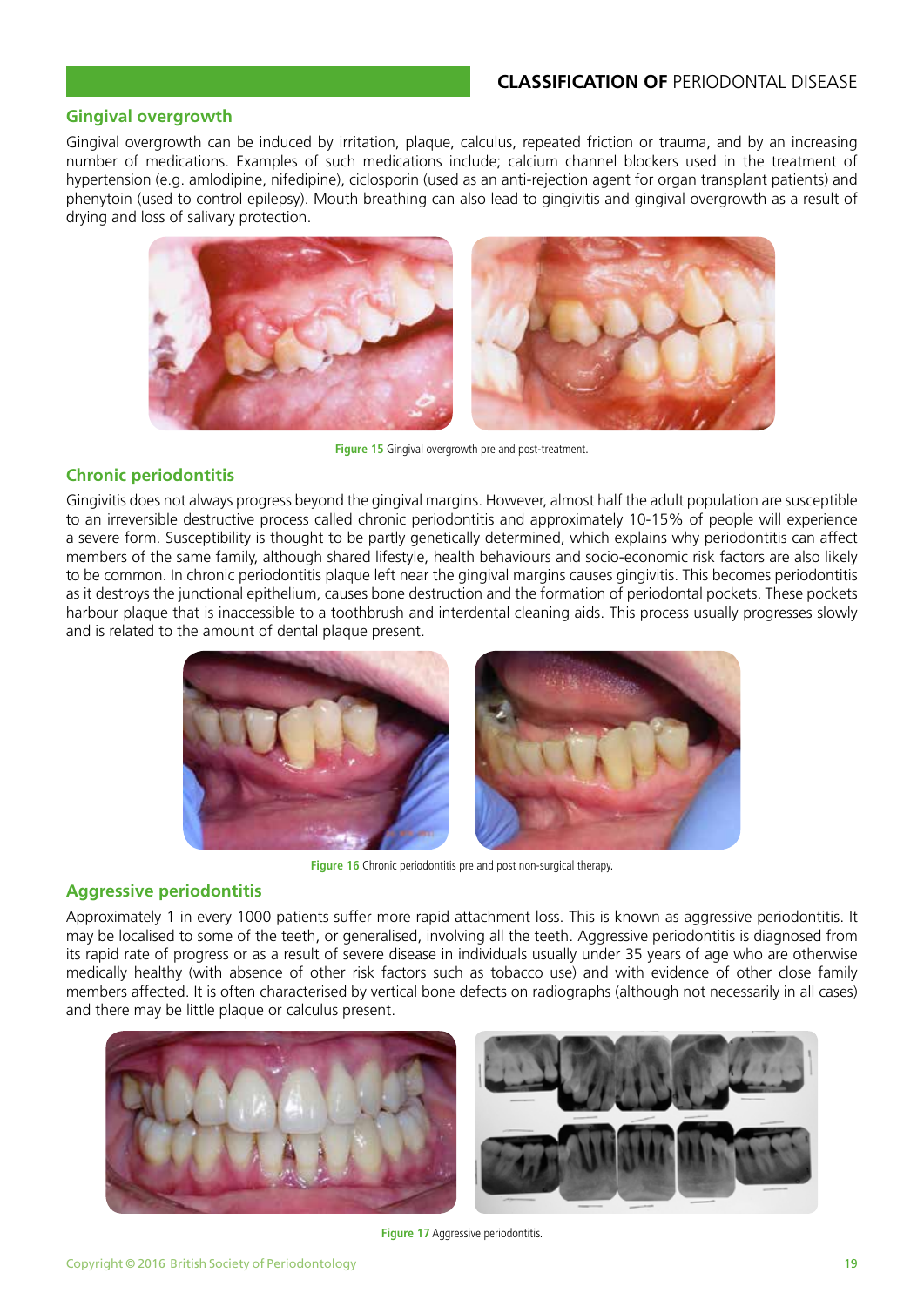#### **CLASSIFICATION OF** PERIODONTAL DISEASE

#### **Periodontal abscess**

An acute infection in a periodontal pocket is a common occurrence. It is important to distinguish between a periapical and periodontal abscess and this may be difficult if both conditions are present at the same time. Abscesses can be acute or chronic and asymptomatic if freely draining. If there is no endodontic component, the tooth will be vital.



**Figure 18** Periodontal abscess requiring incision and drainage.

#### **Periodontitis associated with endodontic lesions**

These lesions may be independent or coalescing, and may originate either from the gingiva or the apex.



**Figure 19** Buccal sinus related to the UR2 with extensive periapical radiolucency present on PA.

#### **Necrotising ulcerative gingivitis (NUG) and periodontitis (NUP)**

Necrotising ulcerative gingivitis is a painful ulceration of the interdental papillae with grey necrotic tissue visible on the surface of the ulcers. This may cause loss of papillae. There is a characteristic halitosis and submandibular lymph nodes may be tender and palpable. NUG is common among smokers and patients with poor oral hygiene, stress might also be a predisposing cause. NUP is diagnosed in the presence of attachment loss.



**Figure 20** NUG in a patient who smokes 20 cigarettes per day.



#### **Key references**

Armitage GC. (1999), Development of a Classification system for periodontal diseases and conditions. Ann Periodontology **4** (1) 1-6. Lang N et al (1999) Consensus Report: Aggressive Periodontitis. Annals of Periodontology **4** (1) 53. Moffitt, Bencivenni, Cohen (2013), Drug-induced gingival enlargement: an overview. Compend Contin Educ Dent **34** (5):330-6.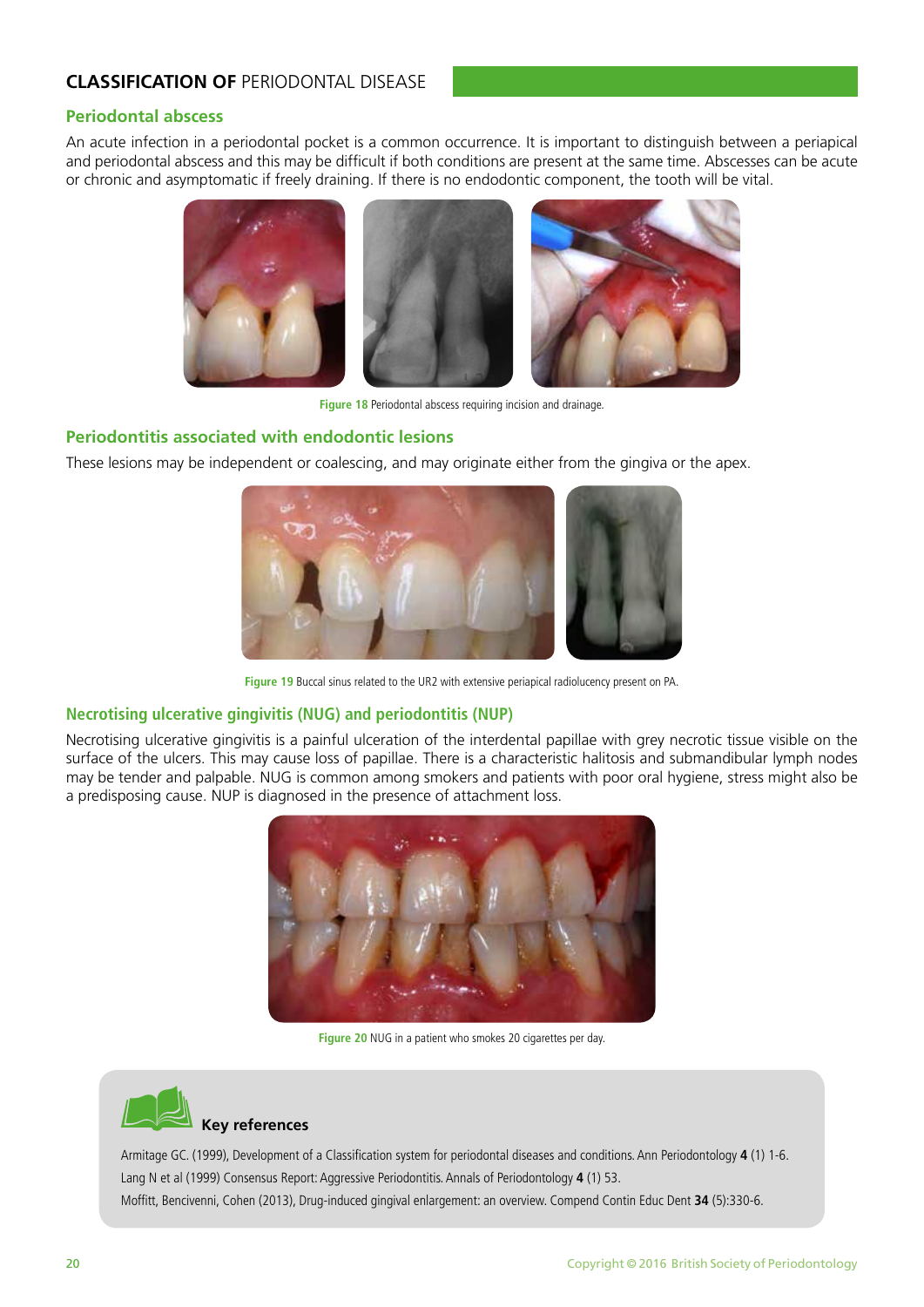## DIAGNOSIS

#### **History taking**

Arriving at a periodontal diagnosis is a process of accumulating information from the moment you first meet the patient. Listening to the patient is key. Most of the time they will tell you what's wrong with them. Start by asking open ended questions, ones that begin with what, when, where, why and how.

Then just to be sure, ask more specific questions in order to understand as much as you can about their condition.

- 1. Do your gums bleed on brushing or overnight?
- 2. Are any of your teeth loose?
- 3. Can you chew everything you want to?
- 4. Do you have a bad taste or smell from your mouth?
- 5. Do you suffer from pain, swelling, gumboils or blisters?
- 6. Do you smoke?
- 7. Is there anything else you would like to tell me?

Use your listening skills, such as observing non-verbal cues, together with attention signals and verbal indications of understanding, such as affirmatory noises, nodding, back-tracking, clarifying, and restating to gain rapport with the patient.

#### **Risk assessment**

There are a number of risk factors for periodontal disease (which have been reviewed on page 6) and the information collected during the history taking phase starts your periodontal risk assessment of the patient. On completing the periodontal screening, you should have a summary of the likely factors playing a role in their disease and together with their BPE score you can determine what further investigations are necessary.

#### **Visual inspection of gingival soft tissues**

Prior to probing, you should assess and record the visual status of the gingival tissues for inflammation. Redness or change in contour of the gingival margins or interdental papillae indicates gingivitis and a need for oral hygiene modification.

#### **Interpretation of BPE scores**

| Code           | <b>Special investigations</b>                                                                                                                              | <b>Periodontal reassessment</b>                                         |
|----------------|------------------------------------------------------------------------------------------------------------------------------------------------------------|-------------------------------------------------------------------------|
| $\mathbf{0}$   | None indicated                                                                                                                                             | Repeat BPE at next routine examination                                  |
|                | Plaque and bleeding charts, risk factor assessment                                                                                                         | Repeat BPE at next routine examination                                  |
| $\overline{2}$ | Plaque and bleeding charts, risk factor assessment                                                                                                         | Repeat BPE at next routine examination                                  |
| 3              | Plaque and bleeding charts, risk factor assessment<br>Radiographs should be considered (in order to<br>$\bullet$<br>establish if there is attachment loss) | Detailed periodontal charting of sextants scoring 3,<br>after treatment |
| 4              | Plaque and bleeding charts, risk factor assessment<br>Radiographs should be taken                                                                          | Full detailed periodontal charting before and after treatment           |
| $\star$        | Plaque and bleeding charts, risk factor assessment<br>Radiographs should be considered<br>$\bullet$                                                        | Treat according to BPE code (0-4)                                       |

#### **Detailed periodontal charting**

Codes of 3, 4 and \* require further investigation and detailed periodontal charting should be performed. The following can be recorded; probing depth, bleeding on probing (recession, mobility and furcation involvement). The minimum requirement is to record all sites ≥ 4mm and bleeding on probing. Periodontal charting forms an important part of your record keeping and should be accurate and kept up to date.

A standard periodontal probe is necessary for the detailed data collection you need to enable you to monitor the progress of specific sites. Popular probes include the 10mm Williams probe and the 15mm UNC probe.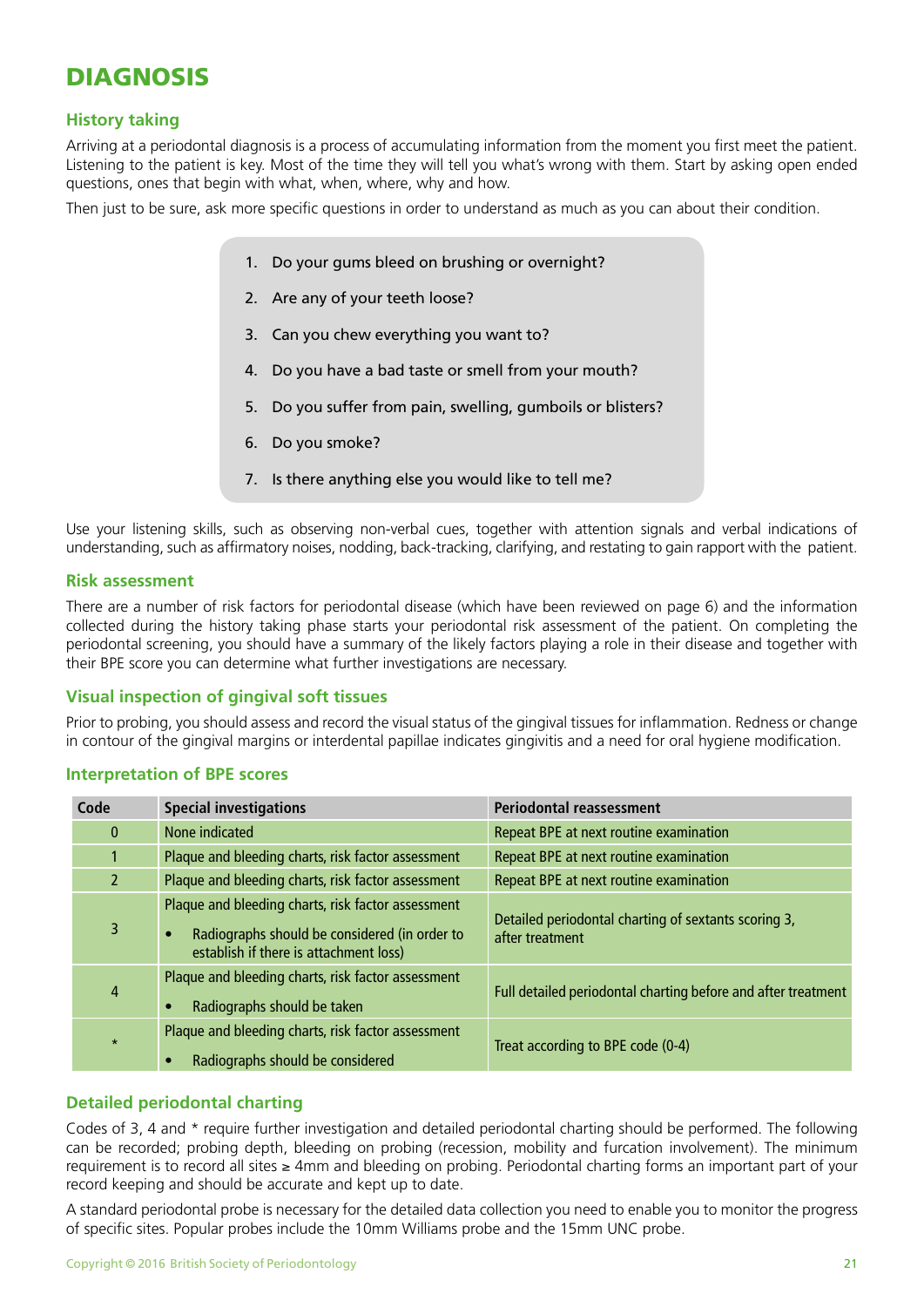#### **DIAGNOSIS**



 The probing depth at any site dictates the patient's ability to maintain soft tissue health by optimal plaque control. Probing depths of 4mm or more are considered to be too deep to be controlled by tooth brushing and interdental cleaning alone. These sites should be considered for active periodontal therapy.

**Figure 21** BPE probe, William's probe (1, 2, 3, 5, 7, 8, 9 and 10mm markings) and UNC 15 probe (1, 2, 3, 4-5, 6, 7, 8, 9-10, 11, 12, 13, 14-15).

#### **The periodontal probe answers two questions:**

#### **1. Where is the base of the gingival crevice?**

 i.e. how far below the gingival margin and how far from the CEJ? The latter is a measure of periodontal attachment loss, but remember that the recession is added to the probing depth to give the total clinical attachment loss (CAL). CAL is a better parameter for long-term monitoring but it is often difficult to measure due to the difficulties associated with identifying the position of the CEJ.



Figure 22 Pocket depth is measured from the base of the periodontal pocket to the CEJ (reproduced with permission from Elsevier\*) B: A healthy gingival crevice (measures 0-3mm) C: True pockets have increased probing depths due to bone loss. D: False pockets are the result of the gingival margin being above the level of the CEJ. E: Total clinical attachment loss takes account of pocket depth and recession.

#### **2. Does the tissue bleed on probing (BOP)?**

 This is a measure of inflammation, not necessarily active tissue destruction. No bleeding on probing means health (except in smokers, where it is hidden). Bleeding from the gingival margin is an indicator of gingivitis and will respond quickly to improvements in daily plaque removal. Bleeding from the base of the pocket represents periodontitis and is more reflective of the response to periodontal treatment such as root debridement. Bleeding should be recorded on the periodontal chart pre and post-treatment to guide your therapy to the affected sites and monitor treatment. An absence of bleeding on probing (BOP) from the bottom of the pocket predicts periodontal stability and is a useful indicator at the reassessment stage.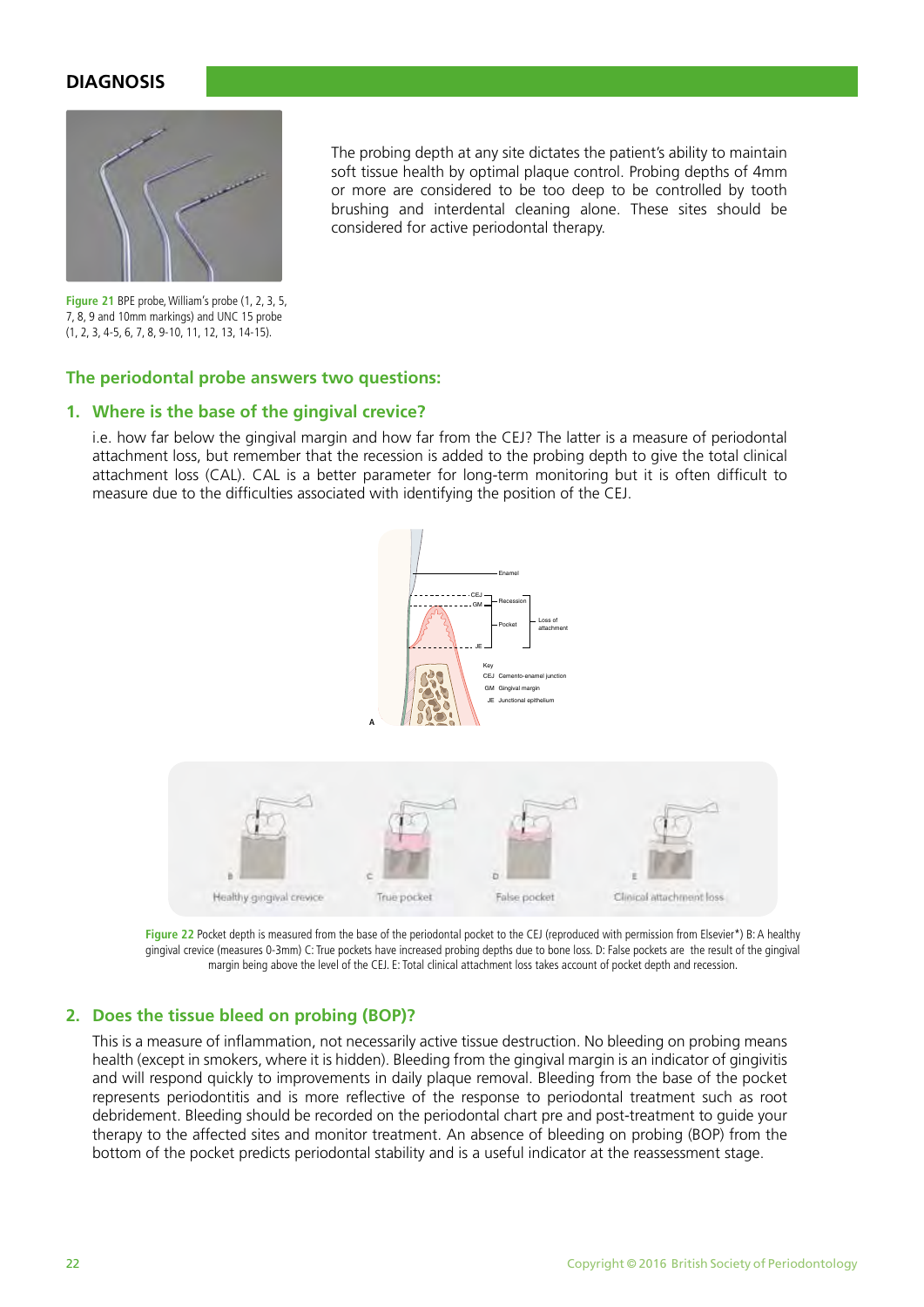#### **DIAGNOSIS**

| Palatal                                                                                                                                             | <b>BUCCA</b>    | DATE                  | -       |        |     |     |          |  |
|-----------------------------------------------------------------------------------------------------------------------------------------------------|-----------------|-----------------------|---------|--------|-----|-----|----------|--|
| Pric<br>272.446 322 322 223<br>827<br>121<br>711<br>121 507 622 322<br>032 800 322 321 100 000 000 900 000 245 000 014 000 231<br>Rec<br>030<br>120 | GESSION         | 30/17/                | 茂       | з<br>ž |     | a.  | $\equiv$ |  |
| Mob.<br>$\overline{u}$                                                                                                                              | FOCKE?<br>DEFIN | 00 / 1/2 #34 322 # 31 |         |        | 有机  |     |          |  |
|                                                                                                                                                     |                 | 30/16/6               | 548 038 |        | 333 | 323 |          |  |
| Grade T V Grade 2 V Grade 3<br>Furcasor                                                                                                             |                 | dD/13/11              | 197     |        |     |     |          |  |

**Figure 23** Examples of a digital and conventional periodontal chart, both with BOP indicated.

#### **Elements of a full diagnosis**

The first question we need to ask is whether there is any attachment loss. If there is no attachment loss the patient is given a diagnosis of health or gingivitis (if there is inflammation present). If there is attachment loss and no other systemic condition, then the diagnosis will either be chronic or aggressive periodontitis. The patient's level of risk is important here. If the level of plaque is consistent with the level of attachment loss the most likely diagnosis is chronic periodontitis. However, if the level of plaque is inconsistent with the amount of attachment loss then a diagnosis of aggressive periodontitis should be considered.

Once the type of periodontal disease has been established, the next consideration is the pattern of the disease. Using the periodontal chart, if more than 30% of sites are involved then a diagnosis of generalised disease is given. If less than 30% of sites are involved, then a diagnosis of localised disease is given.

The final element of the diagnosis is an indication of the extent of the disease. This is deemed mild (1-2mm), moderate  $(3-4mm)$  or severe ( $\geq 5mm$ ) depending on the amount of attachment loss present.

Taking all this information together will permit you to provide a comprehensive diagnosis for your patient. Only once the diagnosis is formulated can the prognosis and treatment plan be considered.



**Figure 24** Diagnosis: Moderate generalised chronic periodontitis (smoking associated).



Baker P & Needleman IG. (2010) Risk management in clinical practice. Part 10. Periodontology. British Dental Journal **209**: 557–565. \*Eaton KA & Ower P. (2015) Practical Periodontics. UK Elsevier.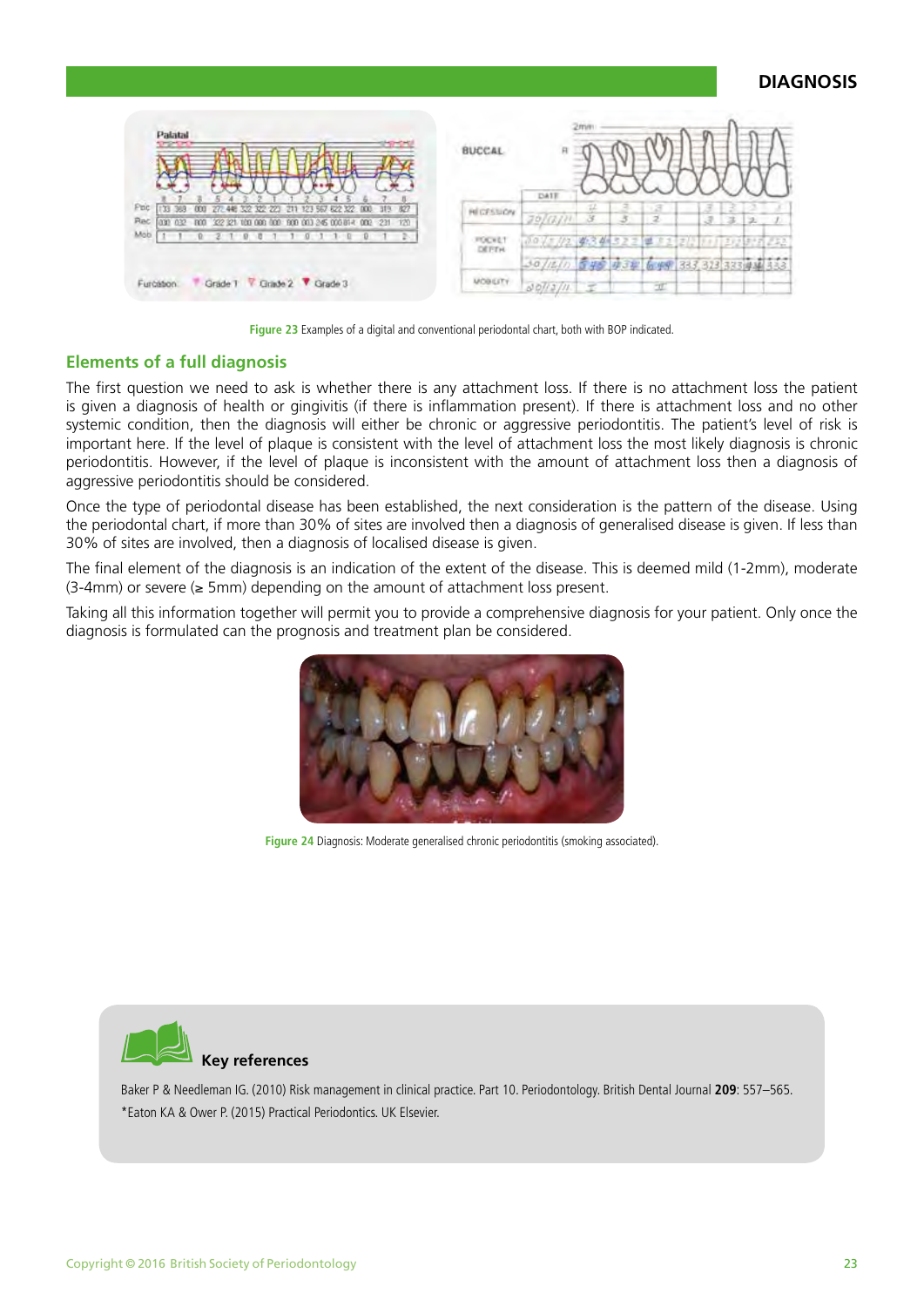## PATIENT BEHAVIOUR CHANGE

Both the prevention of periodontal diseases and the maintenance of the periodontal tissues following treatment rely on the ability and willingness of the patient to perform and maintain effective plaque removal. This may require a change in the patient's behaviour in terms of brushing, interdental cleaning and other oral hygiene techniques as well as lifestyle behaviours such as tobacco use and diet.

Prevention and treatment of periodontal disease is dependent on excellent co-operation from the patient. It is our role to ensure that patients become actively involved in the therapy rather than just being passive receivers of treatment. As periodontal treatment can involve a number of appointments over a period of months or years it provides a unique opportunity to provide advice and monitor progress.

Behavioural science research has demonstrated that lifestyle behaviour change occurs from within the patient, not externally from the practitioner. Motivation is not something that can be given or taught. The key is patient activation and encouragement, using communication techniques that stimulate or engage the patient to appreciate the required information or skills needed to reach the desired goal.

#### **You might like to incorporate these techniques into your approach:**

#### **1 Use of open questions to place the patient in control of the interaction**

Closed Question: How often have you managed to use the interdental brushes?

Open Question: Tell me about how you managed with the interdental brushes?

An open question approach is complimentary and positive, it is non-judgmental as you have asked for any information about how they are doing, giving the patient the freedom to share their perspective. Usually, they will give the information you are looking for.

#### **2 Listening, then delivering information or instruction in small doses according to patient requests or interest**

Giving a patient all the information at once can be overwhelming. Ensure your message and approach are tailored to your individual patient. Consider introducing small modifications to their oral hygiene routine over the course of their visits, adding in extra tips as treatment progresses. So, for example, with a patient who starts treatment with poor oral hygiene you may just focus on the brushing technique during the first appointment. Once an effective brushing technique is achieved then additional aids can be demonstrated in later visits. By using plaque charts each visit both you and the patient can see what added advantage each change is having.

#### **3 The use of reflective listening to assist a patient in realising any discrepancy between their current behaviour and that necessary to reach a goal they agree on**

Some patients may mention that they are too tired to complete the entire recommended oral hygiene routine at the end of each day. Using reflective listening recognises their situation and presents us with an opportunity to work with our patients to explore potential solutions with them. You might like to suggest that they consider alternative times in the day when they may have more time to focus upon themselves, or perhaps splitting the oral hygiene routine across the day.

#### **4 Use a guiding approach rather than directing**

A patient has admitted to irregular interdental cleaning and this has been confirmed by your clinical examination.

#### **A directing statement:**

"In order to decrease the bleeding and stop the gum disease, it will be necessary to use dental floss or interdental brushes regularly".

#### **A guiding statement:**

"With the use of dental floss or interdental brushes you would have the possibility of significantly decreasing the inflammation in your gums. Are you familiar with both of these devices? …What has been your experience in the past with these aids? …Did you find one more convenient or easier than the other?"

There are many words or statements that can be used. The importance is that a directing approach is one sided with no allowance for choice from the patient while a guiding approach allows the patient the opportunity to express a preference.

#### **5 Maintain an adult to adult conversation, avoiding adult to child interaction styles**

Our role in these interactions is that of a coach not lecturer.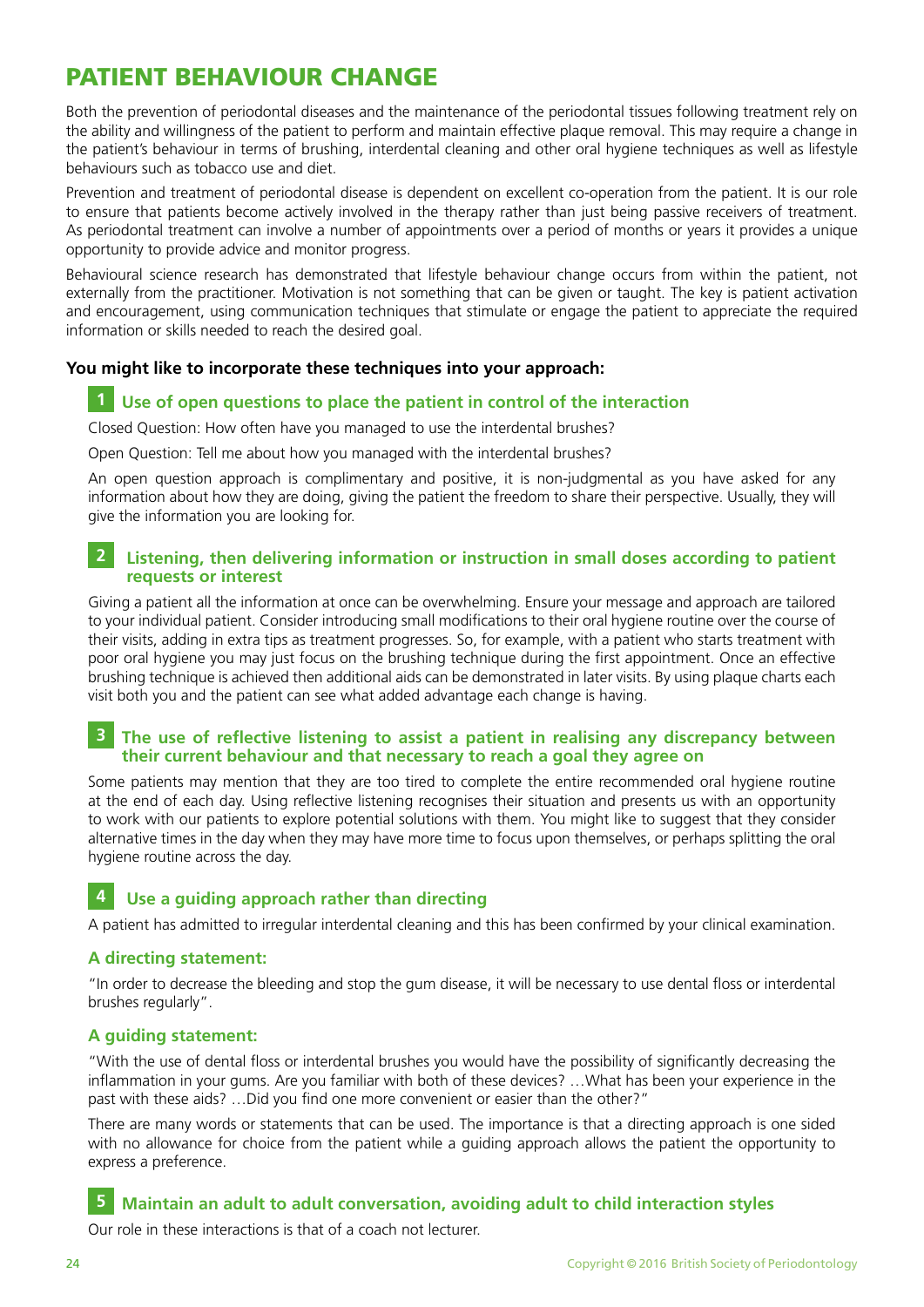#### **6 Position patients upright during discussions at or just above your eye level**

#### **A few key points to remember about behaviour change are:**

- Learning a skill can take minutes or hours, however, changing a habit takes weeks or months
- Instruction is meaningless and easily forgotten without understanding the context in which it fits
- A few appropriately selected and delivered words are more effective than a full lecture delivered with the hope the patient will grasp the relevant details
- Repeating instructions multiple times will not increase motivation, in fact, it may offend and decrease motivation
- Offering assistance, and seeking permission to give knowledge or teach skills facilitates patient ownership of the task. Remember the natural response to force is resistance
- Motivation is not static but can vary as an individual is affected by other life related factors and stresses

#### Oral hygiene tools

Oral Hygiene TIPPS is a strategy developed by The Scottish Dental Clinical Effectiveness Programme and is based on behavioural theory. The aim is to make patients feel more confident in their ability to perform effective plaque removal and help them plan how and when they look after their teeth and gums.



#### **The goal of the intervention is to:**

**TALK** – with the patient about the causes of periodontal disease and discuss any barriers to effective plaque removal

**INSTRUCT** – the patient on the best ways to perform effective plaque removal

Ask the patient to **PRACTISE** cleaning his/her teeth and to use the interdental cleaning aids whilst in the dental surgery. Check their confidence in being able to do this as confidence is one of the strongest predictors of success

Agree a **PLAN** which specifies how the patient will incorporate oral hygiene into daily life but with clear goals set by the patient

Provide **SUPPORT** to the patient by following up at subsequent visits

\* Further guidance and a video of this technique is available on the SDCEP website.

Above all, remember that delivering a plaque control message, or any message directed at lifestyle behaviour, is not a procedure but an ongoing conversation between you and your patient throughout the time they are with you in your practice and under your care.



Delivering Better Oral Health: an evidence-based toolkit for prevention. 3rd edition. Public Health England (2014). **https://www.gov. uk/government/uploads/system/uploads/attachment\_data/file/367563/DBOHv32014OCTMainDocument\_3.pdf**

Drisko CL. (2013), Periodontal self-care: evidence-based support. Periodontology 2000. 62: 243-255.

SDCEP (2014) Prevention and Treatment of Periodontal Disease in Primary Care: Dental Clinical Guidance **http://www.sdcep.org.uk.**  The process used by SDCEP to produce this guidance has been accredited by NICE.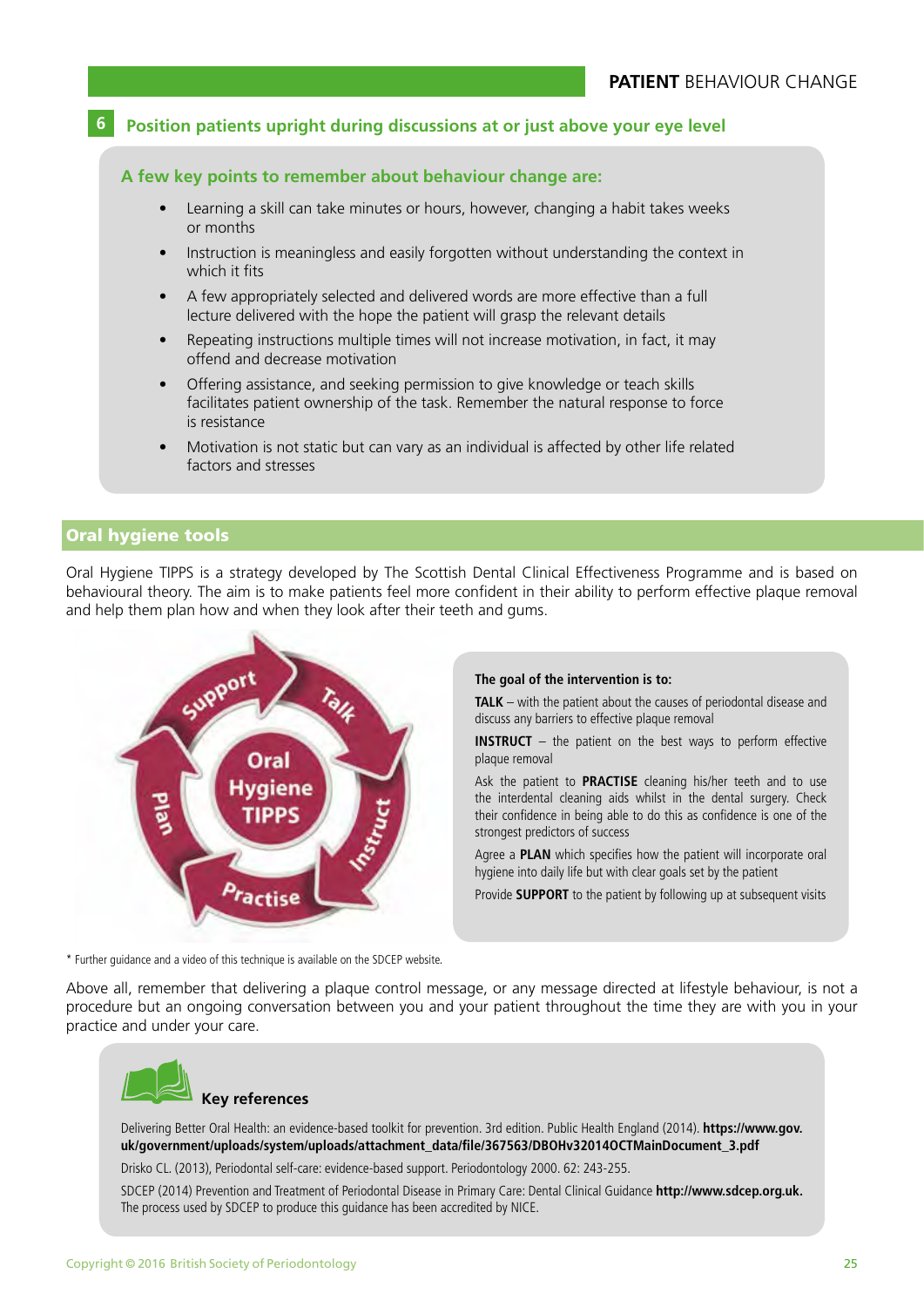## NON-SURGICAL THERAPY

Non-surgical therapy is usually the initial approach for managing patients with periodontal disease. Following periodontal assessment, diagnosis and treatment planning, this phase includes behaviour change including oral hygiene instruction and advice, control of other risk factors such as smoking and root surface debridement. The final phase of the non-surgical therapy is reassessment (where decisions about further treatment, maintenance or surgical therapy are considered).



**Figure 25** Flowchart outlining main stages of periodontal assessment and treatment.

#### **Modern concepts of non-surgical therapy suggest:**

#### **Effective patient performed oral hygiene is critical to success**

- The effects of oral hygiene advice are short-term and regular advice and encouragement is needed to achieve long-term change
- Attached plaque biofilms and non-attached microflora in the gingival sulcus and periodontal pockets should be regularly removed
- Plaque retentive factors such as calculus and restoration overhangs should be eliminated.

#### **Through this, we are able to:**

- Control the bacterial challenge characteristic of gingivitis or periodontitis
- Address local risk factors
- Minimise the effect of systemic risk factors.

#### **This is achieved by:**

- An alteration or elimination of putative periodontal pathogens
- Resolution of inflammation
- The creation of periodontal health.

#### This will ultimately decrease the likelihood of disease progression.

Non-surgical therapy is highly effective for most patients with early to moderate disease. Many studies have shown that disease progression is arrested so that probing depths may decrease through resolution of inflammation, often accompanied by recession. This tends to take place over the first six-month period following treatment. Obviously, these results are only achieved along with patient co-operation, particularly with good home care and where applicable, control of other local and systemic risk factors.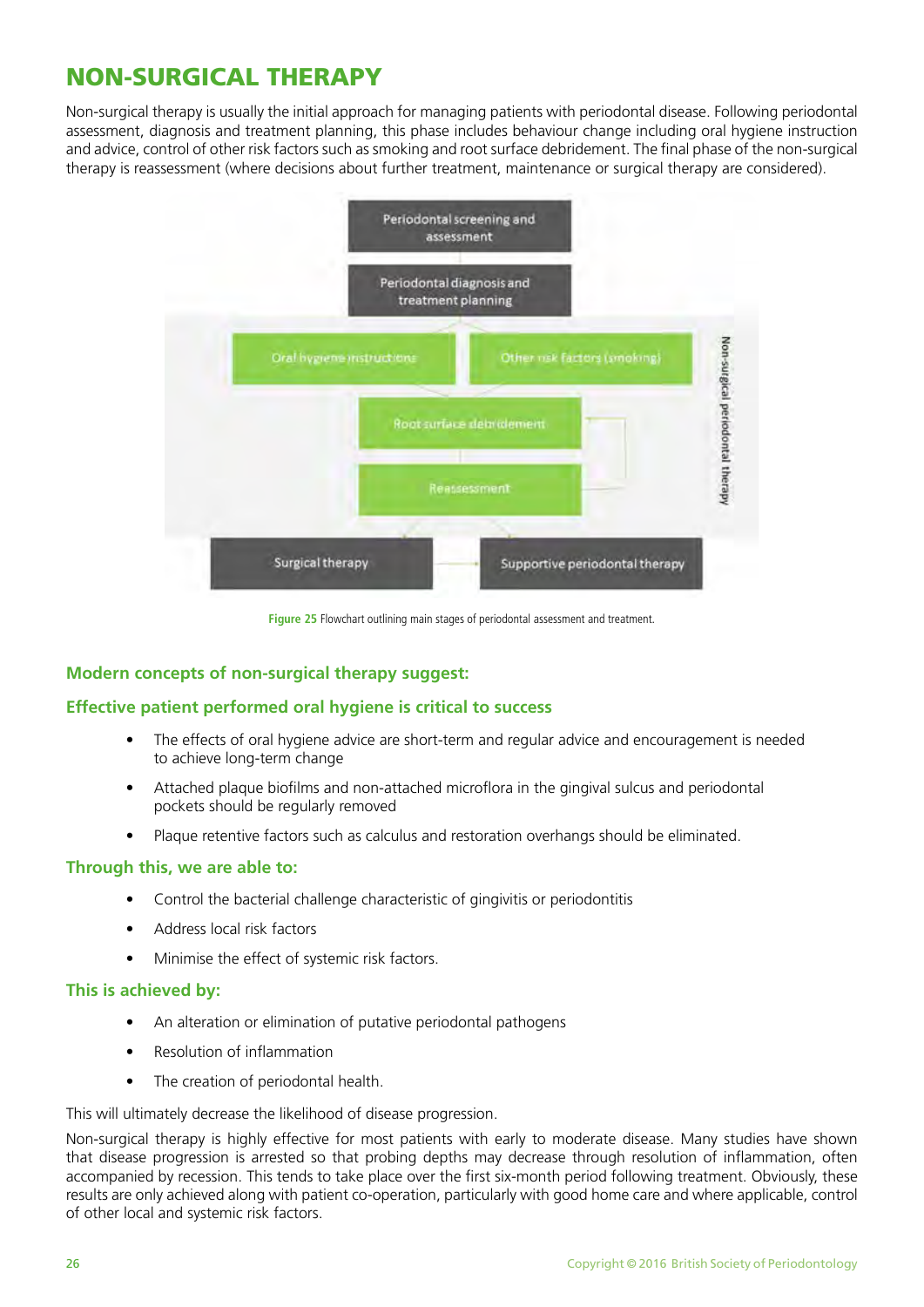#### **NON-SURGICAL** THERAPY

Non-surgical root surface debridement may appear easy, but is a difficult skill to master due to the complexities of access to root anatomy, grooves and furcations. Some studies have found few differences in effectiveness between hand instruments or powered scalers (ultrasonic or sonic) when provided by experienced clinicians.

#### **The key elements to achieving good results are:**

#### **Good scaling skills**

Next time you take out a periodontally involved tooth with plenty of subgingival calculus on the root surface, try to scale it clean and smooth and see how well you do, both in terms of how much you remove and how long it takes. It's far harder to do this in the mouth, blind! You could make up some models like these for you and your team to practice debridement.



**Figure 26** Root surface debridement technqiues can be practised on extracted teeth.

#### **Good, well maintained instruments**

Universal and Gracey curettes are excellent but to use them you will need to be skilled in sharpening them and have a knowledge of which instrument works best in which area.

Most instrument manufacturers can help you with this. A wide variety of sonic and ultrasonic tips are available for access to deep pockets and furcations. You will need to keep the device tuned for optimum efficiency and monitor tip wear.



**Figure 27** Manufacturers provide pictorial guides to monitor tip wear which can be used to ensure tips are working optimally (image courtesy of Dentsply).

#### **Time**

It can take several minutes of instrumentation to effectively debride the root surface within the deep pockets around a single tooth, whether anterior or posterior. Furcation involvements, root grooves and infrabony pockets will make debridement more difficult. Whether using ultrasonic or hand instruments, carrying out all the necessary debridement in one or two long appointments can be as effective as spreading the treatment over 4 appointments, although operator and patient fatigue need to be considered.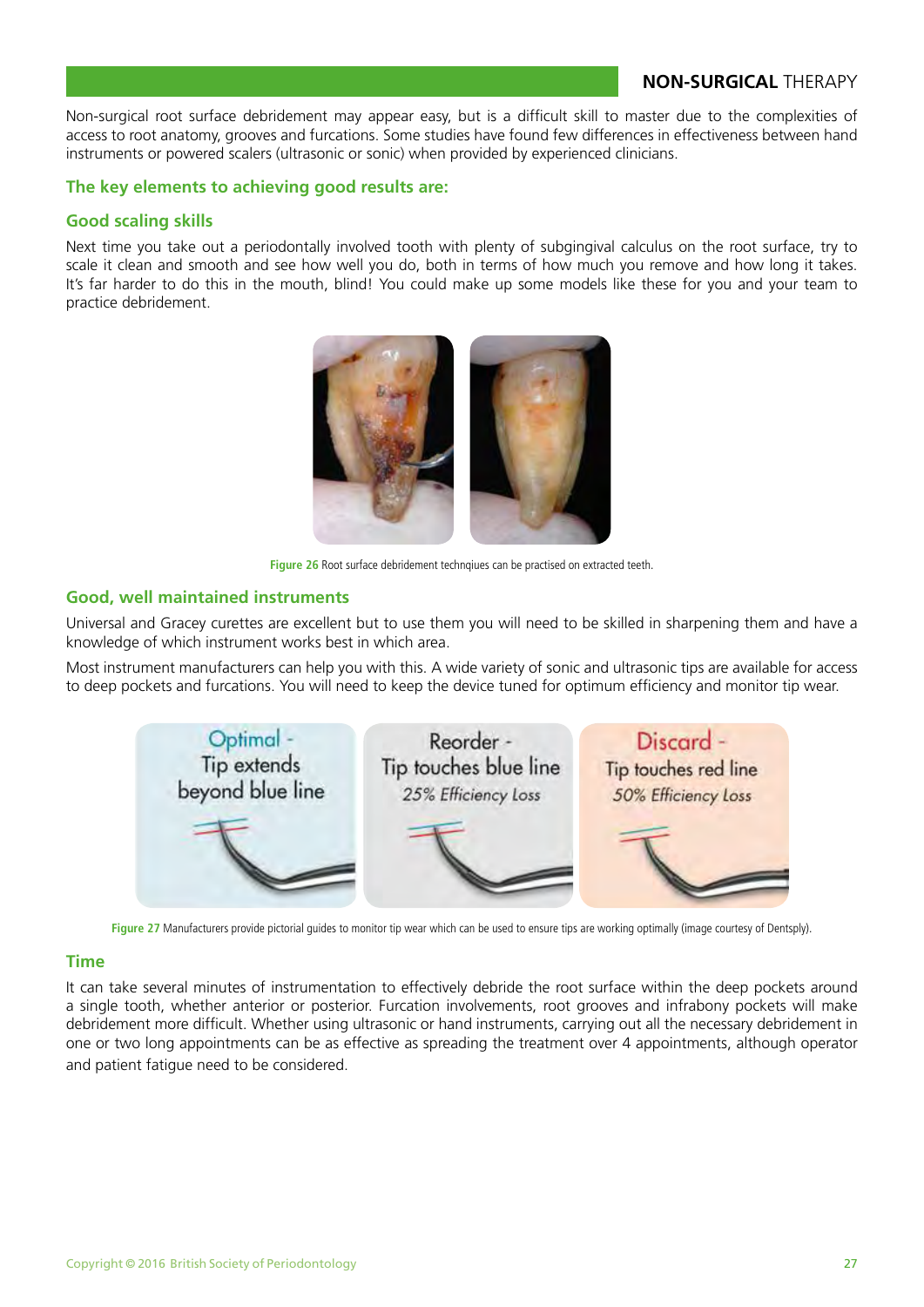#### Side effects and management

As part of informed consent, patients should be made aware of any potential side effects of periodontal treatment. These might include; increased gingival recession, longer-looking teeth (especially if there are deep pockets anteriorly), increasing gaps between the teeth (black triangles), increased sensitivity, soreness and food packing. One must also be aware that excessive and aggressive debridement of the root surface can lead to prolonged sensitivity. The expected cost of the treatment should also be included in the overall treatment plan.

#### **Hypersensitivity**

Some patients may experience increased sensitivity following root surface instrumentation. There are a large number of over-the-counter products available for patients that can reduce dentine sensitivity, such as toothpastes containing potassium salts, oxalates or arginine.

#### **Chemotherapeutics**

Antiplaque agents like chlorhexidine are useful for managing acute periods when cleaning is difficult but are not needed as a routine. Remember that 0.2% chlorhexidine digluconate mouthrinse itself is only licensed for 30 days of use. Also, studies have shown that subgingival irrigation with chlorhexidine does not appear to have any clinical benefit.

Effective subgingival debridement is the mainstay of active periodontal therapy and can produce reliably good results in patients who practice good plaque control.



Cobb, C. M. (2002) Clinical Significance of non-surgical periodontal therapy: an evidence-based perspective of scaling and root planing. J Clin Periodontol. **29** Suppl 2: 6-16.

Heitz-Mayfield LJA & Lang NP. (2013), Surgical and nonsurgical periodontal therapy. Learned and unlearned concepts. Periodontology 2000. **62**: 218–231.

Bonito AJ, Lux L & Lohr KN. (2005) Impact of local adjuncts to scaling and root planning in periodontal disease therapy: A systematic review. J Periodontology **76**: 1227-1236.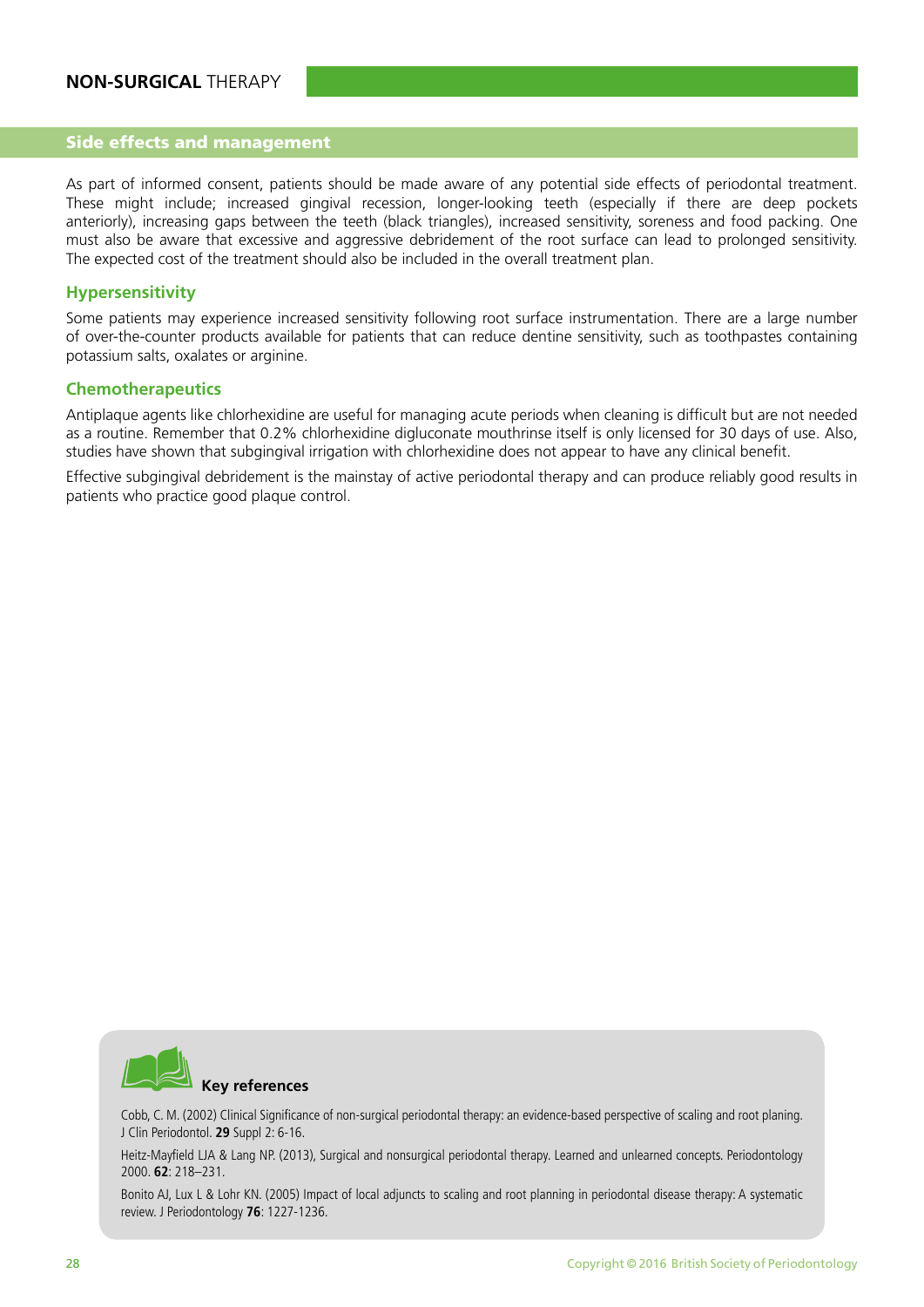## THE ROLE OF THE HYGIENIST

A team approach to periodontal treatment can be very successful. To achieve the best clinical outcomes, good lines of communication need to be established between the dentist and the hygienist otherwise the objectives of any therapy may not be realised. It is essential that as a team you are providing a consistent message to patients and communicating with each other to ensure the patient gains the best of your combined efforts.

The patient should also understand why he/she has been referred to the hygienist. The benefits that might reasonably be expected from the treatment e.g. less bleeding on brushing, reduction in halitosis, reduction in tooth mobility and an appreciation of why good oral hygiene is important to maintain periodontal health.

In May 2013, Direct Access was introduced which gives patients the option of seeing a dental hygienist or therapist without having to see their general dental practitioner first. This permits diagnosis and provision of treatment within their scope of practice without the need for a treatment prescription from a dentist. Hygienists and therapists are free to decide for themselves whether or not they wish to provide their services under Direct Access. They can see and treat any patient within their scope as long as they are trained and competent in the procedures they carry out. However, the current NHS dental contract requires that each course of treatment must be opened by a dentist with an examination. It is likely that there will be changes to this and it is advised that you refer to the local NHS contract regulations where you work.

Clearly then, it will be important for each practice to decide and agree how the team will work whether by detailed prescription from the dentist or by referral to the hygienist to carry-out the assessment, diagnosis, treatment plan and periodontal care. When working as a team an important part of clear communication is good record keeping. An entry in the notes saying 'scale and polish' does not tell the dentist anything about the level of oral hygiene, or the health of the gingival/periodontal tissues. Likewise, simply asking the hygienist to "please carry out RSD" is not enough for them to work with any focus. A periodontal prescription is a simple pro-forma which can be used by dentists and hygienists to ensure a clear structured plan and outlines how the treatment objectives will be achieved.

| Diagnosis                          | Localised severe chronic periodontitis                                                                                                                                      |
|------------------------------------|-----------------------------------------------------------------------------------------------------------------------------------------------------------------------------|
| General prognosis                  | Overall fair (with improved oral hygiene and smoking cessation). Upper molars questionable due to<br>furcation involvement                                                  |
| Risk factors                       | Smoking 15 / day, 10 packs / year                                                                                                                                           |
| Oral hygiene advice                | Single tuft interspace tb, subgingivally to all $5mm + pd$ . Electric toothbrush. Appropriate sized<br>interproximal tb                                                     |
| Preventative advice                | Twice daily use of desensitising toothpastes with occluding agents to reduce dentine hypersensitivity and<br>reduction of soft acidic drinks                                |
| Smoking cessation<br>encouragement | Yes (pt is keen to quit). Smoking cessation advice & referral                                                                                                               |
| Debridement                        | Full mouth subgingival debride all pd 5mm or greater with LA. Ultrasonics for molar furcations. Root<br>grooves mesial UR4, UL4. 4 appointments not more than 3 weeks apart |
| Reassessment                       | 6 weeks (oral hygiene), 12 weeks post RSD (to repeat periodontal charting)                                                                                                  |

#### **Example periodontal team care pro-forma**

If both you and your hygienist are measuring pocket depths then be aware that any change up to 2mm could be due to measurement error. However, the consequence of a 2mm loss of attachment could affect the management of a patient if a furcation is involved, or if attachment loss is already advanced. So it is preferable for the same clinician to repeat the charting at the reassessment appointment.



GDC Direct Access Statement: **www.gdc-uk.org/Dentalprofessionals/Standards/Pages/Direct-Access.aspx**  The British Society of Dental Hygiene and Therapy: **www.bsdht.org.uk**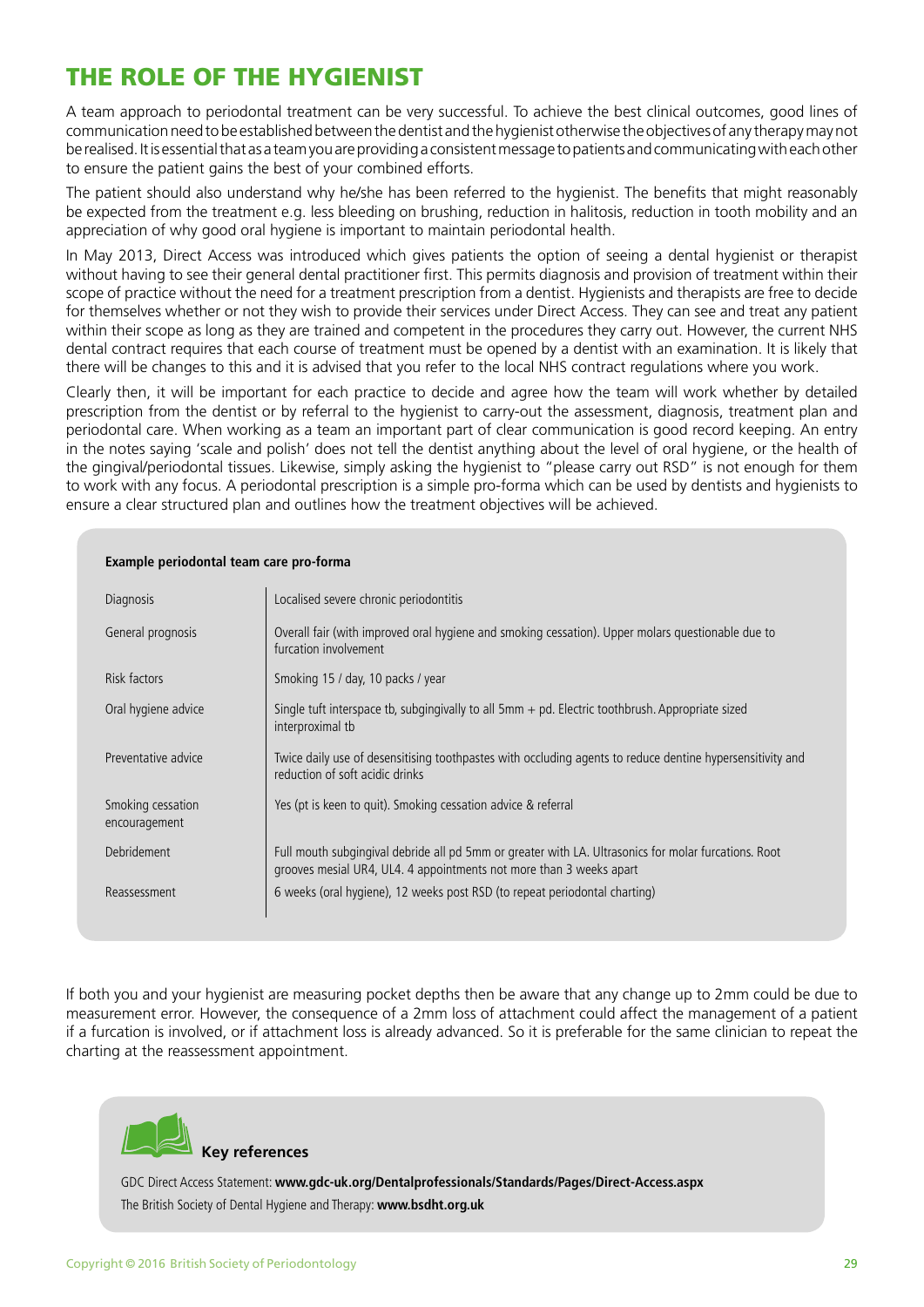## ANTIMICROBIALS

Antimicrobials have very little place in routine periodontal therapy. It is important to be aware that antibiotic resistance has been increasing in the population over the last few decades. As prescribing clinicians it is essential that we limit the use of antibiotics to situations where a clear evidence base exists, so that patients with specific conditions will benefit. Apart from the risk of microbial resistance, there may be a small but serious risk of anaphylaxis.

Wherever possible the old principles of 'drainage of infection' and 'removal of cause' are still pertinent, and if this can be achieved then the use of antibiotics can be avoided in the management of patients that are systemically well.

In terms of periodontal disease there are relatively few indications for using systemic or locally delivery antibiotics. However, there are certain limited circumstances where their use is appropriate and will assist in periodontal disease management.

#### Systemic antibiotics

**Chronic periodontitis:** There is no indication for the use of systemic antibiotics when managing chronic periodontitis.

**Aggressive periodontitis:** Where a diagnosis of aggressive periodontitis has been made systemic antibiotics may be indicated. However, the research remains unclear whether the benefits outweigh risks. One approach that can be considered is to provide initial non-surgical treatment without antibiotics and only to consider using them if the results are poor despite excellent oral hygiene and effective root surface debridement. However, we would recommend that you refer a patient diagnosed with suspected aggressive periodontitis for specialist care if available.

Antibiotics should be prescribed at the end of a thorough course of conventional subgingival debridement carried out in as short a time-frame as possible, usually 7-10 days. A number of antibiotic regimes have been proposed for treatment of aggressive periodontitis however the combination of choice according to current research is amoxicillin 250 mg t.d.s with metronidazole 200 mg t.d.s for 7 days starting on the day of the final debridement. In the UK, changes in the recommended dosages of amoxicillin means that the dose of amoxicillin is 500 mg t.d.s for 7 days. For patients allergic to penicillin, doxycycline 100 mg OD for 21 days (with a 200 mg "loading dose" on the first day) is recommended. It should also be appreciated that a longer course of antibiotics is likely to be met with greater non-compliance than a shorter course.

#### *Systemic antibiotics should only ever be used as an adjunct to professionally-administered mechanical therapy, and not in isolation.*

**Necrotising periodontal diseases:** These conditions are relatively rare, but when diagnosed part of the management regime should include the use of metronidazole 200 mg t.d.s for 3 days. Metronidazole is used for its spectrum of action against the fuso-spirochaetal anaerobes associated with this disease. In addition, addressing risk factors associated with the disease (smoking, stress, poor oral hygiene and poor diet) is key to treatment success.

**Periodontal abscess:** A single periodontal abscess should be managed by drainage of the abscess, either by instrumentation during subgingival debridement or incision, and not by use of antibiotics. However, if there is systemic involvement (sign of fever/ malaise) and facial swelling, antibiotics may be helpful in initial management but only when combined with debridement. In cases of multiple lateral periodontal abscesses, involvement of an underlying systemic condition such as undiagnosed diabetes should be considered, and the patient referred for relevant tests.

#### Local delivery antibiotics

There are a range of local delivery antibiotic systems available. However, their indications for use are limited. Use of these systems should only be considered after a course of non-surgical treatment, and certainly not as a first-line periodontal treatment. Local delivery antimicrobials are an adjunct to conventional subgingival debridement and not a substitute for it.

Their use can be considered in cases where isolated periodontal pockets have failed to respond to conventional nonsurgical treatment on a number of occasions, where there is no detectable calculus at the site, and where the patient is maintaining good levels of plaque control. However, the benefit resulting from their use appears modest. If isolated site(s) are not responding despite good plaque control, referral should be considered.

## **Key references**

Faculty of General Dental Practitioners. Antimicrobial Prescribing for General Dental Practitioners: 2nd edition, (2014) **http://www. fgdp.org.uk/publications/antimicrobial-prescribing-standards/periodontal-disease.ashx.** This is currently public access via the Standards in Dentistry online initiative of the FGDP: **http://www.fgdp.org.uk/publications/standardsindentistryonline.ashx** Herrera, D., et al. (2002), A systematic review on the effect of systemic antimicrobials as an adjunct to scaling and root planing in periodontitis patients. Journal of Clinical Periodontology **29**: 136-159.

Herrera, D., et al. (2008), Antimicrobial therapy in periodontitis: the use of systemic antimicrobials against the subgingival biofilm. Journal of Clinical Periodontology **35**: 45-66.

SDCEP (2014) Prevention and Treatment of Periodontal Disease in Primary Care: Dental Clinical Guidance **http://www.sdcep.org.uk**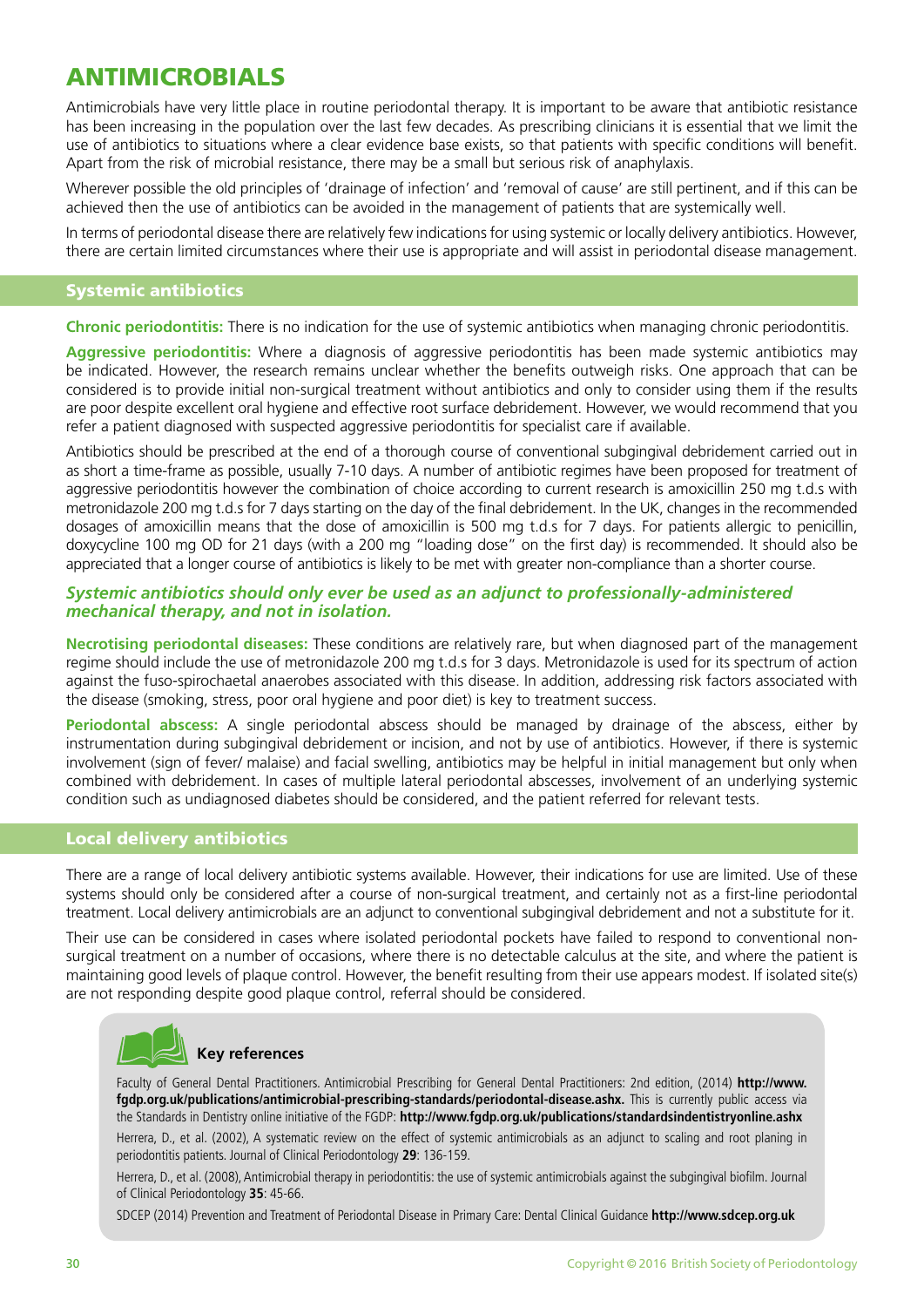## PERIODONTAL SURGERY

The principles of management of chronic periodontitis revolve around the control of bacterial plaque. The two key aspects of this are effective supragingival plaque removal undertaken by the patient and thorough subgingival debridement performed by the dental professional. Periodontal surgery is another tool in the armamentarium of the clinician in achieving such aims.

Periodontal flap surgery is almost invariably performed after a course of thorough non-surgical treatment. It should only be considered in highly motivated patients and the presence of optimal plaque and risk factor control. Following a course of non-surgical treatment in cases of moderate to advanced disease, and despite good plaque control, there may still be residual increased pockets and bleeding on probing. Most patients requiring periodontal surgery should be referred for specialist care unless you have the relevant expertise and experience.

#### **The principle aims of periodontal flap surgery are:**

#### **1 Access for debridement**

Removal of subgingival root surface deposits may be difficult where the pockets are deep or where access is poor, in particular molar teeth with complex root anatomy or furcation involvement. With a periodontal flap raised, the root surface can be visualised and cleaned until free of deposits. There may also be scope for pocket reduction or elimination by means of reshaping the bone and soft tissues during surgery. The aim is to achieve both shallow pockets and gingival tissues that are easier to access and clean, both by the patient and professional during maintenance.



**Figure 28** A: Periapical indicating an infrabony defect mesial LR6. B: The defect mesial to LR6 after thorough open flap debridement. C: Surgery complete and sutures placed. D: Two months post surgery.

#### **2 Regenerative surgery**

Conventional periodontal flap surgery heals primarily with the formation of a long junctional epithelium. It is thought that this occurs as a result of epithelial cells being first to grow into the void left around the root surface following surgery. Regenerative surgical procedures, in contrast, aim to promote the regeneration of the periodontal tissues that have been lost through the disease process. The aim is thus to promote re-growth of cementum, periodontal ligament (PDL) and alveolar bone. Such treatment can be more effective in achieving shallow pockets than conventional periodontal surgery in certain situations, such as deep narrow vertical bone defects.

Several regenerative approaches are currently in use and are termed Guided Periodontal Tissue Regeneration (GPTR). The aim is to prevent the rapid down growth of epithelial cells into the void after periodontal surgery by introducing a membrane (resorbable or non-resorbable) and hence allowing a protected area for the slower turnover tissues, such as bone and PDL, to form. The use of enamel matrix protein based regenerative materials, such as Emdogain®, may also be advantageous in terms of attachment gain and probing depth reduction. When applied to a defect, after open flap debridement and surface treatment, enamel matrix proteins aggregate to form a scaffold which promotes bone formation in the defect. Alternatively, the defect can also be directly filled with filler materials to 'graft' the defect (as illustrated below). These fillers may either be bone grafts from the patient or from human, animal or artificial sources.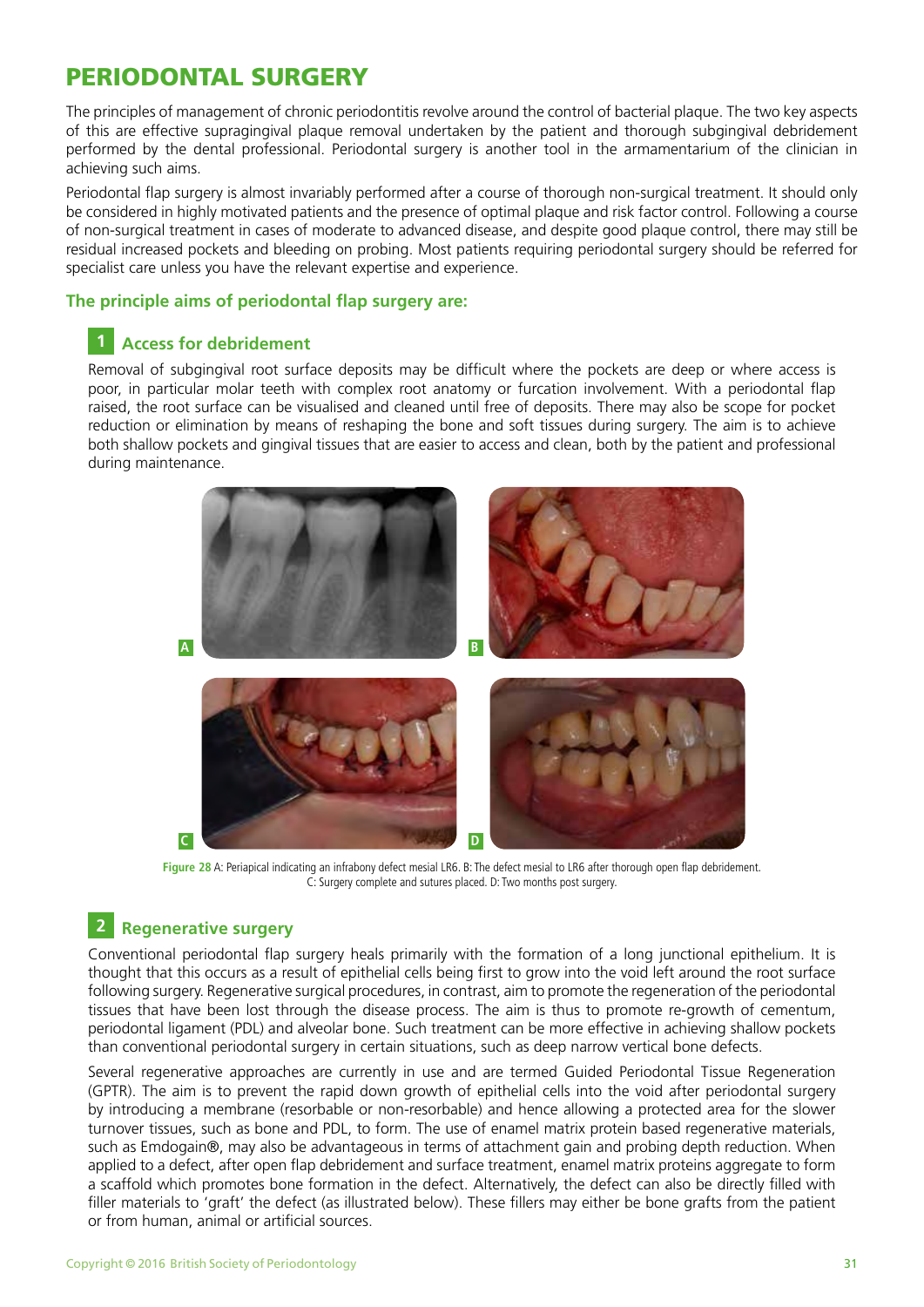#### **PERIODONTAL** SURGERY



**Figure 29** Intrabony defect mesial to LR6 after thorough open flap debridement. B: Filler covered with a membrane.



**Figure 30** Before and after radiographs of a regeneration surgery.

#### **3 Crown lengthening**

Crown lengthening surgery involves the removal of the periodontal tissues to increase the clinical crown height for aesthetic reasons or to provide adequate sound tooth tissue for restoration. Crown lengthening surgery may be limited to the soft tissue when the thickness of the tissues are excessive. In such cases this can be performed using a scalpel, electrosurgery or soft tissue lasers. However, the dento-gingival anatomy and the position of the soft tissue are, to a large degree, dictated by the position of the underlying bone. In these cases, following removal of soft tissue alone, the gingival margin will rebound during healing to re-establish the soft tissue height above the bone crest, with loss of the amount of crown that was surgically exposed. In such cases a stable position can only be achieved by shifting the entire dento-gingival complex apically. This requires bone removal, and to access the bone a periodontal flap must be raised.

Crown lengthening can be performed to facilitate restorative dentistry and allow access to subgingival restoration margins. Subgingival margins may result from oblique vertical fracture of a cusp or from the removal of extensive caries. In some cases, such as severe toothwear, there may not be adequate coronal tissue for mechanical retention of extracoronal restorations. Crown lengthening is a way to increase this.



**Figure 31** Failing bridgework UR2/3 and UL1 retainers for missing UR1. Crown lengthening to improve gingival height and increase tooth tissue to improve retention of indirect restorations. Definitive restoration with single unit crowns UR2/3 and conventional cantilever from UL1 replacing UR1.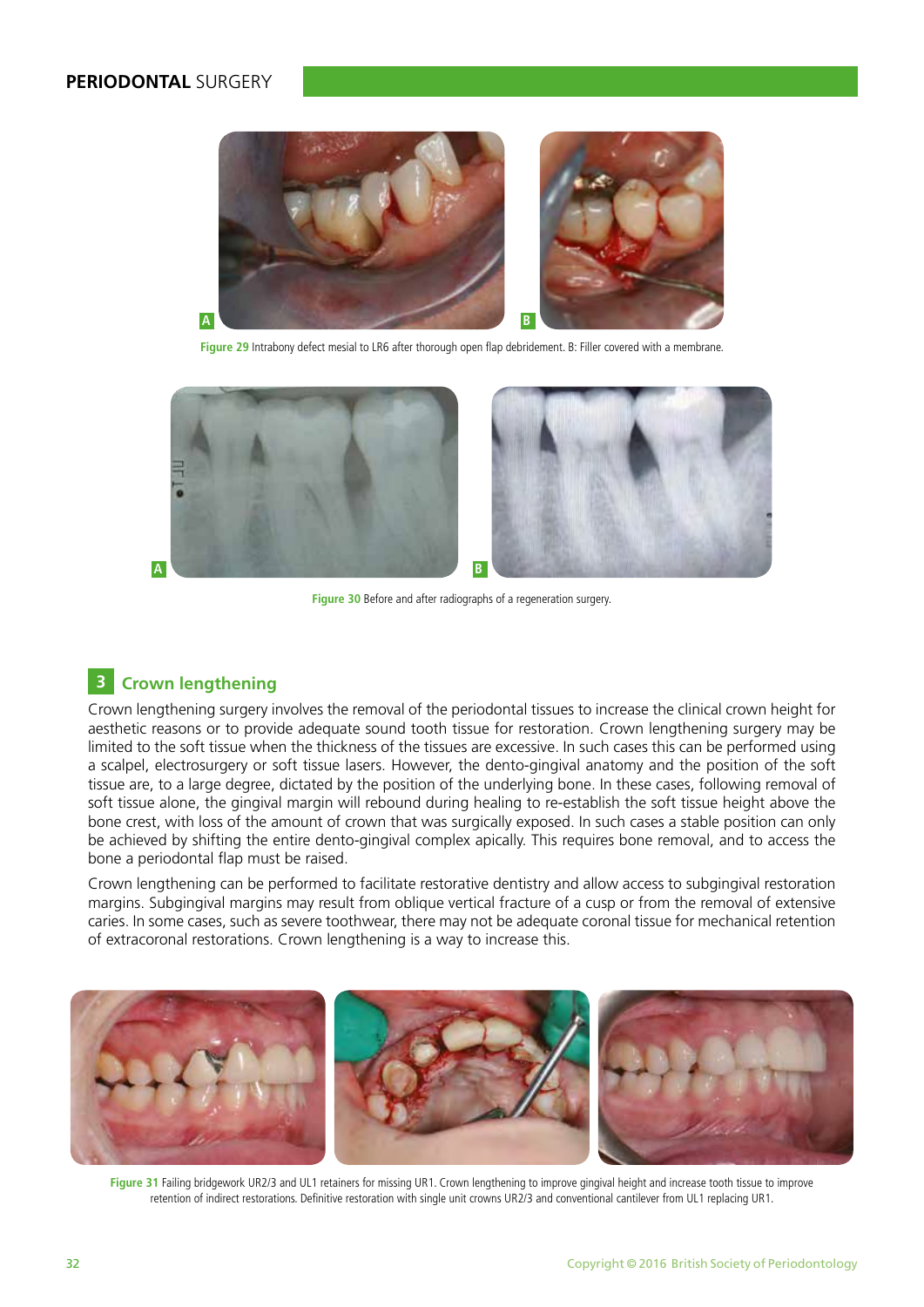Aesthetic crown lengthening uses the same techniques but applied to a different situation. In patients with a high smile line and where the anatomical crown is still partially hidden by an excess of soft tissues (as in cases with delayed passive eruption) a simple gingivectomy may be enough to achieve the desired result.

In patients where there is an excess of both soft and hard tissue (as in cases of tooth wear with compensatory over eruption) careful planning with diagnostic wax ups and a periodontal flap procedure with appropriate bone removal may be required to achieve correct tooth and gingival dimensions. If crowns or veneers are required as part of this treatment you will need to wait four to six months for the new gingival contour to stabilise before placement.



**Figure 32** Aesthetic recontouring of upper centrals and laterals. Alveolar bone at normal level. Apically repositioned flap.

#### **4 Management of recession (Mucogingival surgery)**

There are a number of reliable periodontal surgical techniques available to manage mucogingival problems such as gingival recession. The key indication for such surgery is aesthetics. Whilst other complications of recession can include temperature sensitivity and root caries, these would normally be managed conservatively by appropriate care including dietary analysis, tailored oral hygiene instruction and use of high concentration fluoride preparations. This type of surgery is technically demanding but can improve aesthetics and long-term stability. The likely extent of coverage can be assessed using the Miller's classification of the initial recession defect (Table 6). As a rule surgical root coverage procedures should only be considered for Miller class I and II defects (i.e. periodontally healthy patients).



**Figure 33** A: Class I recession defect on UL3. B: Defect following mucogingival surgery.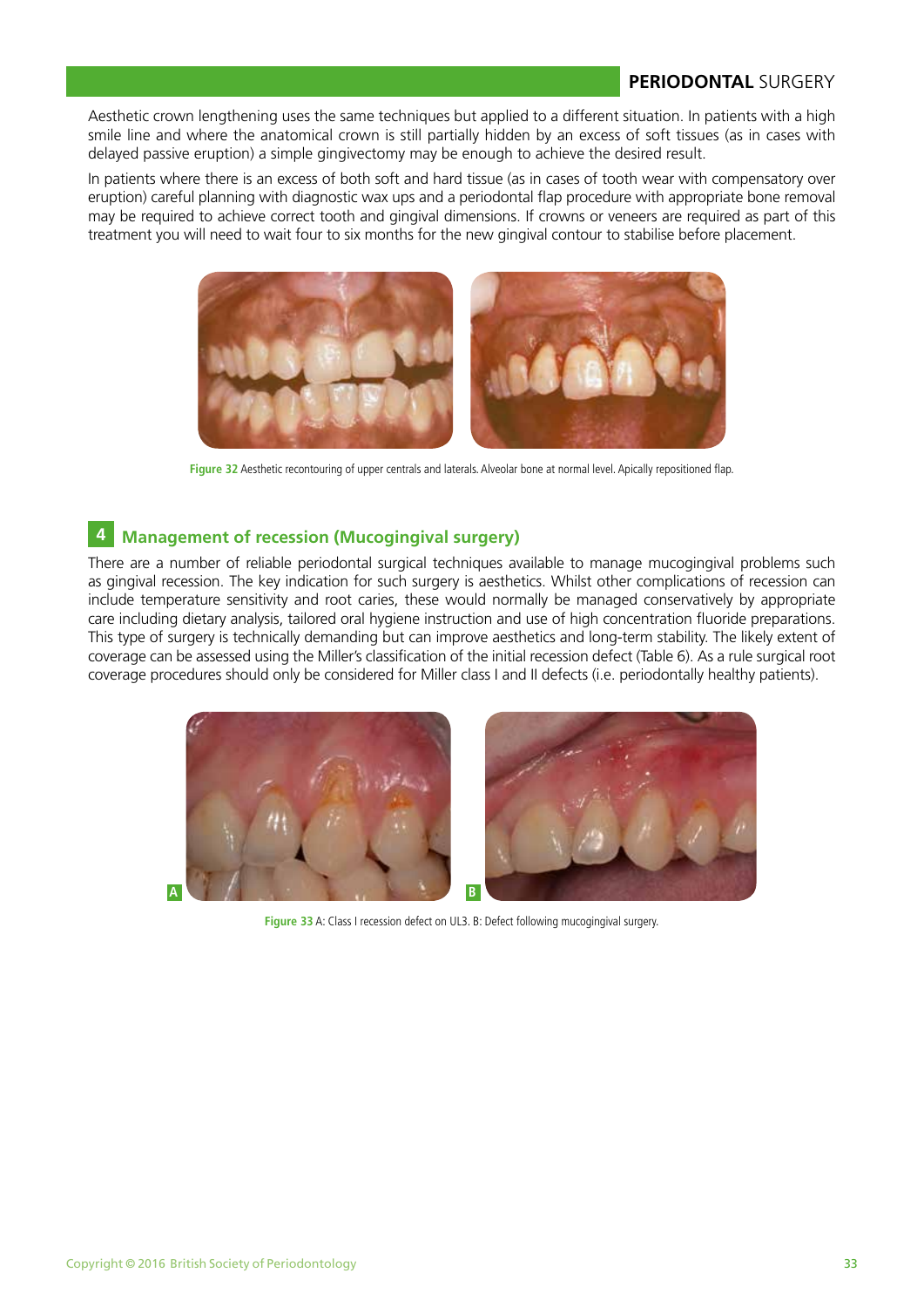## **PERIODONTAL** SURGERY **Class I** Recession not extending to the mucogingival junction • No loss of interdental bone or soft tissue **Class II** Recession extending to or beyond the mucogingival junction • No loss of interdental bone or soft tissue **Class III** Recession extending to or beyond the mucogingival junction Loss of interdental bone or soft tissue coronal to the apical extent of the marginal tissue recession **Class IV** Recession extending to or beyond the mucogingival junction Loss of interdental bone or soft tissue level with or apical to the extent of the marginal tissue recession **MGJ**



Miller PD Jr. A classification of marginal tissue recession. **Int J Periodontics Restorative Dent 1985; 5(2): 8-13**



#### **Recommended textbook**

Bateman G, Saha S, & Chapple ILC. (2008) Contemporary periodontal surgery: an illustrated guide to the art behind the science. UK: Quintessence.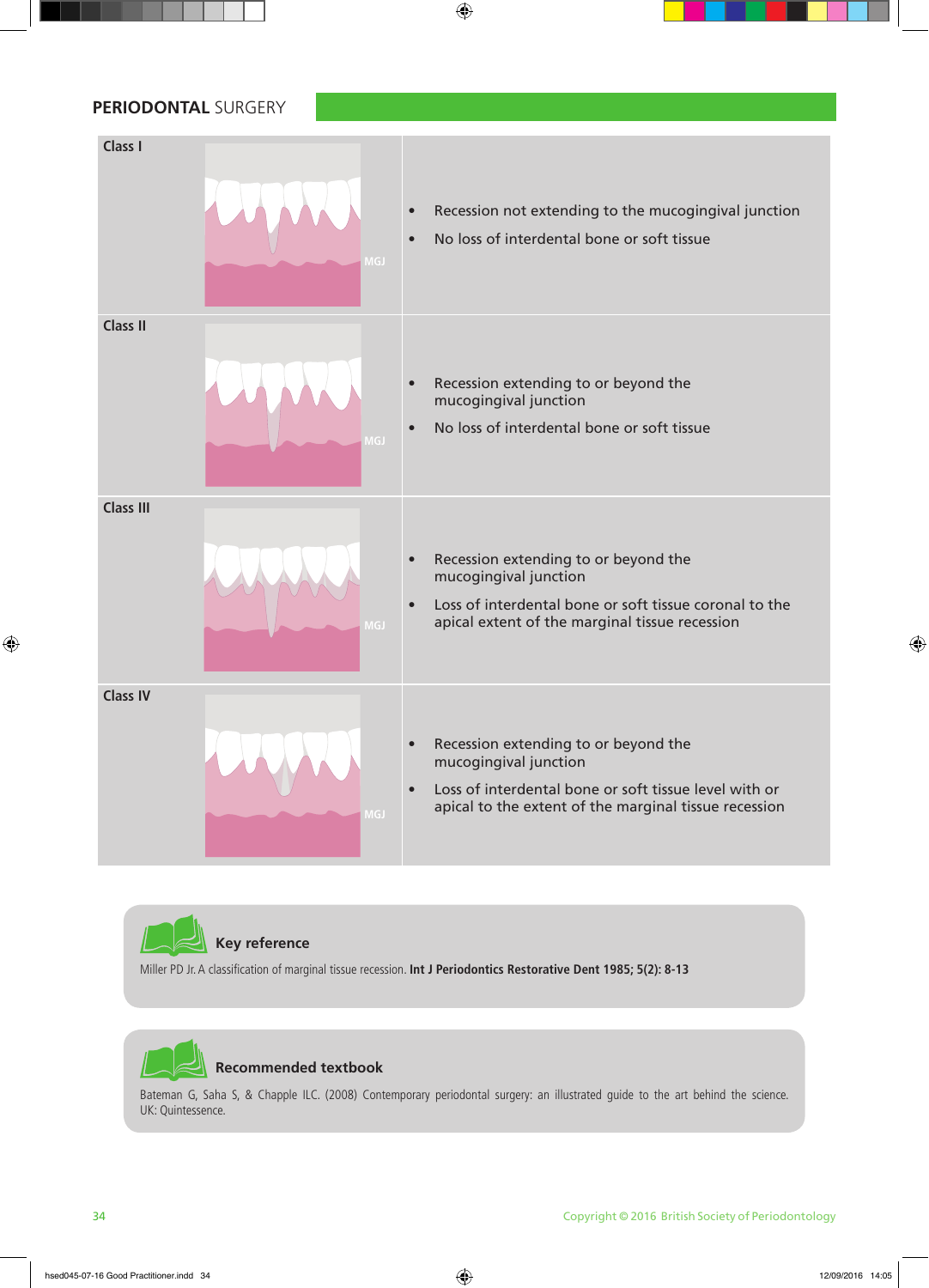## IMPLANTS & PERI-IMPLANT DISEASE

#### **Teeth versus implants in periodontal patients**

If the ultimate consequence of chronic periodontitis is tooth loss, then the aim of periodontal therapy must be to maintain a healthy and functional dentition for as long as possible. It is desirable, both physiologically and psychologically, to maintain the patient's own natural teeth to function throughout their life. High quality non-surgical and surgical treatment should be attempted first where possible.

However, where teeth are not treatable, dental implants are one of a few replacement options. The decision as to when to make the transition from periodontal treatment and maintenance to implant treatment is a complex one as the prognosis of individual teeth is difficult to gauge even from relatively objective measures such as percentage of bony support. Remember an implant is not a substitute for a tooth, it is simply a substitute for no tooth.

#### **Patient selection**

Motivating patients to maintain the required degree of oral hygiene is still one of the great challenges in modern dentistry. Patients unable or unwilling to maintain their oral hygiene when they have natural teeth present are unlikely to consistently improve their oral hygiene habits in the presence of implants. Implants are as susceptible to peri-implant inflammation and tissue breakdown as teeth are to periodontal inflammation. The transition to implants in these patients is unlikely to meet with long-term success if plaque-induced inflammation cannot be controlled. In addition if any nonmodifiable risk factors, such as genetics, have played a part in the periodontal breakdown of an individual, these factors are likely to continue in the peri-implant tissue breakdown. Hence, the placement of implants in patients who have lost teeth due to periodontal disease is extremely challenging. Implant integration failures and long-term bone loss are higher in patients with uncontrolled periodontal disease around remaining teeth. Peri-implant complications are also significantly more common in periodontally-susceptible but stabilised patients and such patients should be fully informed of these risks. Generally, even periodontally-involved teeth can be more successful in the long-term than dental implants.

In patients with good oral hygiene and regular attendance the following may be considered as reasons to replace teeth:

#### **Individual teeth where periodontal treatment and regeneration techniques are impossible**

These might include deeper pockets with complex anatomy e.g. furcations, deep infrabony defects which are showing progressive attachment loss and symptoms. Clinically this may be seen as increasing bone loss on radiographs, increasing mobility, fremitus in function, or progression to a perio-endo lesion. Be aware that in cases where there has already been periodontal bone loss, grafting techniques to improve alveolar bone volume, may be required to allow implant placement later.

#### **Posterior bite collapse with loss of posterior teeth or loss of anterior guidance through migration of incisors and canines**

In such cases implants can provide a solid occlusal platform and guidance mechanism. Timing in these cases is important but difficult. Periodontal splinting after therapy is usually a first line of treatment in such cases but medium to long-term instability might call for replacement of the posterior teeth to maintain a stable occlusal scheme.

#### **Extensive bone loss throughout the whole dentition requiring a clearance**

This may be seen in cases of advanced or aggressive periodontitis. In young adult patients showing extensive bone loss early, specialist-level comprehensive periodontal treatment should be carried out first. Refractory forms of periodontitis can pose a difficult decision where clearance and hence elimination of the pocket flora coupled with maintenance of remaining bone for future implants may be the correct early treatment in extreme cases. However, it should be remembered that implants and their superstructures may not last forever, especially in patients who have had severe forms of periodontitis.

#### Peri-implant disease

Peri-implant disease is the umbrella term encompassing two common complications following implant placement, namely peri-implant mucositis and peri-implantitis. For the vast majority of cases, bacterial accumulation in the form of a biofilm, is the primary aetiological agent for both of these disease processes.

Although the exact definitions of these diseases vary, peri-implant mucositis can be likened to gingivitis. It involves inflammation of the peri-implant tissues, manifesting in swelling, redness, tenderness and bleeding on probing without any concurrent bone loss. Peri-implantitis, on the other hand, can be likened to periodontitis. It involves progressive loss of alveolar bone support around the implant. However, peri-implantitis is different from periodontitis and can progress more rapidly. Hence, detection and management are important.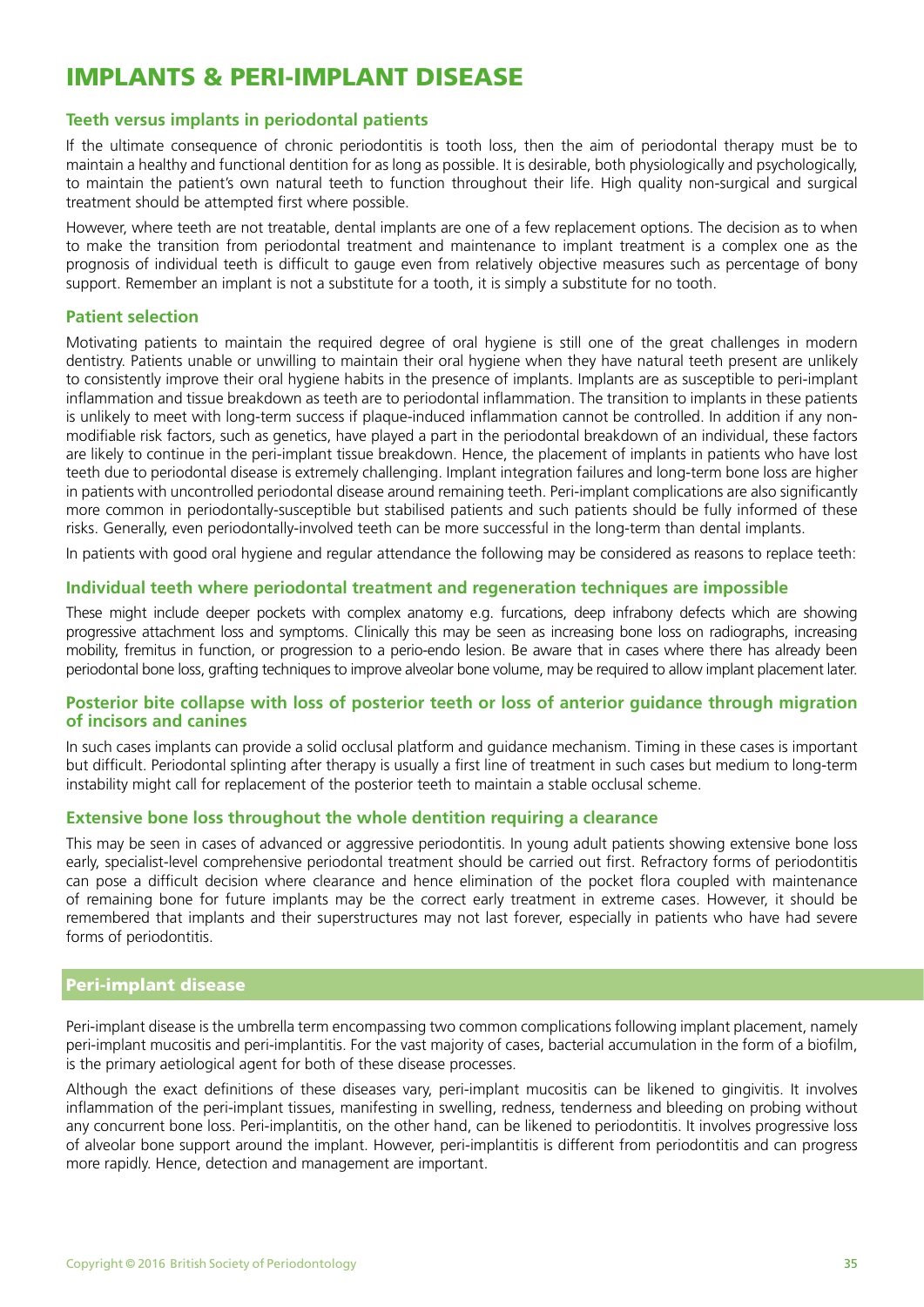#### **IMPLANTS** & PERI-IMPLANT DISEASE

Peri-implant mucositis is thought to affect approximately 45% of patients and peri-implantitis around 20% of patients and therefore, both conditions should be viewed as common. Given the increasing numbers of patients with implants, the long survival of such treatments and the high prevalence of peri-implant disease related complications, it is likely that you will encounter such patients.



**Figure 34** Buccal views of UR3 at presentation. Note the gingival inflammation (redness and swelling) in comparison to other teeth. PA views of UR3 showing bone loss associated with implant UR3.

#### **The management of such patients is an evolving field, however, some basic principles apply:**

- Prevention is paramount: Recognise that the aetiological agent is bacterial and hence meticulous peri-implant oral hygiene is a must. This includes the use of single tufted brushes, interdental brushes and floss/super-floss. If the restoration is not amenable to good plaque control, the risk of disease will be high
- In addition to oral hygiene improvements, as in periodontitis management, the control of risk factors (smoking, diabetes, stress, etc.) is critical
- Regular monitoring of peri-implant health is essential and includes both clinical assessment (probing depth, bleeding on probing and signs of suppuration) and radiographs. Protocols for both aspects are not rigid but you should take into account all the aspects of your patients oral and general health that you routinely use. Probing assessments around the implant superstructures should be recorded at least annually. Probing around an implant with a periodontal probe will not damage the implant or the soft tissues
- Similarly, radiographs should be taken at the time of implant placement and superstructure placement. The decision on follow-up radiographs should be guided by your clinical examination of peri-implant health, as for teeth
- Patients should be counselled that implants with peri-implant disease are more likely to be lost (even if the disease is controlled they may still be lost if disease recurs, which is likely)
- Peri-implantitis is difficult to treat and a referral to a specialist is strongly advised. Patients should be advised that treatment may take the form of non-surgical or surgical debridement of implant surfaces with or without adjunctive therapy



#### **Key references**

Jepsen S, Berglundh T, Genco R et al. (2015), Primary prevention of peri-implantitis: Managing peri-implant mucositis. Consensus report, Proceedings of the 11th European Workshop on Periodontology. Journal of Clinical Periodontology. **42**: S152-157.

Esposito M, Hirsch JM, Lekholm U, Thomsen P. (1998), Biological factors contributing to failures of osseointegrated oral implants (I). Success criteria and epidemiology. European Journal of Oral Sciences. **106** (1):527-51.

Esposito M, Hirsch JM, Lekholm U, Thomsen P. (1998) Biological factors contributing to failures of osseointegrated oral implants - (II). Etiopathogenesis. European Journal of Oral Sciences. **106** (3):721-64.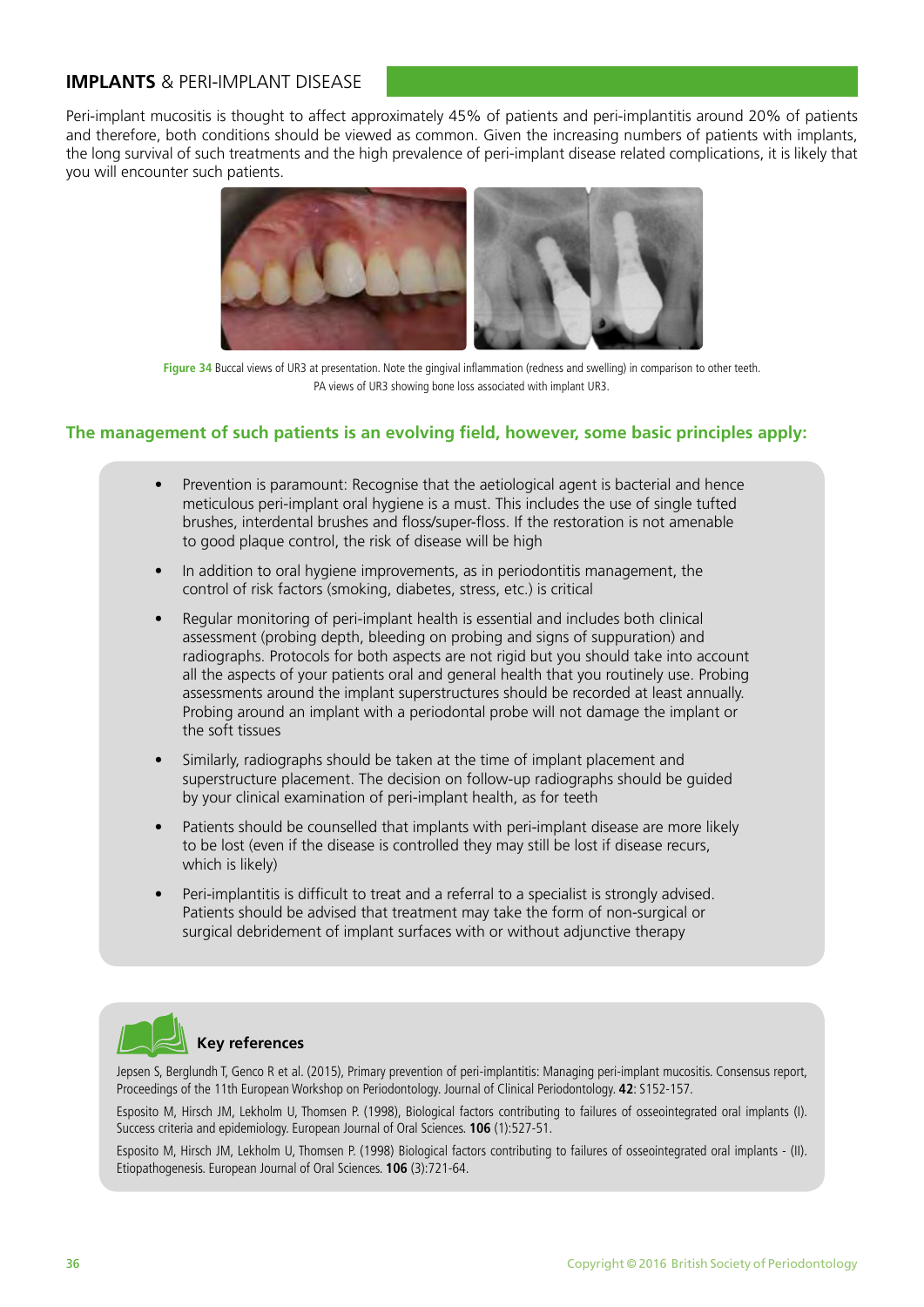## SUPPORTIVE PERIODONTAL THERAPY

The key to successful prevention and treatment of periodontal diseases is low periodontal inflammation levels and good oral hygiene. Our role is to support patients in their efforts to maintain low inflammation levels with effective plaque control. In general practice you should expect that many of your patients without periodontitis (BPE  $0 - 2$ ) could remain periodontally stable and healthy with a visit to the hygienist once every 1 – 2 years. Although approximately 50% of these patients may develop some form of periodontitis if causative and risk factors are not controlled. The lower the inflammation levels, the lower the risk of periodontitis. For those patients whom you have diagnosed with periodontitis, regular maintenance after the initial periodontal therapy can be crucially important in maintaining periodontal stability, and we term this maintenance regime supportive periodontal therapy (SPT).

Evidence shows that even with good home care, a potentially pathogenic bacterial flora can re-establish itself at the base of a 5mm + pocket three months after a thorough subgingival debridement. This is one of the reasons for the three monthly recall interval for periodontitis patients. Another reason is the need for continuous oral hygiene coaching and patient motivation. However, the evidence for informing the recall interval is limited and it should be based on each patient's clinical history, an assessment of periodontal health, stability and risk as well as the needs and wishes of the patient. The recall interval should be reviewed at each visit and will typically vary from between 2-4 months initially.

Over time, in patients with good compliance and with demonstrably stable supra- and subgingival environments, maintenance intervals may be extended. This implies that you, in consultation with your hygienist, are monitoring both the patient (have they stopped smoking, what have the general plaque levels been like over a series of appointments), and specific sites of concern (has there been repeated bleeding on probing at a specific site, has the probing depth increased by 2mm at a specific site).

#### **Remember that certain sites will be more difficult to manage than others:**

- **Furcations**
- Pockets associated with infrabony defects
- Pockets associated with root grooves, enamel projections, sites of chronic food impaction

Ensure, from the onset of treatment, that the patient understands the long-term implications of periodontitis, both in terms of treatment effects and the risks of non-treatment. Patients should be made aware that once the active phase of treatment is completed, they will require regular maintenance appointments to keep their periodontal condition stable. Such appointments can be carried out either by the dentist, hygienist or therapist.

A typical SPT appointment includes oral examination with recording of oral hygiene compliance (plaque and gingival inflammation, including redness and bleeding). This can be used to aid re-motivation of oral hygiene in the required areas. Probing depths can then be checked and any bleeding from the pocket noted. Ultrasonic and hand scaling should be carried out both supra- and subgingivally to remove any plaque or calculus deposits. More rigorous root surface debridement will be needed for pockets deeper than 4mm, especially those with bleeding on probing. Local anaesthetic may be required at times when debriding deep residual pockets (by referring to the last periodontal charting). Periodontal charting should be repeated annually for these patients.

Studies have shown the beneficial impact of regular supportive periodontal therapy. There is very strong evidence that structured maintenance and good oral hygiene is successful in maintaining periodontal attachment levels and preventing tooth loss.



#### **Key references**

Axelsson P & Lindhe J. (1981) The significance of maintenance care in the treatment of periodontal disease. Journal of Clinical Periodontology. **8**: 281-294.

Ramfjord SP, Morrison EB, Burgett FG, et al. (1982), Oral hygiene and maintenance of periodontal support. J Periodontal. 53:26-30. SDCEP (2014) Prevention and Treatment of Periodontal Disease in Primary Care: Dental Clinical Guidance. **http://www.sdcep.org.uk**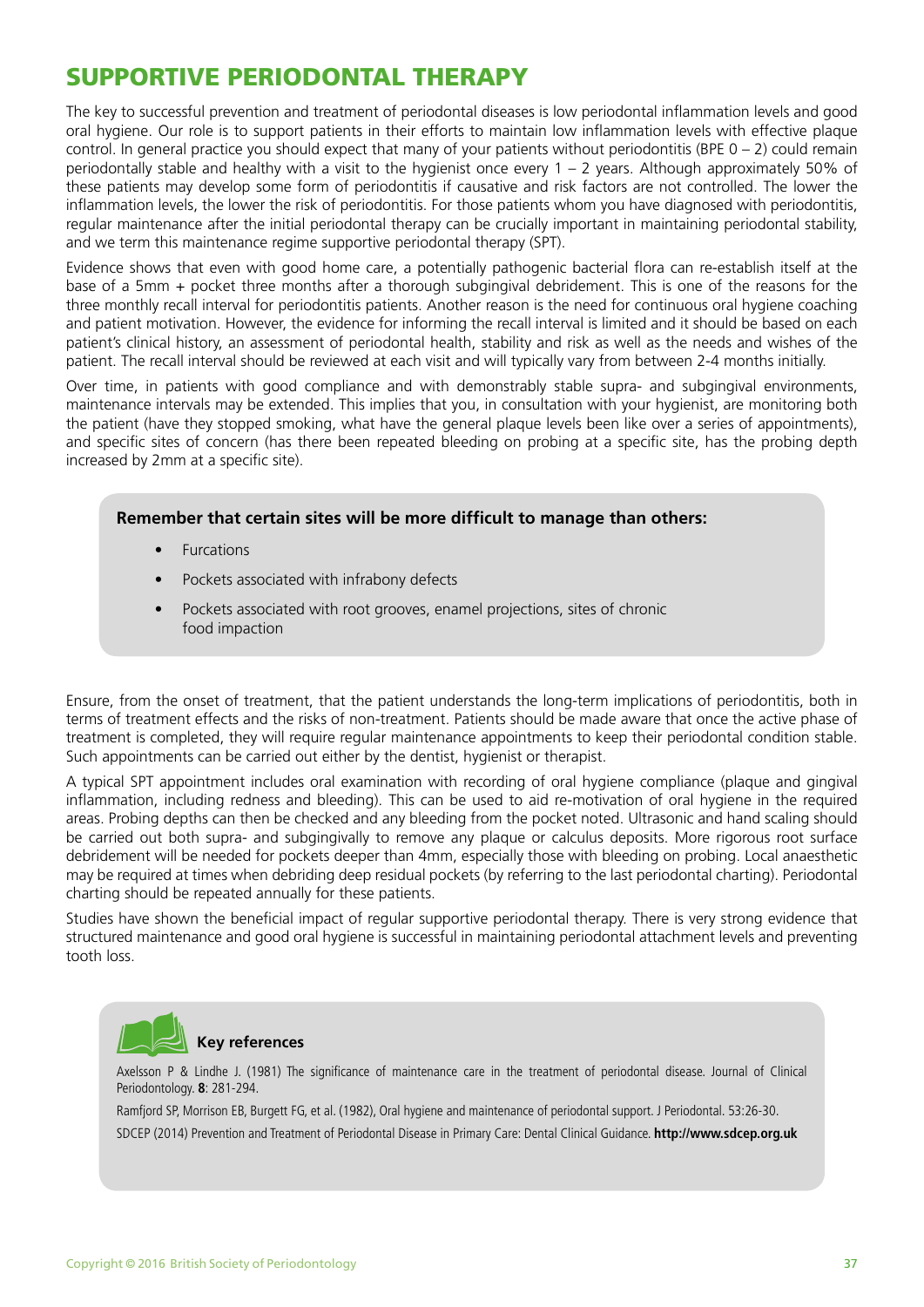## DENTO-LEGAL CONSIDERATIONS

Good records are essential for effective periodontal care and record keeping should be designed primarily to facilitate patient management. An additional benefit of such documentation will be compliance with regulatory and dento-legal standards. Failure to diagnose and treat periodontal disease is a common and rapidly increasing source of complaints, claims and regulatory challenges for the dental team.

Currently there is a level of patient expectation that tooth loss is avoidable and there can be strong emotional implications to losing teeth.

#### **Inadvertent criticism**

Legal problems often occur when a patient, who has regularly attended the same dentist over many years, for one reason or another, sees a second dentist. Sometimes the second dentist may make an inadvertent comment such as "It must have been present for years". This might be taken as a judgement on previous care even when the new dentist is not aware of all the facts. Unless you are in possession of all the information, framing the description of your patient's current condition in a more circumspect way might avoid future problems.

#### **Some examples of what you might say instead:**

- "It's very difficult to say how long you have had gum problems as they progress at different rates in different people. When gum disease first appears and how fast it progresses can depend on factors such as your general health, smoking habits and genetic predisposition. We can talk about your current oral and general health right now based on my own thorough examination and diagnosis. Then we can talk about the best way to manage your gum health moving forward."
- "Of course you want to be sure that you have had proper dental care in the past. However, gum disease appears at different times in different people and progresses at different rates over a person's lifespan. But it's impossible for me to say when your gum disease may have first become apparent. However, what I can tell you is what I see today and what we can do about it to achieve the best dental health possible for you."

Whilst it is important to relate the realities of presenting conditions to patients honestly and openly, it is equally important not to be judgemental or comment inappropriately about care and treatment you have not directly provided.

In your own practice there are a number of ways in which you can reduce the risk of having to face allegations of substandard periodontal care in the future.

#### **Clinical records**

It is vital to be able to demonstrate from the patient's records and radiographs that any periodontal disease present in their mouth has been identified, recorded and monitored appropriately. In addition, the records should show clearly that the patient has been informed of the nature and extent of their periodontal problems. If some of the teeth have a doubtful prognosis, this should be explained carefully to the patient in language they can understand and this fact recorded in the notes.

Options for care and their benefits, costs and risks should be discussed and documented. It can be useful to document discussions that periodontitis risk remains throughout life and, as such, repeated episodes of treatment and maintenance are often required.

The extent and content of the records should reflect the severity of the case as discussed in the section on diagnosis. Documentation should be designed to allow adequate monitoring of periodontal health and oral hygiene needs and responses.

#### **It should include specific details:**

- Including exactly what oral hygiene advice you have provided (simply recording "OHI given" is insufficient)
- Evidence you have assessed the outcome of any treatment
- Plan for how you are going to move forward (such as further non-surgical periodontal therapy, referral or maintenance care)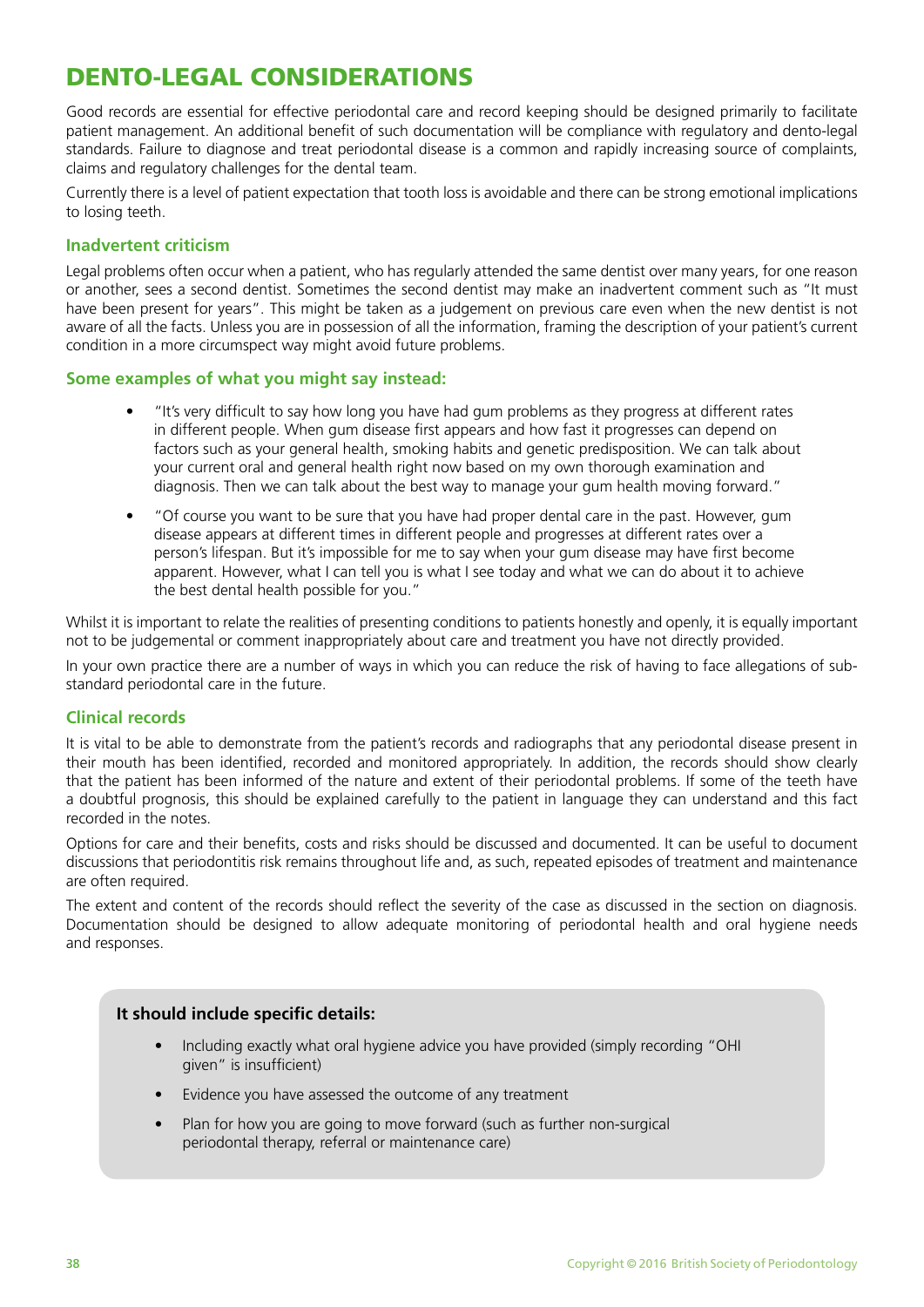#### **Identifying and recording risk factors**

There are a number of well-known risk factors that can affect the progression of periodontal disease; notably smoking and diabetes. It is important that these are recorded in a comprehensive medical and social history and monitored over time – remember that there is a dynamic interplay between these factors.

When risk factors are identified, the record also needs to show that they were discussed with the patient and appropriate advice given. For example, smokers should certainly be given appropriate smoking cessation advice, and diabetics should be advised about the importance of good long-term control of their diabetes. It may even be appropriate to advise some severe periodontitis patients who may report to be fit and well that they should consider seeing their general medical practitioner to have a routine screen for diabetes.

#### **Working with a dental hygienist or therapist**

Periodontal therapy can be provided by hygienists or therapists within their scope of care. It is important that it is clear to the dental team, the patient and in the clinical record, who is responsible for the care, whether by direct access or prescription from the dentist (see page 29 for more detail). If you are responsible for care, then it will be essential to assess and record the outcome and progress of the periodontal treatment at your routine examinations, even if this is simply evaluating the work undertaken by the hygienist.

#### **Referrals**

The guidance for which types of patients should be considered for referral can be found on page 41.

Clearly, careful diagnosis and assessment (or reassessment of treatment response) is key to recognising where referral is indicated. Once this recognition has been made:

- You should inform your patient of the reasons for referral and options
- Offer referral, and arrange if requested, in a timely manner including sending details of the patient's clinical conditions, treatment received to date and radiographs if available. Most NHS referrals will require a minimum amount of information for acceptance of the referral and these are usually detailed on providers' websites
- Record the discussion in the notes whether the patient wishes to proceed or not. You should also record details of conversations with referral practitioners and retain copies of related correspondence including emails

#### **Implant maintenance**

With an increasing number of dental implants being placed, you must ensure you are monitoring and maintaining them correctly. If you do not feel comfortable maintaining implants, you must either refer to a colleague with more experience in the field, or ask for guidance from your local implant dentist or periodontist. Peri-implantitis is becoming increasingly common. Even if you have not placed the implant, hygienists, therapists and dentists who subsequently see that patient would be expected to assess for this condition and record their findings accordingly. The management of peri-implantitis is a rapidly changing area and keeping up to date is an imperative for all dentists by accessing relevant CPD. To say that you did not know what you were looking for would be no excuse.

#### **Expectations and responsibilities**

Whilst periodontal treatment is usually highly successful in the long-term for mild to moderate disease, some localised recurrence is not unusual. In advanced disease, despite the best efforts of all concerned, significant tooth loss is common. Furthermore, accurate determination of prognosis is often unreliable at initial presentation. The limitations and uncertainties of periodontal therapy should be communicated to your patient and accurately recorded to realistically manage expectations. In addition, where appropriate, your patient should be advised of the less welcome effects of achieving periodontal health including recession, aesthetic issues (e.g. black triangles), sensitivity and food packing.

Some patients show poor compliance in either attending appointments or maintaining adequate standards of oral hygiene and it is important to note this fact in the patient's dental record. In many cases, this helps to demonstrate that the periodontal disease has arisen or progressed because of failings on the part of the patient, rather than the dentist.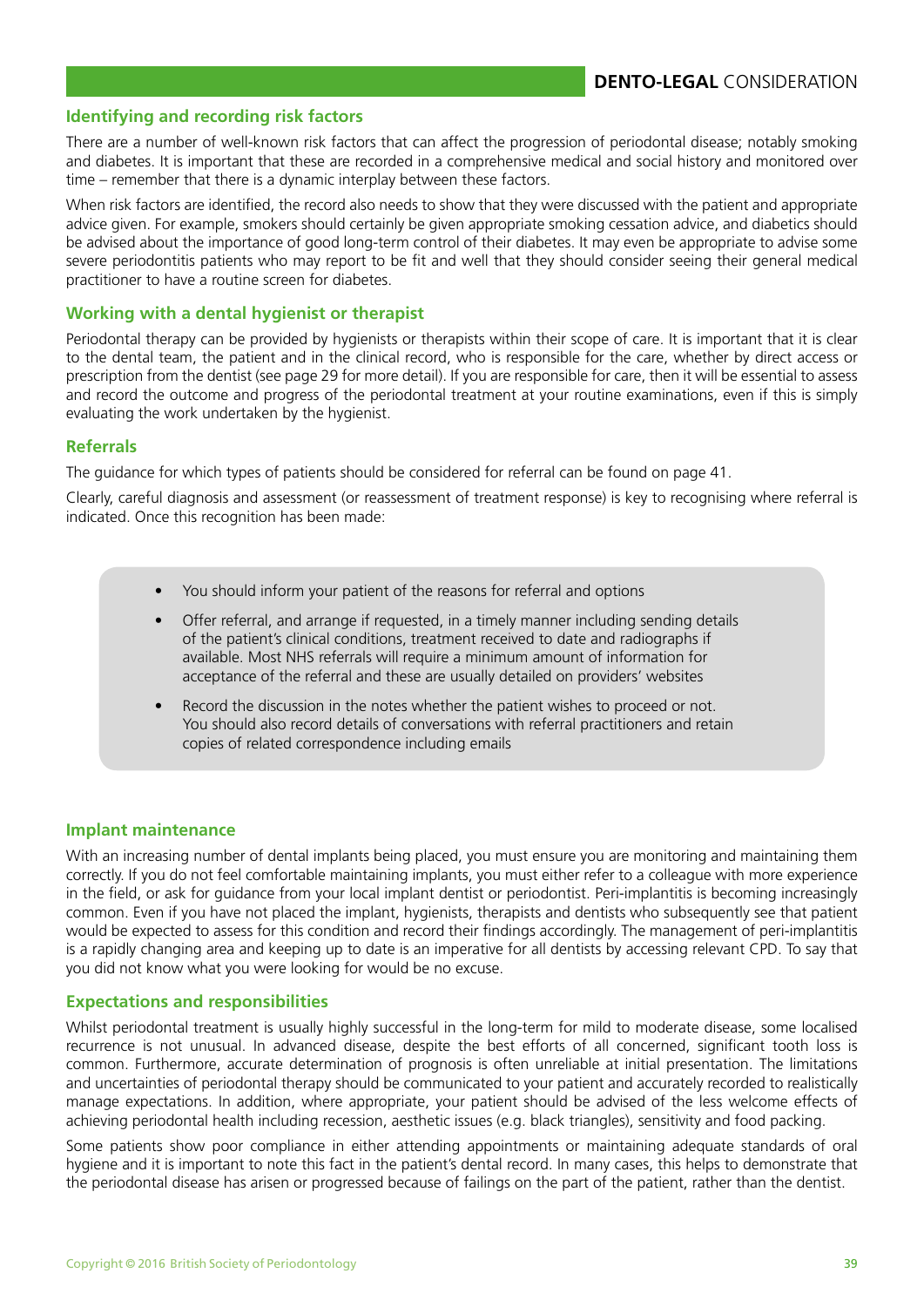#### **Summary**

- Record information appropriate to your patient's presenting problems, periodontal condition, treatment options, risk factors and responsibilities
- Summarise discussions with patients and other team members involved
- Recognise promptly the potential need for referral: offer (and arrange if requested) in a timely manner
- As with all dental care, advise patients of benefits, limitations and side effects of periodontal treatment



 *Produced with the support of Dental Protection www.dentalprotection.***org**



General Dental Council. Standards for the Dental Team – 2013.

**www.gdc.uk.org/Newsandpublications/Publications/Publications/Standards%20for%20the%20Dental%20Team.pdf**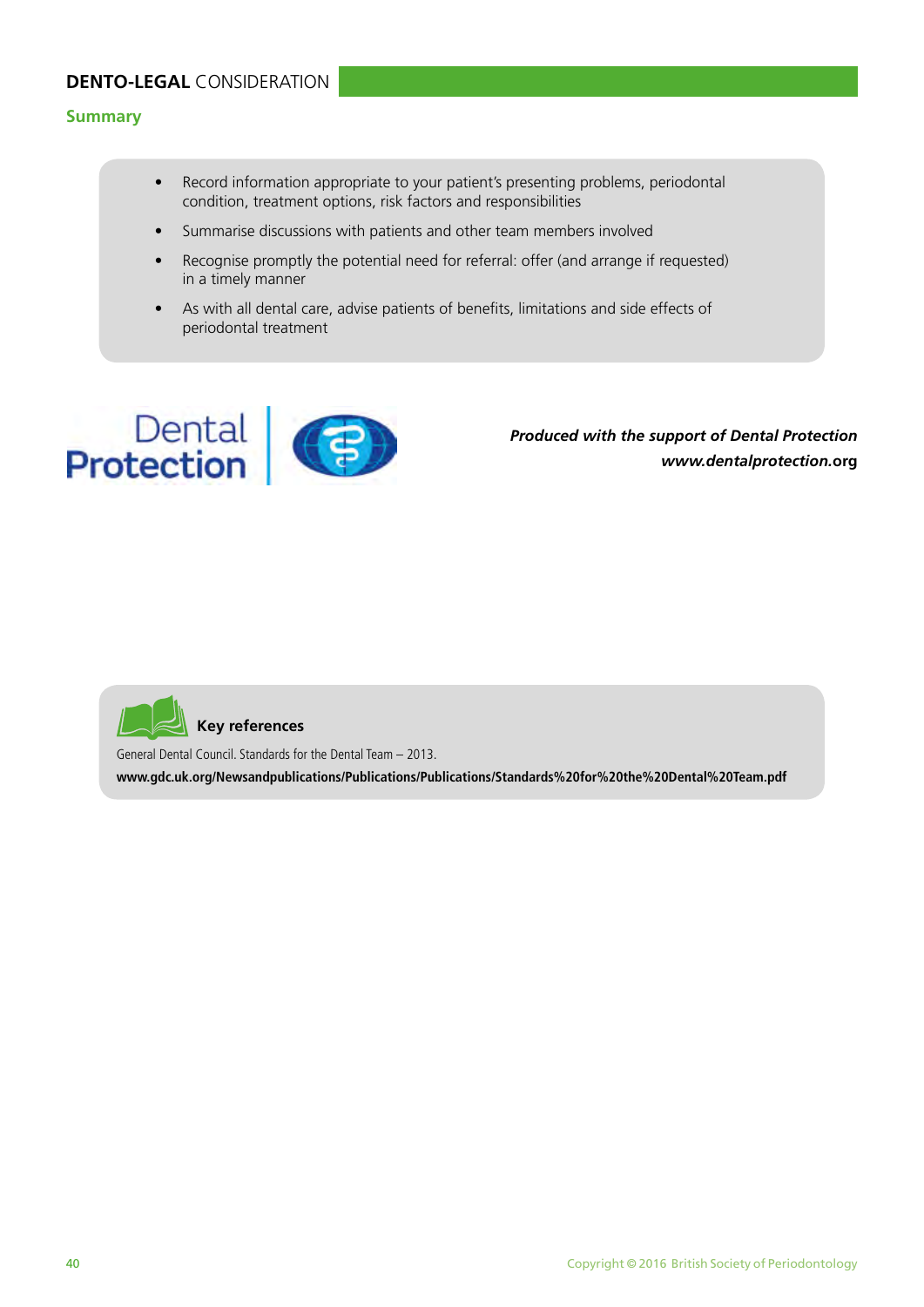## REFERRAL

General Practitioners have a responsibility to screen patients for periodontal diseases, to make a diagnosis and institute a treatment plan with defined therapeutic goals.

However, there will be occasions when, due to the extent and complexity of the case, in terms of patient management, you may feel that you do not have the experience to achieve predictable outcomes. For medicolegal reasons, you should consider referring such patients.

#### **When to refer patients**

The BSP has created guidelines for referring patients based on a simple assessment of case complexity based on the Basic Periodontal Examination (BPE). This is for use as guidance and not considered prescriptive. New guidance from the Department of Health (NHS Commissioning Guide) is in development and may change some aspects.

Referral of patients with periodontal problems depends on several factors including:

- The severity of disease and complexity of treatment required
- The patient's desire to see a specialist or undergo specialist treatment
- The GDP's knowledge, experience and training to treat patients with a range of periodontal problems
- The presence of other complicating factors such as a patient's medical history or other comorbidity

#### **Level 1 complexity**

Diagnosis and management of patients with uncomplicated periodontal diseases, including but not limited to:

- Evaluation of periodontal risk, diagnosis of periodontal condition and design of initial care plan within the context of overall oral health needs
- Measurement and accurate recording of periodontal indices
- Communication of nature of condition, clinical findings, risks and outcomes
- Designing care plan and providing treatment
- Assessment of patient understanding, willingness and capacity to adhere to advice and care plan
- Evaluation of outcome of periodontal care and provision of supportive periodontal care programme
- On-going motivation and risk factor management including plaque biofilm control
- Avoidance of antibiotic use except in specific conditions (necrotising periodontal diseases or acute abscess with systemic complications) unless recommended by specialist as part of comprehensive care plan
- Preventive and supportive care for patients with implants
- Palliative periodontal care and periodontal maintenance
- Any other treatment not covered by level 2 or 3 complexity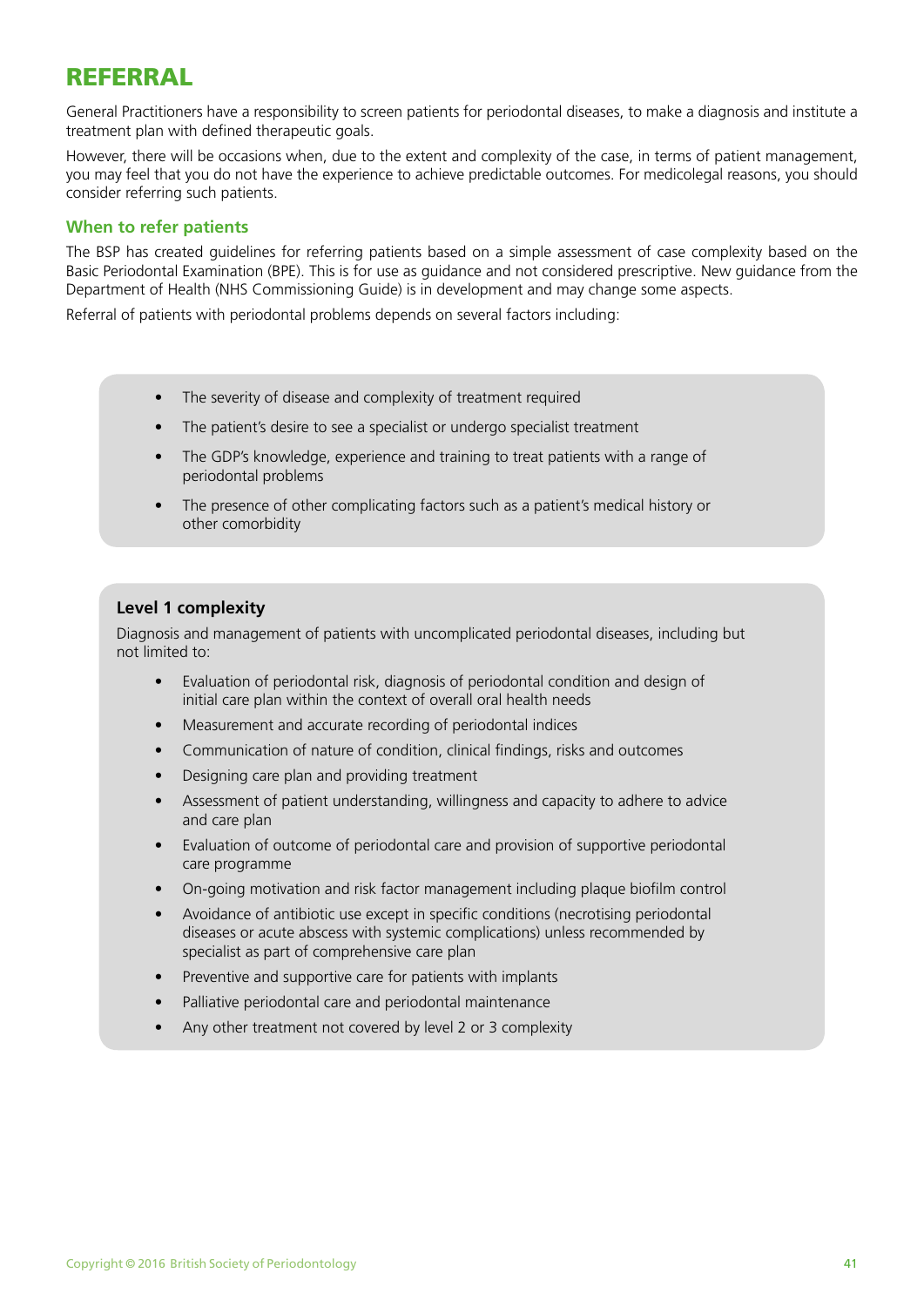#### **Level 2 complexity**

Management of patients:

- Who, following primary care periodontal therapy, have residual chronic moderate (30-50% horizontal bone loss) periodontitis and residual true pocketing of 6mm and above
- With certain non-plaque-induced periodontal diseases e.g. virally induced diseases, auto-immune diseases, abnormal pigmentation, vesiculo-bullous disease, periodontal manifestations of gastrointestinal and other systemic diseases and syndromes, under specialist guidance
- With aggressive periodontitis as determined by a specialist at referral
- With furcation defects and other complex root morphologies when affected teeth are strategically important
- With gingival enlargement non-surgically, in collaboration with medical colleagues
- Who require pocket reduction surgery when delegated by a specialist
- With peri-implant mucositis where implants have been placed under NHS contract

#### **Level 3 complexity**

Triage and management of patients:

- With severe (> 50% horizontal bone loss) periodontitis, aggressive periodontitis and true pocketing of 6mm or more
- Requiring periodontal surgery
- Furcation defects and other complex root morphologies not suitable for delegation
- With non-plaque induced periodontal diseases not suitable for delegation to a practitioner with enhanced skills
- Peri-implantitis where it is the responsibility of the NHS to manage the disease when implants have been placed under an NHS contract
- Patients who require multi-disciplinary specialist care (level 3)
- Where patients of level 2 complexity do not respond to treatment
- Non-plaque induced periodontal diseases including periodontal manifestations of systemic diseases, in order to establish a differential diagnosis, joint care pathways with relevant medical colleagues and where necessary, manage conditions collaboratively with practitioners with enhanced skills if appropriate and provide advice and treatment planning to colleagues

#### **Modifying factors**

The presence of a relevant modifying factor increases the complexity by 1 increment, and is not cumulative:

- **• Modifying factors that are relevant to periodontal treatment** 
	- Co-ordinated medical or dental multi-disciplinary care
	- Medical history that significantly affects clinical management (see right)
	- Special needs for the acceptance or provision of dental treatment
	- Concurrent mucogingival disease (e.g. erosive lichen planus)

The presence of a relevant modifying factor increases the complexity by 1 increment, and is not cumulative:

- **• Medical history that significantly affects clinical management** 
	- Patients with a history of head / neck radiotherapy or intravenous bisphosphonate therapy
	- Patients who are significantly immuno-compromised or immunosuppressed
	- Patients with a significant bleeding dyscrasia / disorder
	- Patients with a potential drug interaction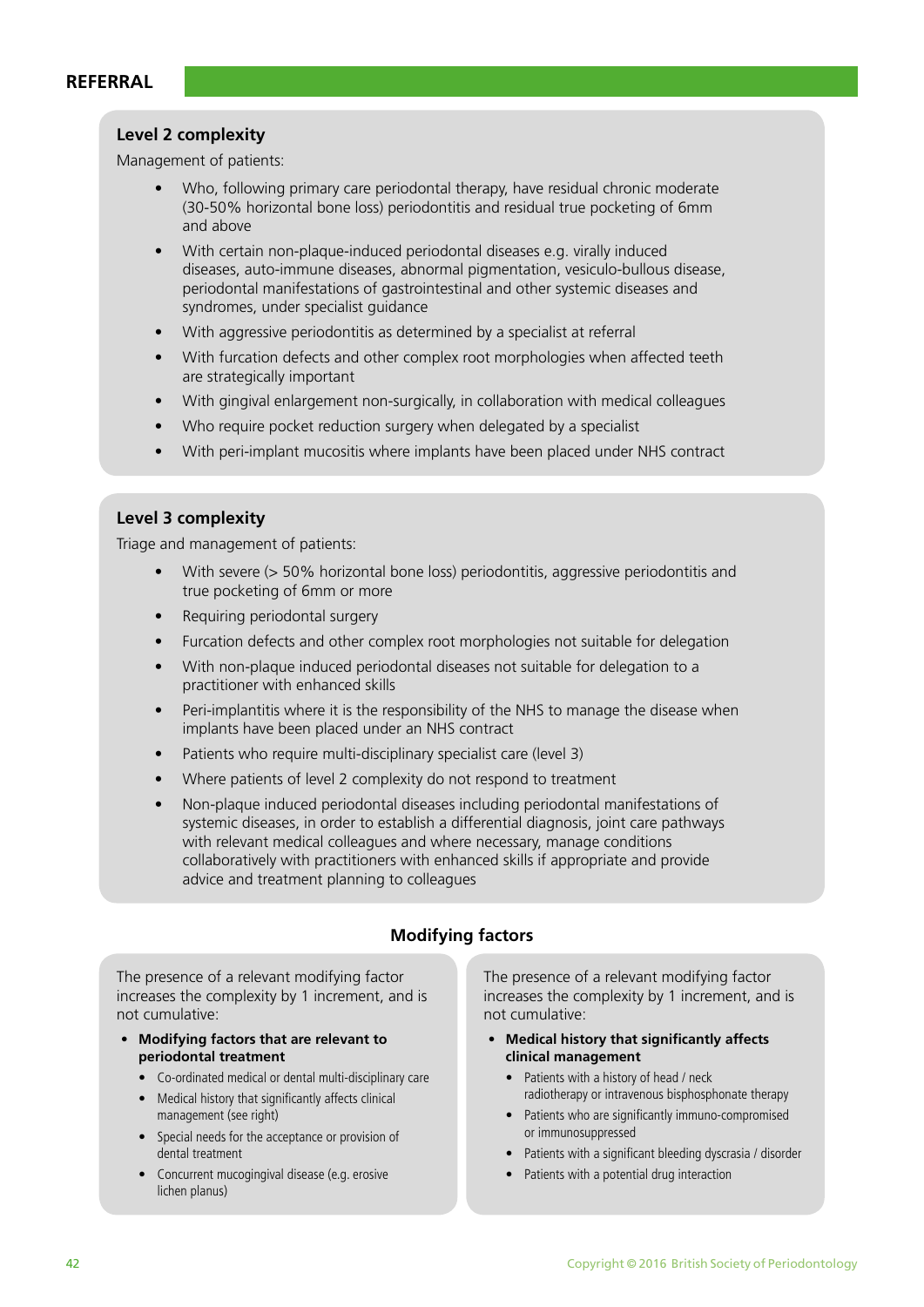#### **REFERRAL**

Patients with aggressive periodontitis should be offered referral after initial preventive advice on risk factor management and oral hygiene instruction. All patients with chronic periodontitis should have initial care (including treatment) in general practice and if unsuccessful referral may then be indicated. Patients with modifying factors may require movement to the next level of care, including those where behaviour change is challenging. Evidence for the latter will be required to accompany referral letters.

As a general guide, patients with level 1 complexity should normally be treated in general practice, those with level 2 treated in general practice if the clinician has the relevant skills or referred if not and the majority of patients with level 3 complexity referred.

In cases where an onward referral has been made, initial non-surgical periodontal therapy should still be commenced within general practice as part of the GDP's duty of care to the patient. Also ensure that any other primary dental pathology, such as caries or endodontic lesions, are addressed. Control of other modifiable risk factors where indicated, particularly smoking, should also be instigated by the GDP, if necessary by referral to smoking cessation services.

#### **Where to refer patients**

NHS referral will vary depending on your location in the UK. With the advent of managed clinical networks (MCNs) in England, referral will be to a consultant-led service. The referral will be triaged for level of care which might include a return to primary care and the referring dentist with an outlined treatment plan to follow, or to primary care for more complex treatment (level 2) with a suitably qualified practitioner, or within secondary care (management by a specialist or consultant) for level 3 cases.

If you work in Wales, Scotland or Northern Ireland, MCNs will not apply and you must arrange your onward referral directly to a clinician (see below) or via a local central referral system. Please ensure you check with your local area as to the referral pathways and criteria, otherwise your referral may be rejected.

#### **Dentists with a special interest in Periodontology (DWSI)**

#### *Who are they?*

DWSI is a job title rather than a qualification or designation and is a term likely to disappear under the new dental contract (2016-2017). They were general dentists who had a contract with local area teams of your Care Commissioning Groups (CCGs) to provide periodontal services to NHS patients. DWSIs may have had some extra training in periodontology beyond BDS level and should have presented evidence of competency in basic periodontal treatments to the CCGs in question. They may have been trained in more complex periodontal management or surgical procedures. Under the MCNs, the cases formerly treated by DWSIs would be level 2 complexity cases and the MCN will be responsible for managing such cases using a "skill mix" approach, however this pathway is still in development at the time of this publication.

#### *How can I contact them?*

Some CCGs have contracts with DWSIs, but most areas are establishing MCNs with Consultants in Restorative Dentistry taking responsibility for managing the MCN. You should enquire with your local area team of your CCG. As mentioned already, contact your local area team to confirm the appropriate referral pathway and criteria.

#### **Specialists in Periodontology**

#### *Who are they?*

These practitioners are dentists who have been recognised by the General Dental Council as specialists in Periodontology. They will have achieved this either by following a recognised formal training programme in the UK or in Europe, or by virtue of their experience and previous training.

They generally work at a secondary care level, taking referrals from other dentists.

#### *How can I contact them?*

- BSP or GDC websites you can search for registered specialists in your area
- Some CCGs may have contracts with specialists or know who they are
- Through local MCNs that are managed by a Consultant in Restorative Dentistry
- Recommendations from colleagues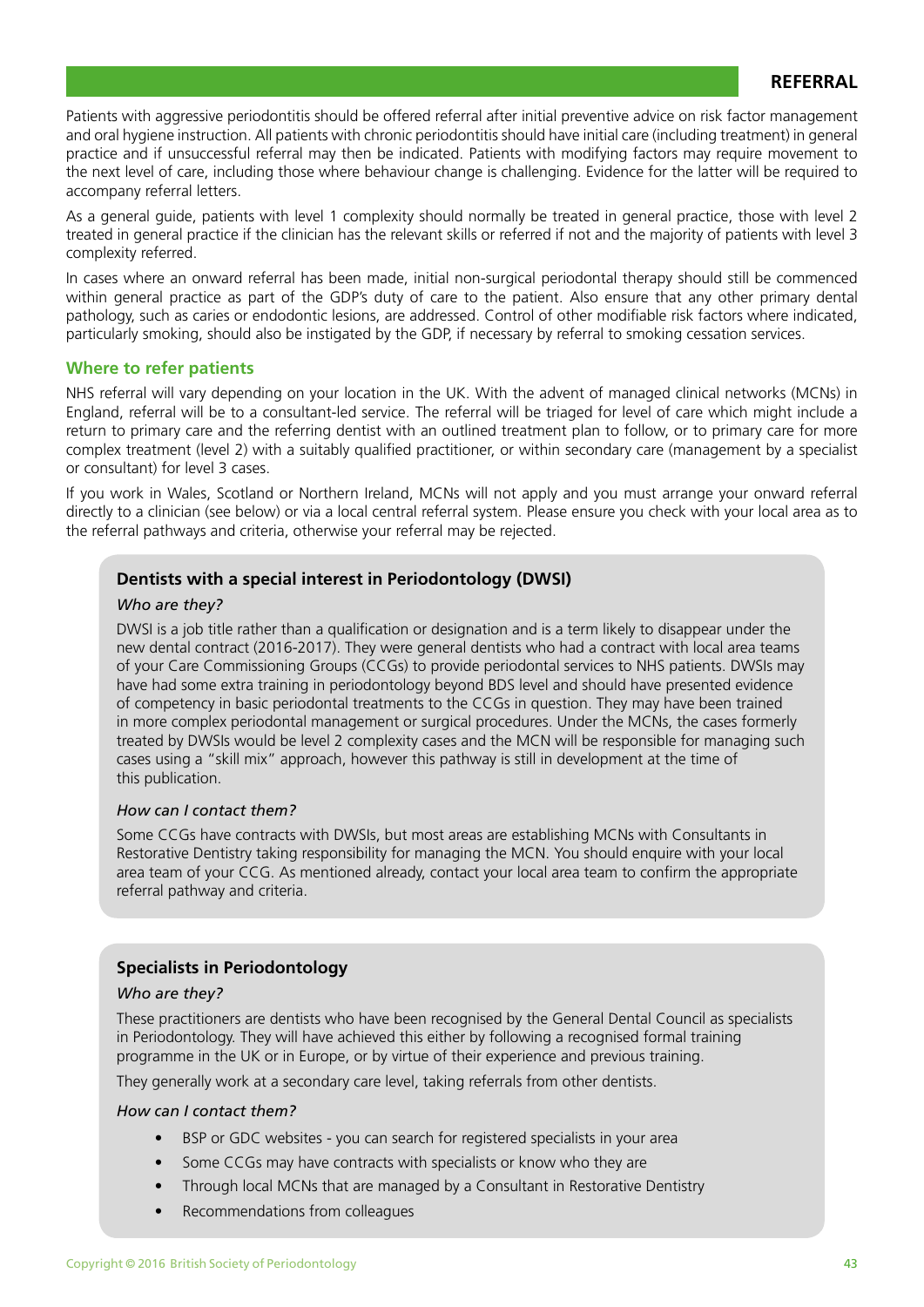#### **Consultants in Restorative Dentistry**

#### *Who are they?*

These are dentists who have gone through a formal 5-year training programme in restorative dentistry, including periodontology within a teaching hospital. Consultants are NHS employees who work within the salaried services, often dealing with patients with complex needs. Most are based in hospitals and while some will have the resources to provide treatment, others will only be able to provide advice and detailed treatment planning. There are a small number of Consultants in Periodontics who have undertaken a 3-year periodontal training programme (such as MClinDent) plus additional training in NHS management and leadership or equivalent and who work alongside a Consultant in Restorative Dentistry in an academic hospital setting. They generally work at a secondary care level, taking referrals from other dentists.

#### *How can I contact them?*

- CCGs
- Local teaching hospital
- MCN in Restorative Dentistry

The BSP also has a significant number of general practitioner members who have a special interest in periodontology, and these people may be able and happy to help you if you cannot identify or access any of the other groups above.

#### **How to refer patients**

Whilst an initial telephone call to a hospital or practice may be helpful, referrals should be made formally in writing. It is wise to keep a copy of the referral letter with the patient's notes, and to make a dated entry in the notes that the patient has been referred, and why.

The referral letter should contain:

- Patient's name, date of birth and contact details
- Reason for referral, any patient concerns, and any emergency problems
- Relevant medical history including smoking history and all medications being taken
- Details of any periodontal treatment already carried out
- Relevant radiographs (particularly old ones) and charts

Many NHS funded services have a high demand for care, and patients may have a better chance of being accepted in some teaching hospitals if as much relevant information as possible is provided. An example referral proforma has been included on page 45.

#### **What if my patient declines to be referred?**

Listen to their reason for declining a referral. If there are any misunderstandings which have led them to this decision, you should discuss these. Ensure the patient is aware of the consequences of not accepting referral and that the details are documented in the clinical notes. Also ensure you continue monitoring their periodontal condition. At recall examinations provide the best preventive advice and treatment you can and ask the patient if they wish to discuss referral again.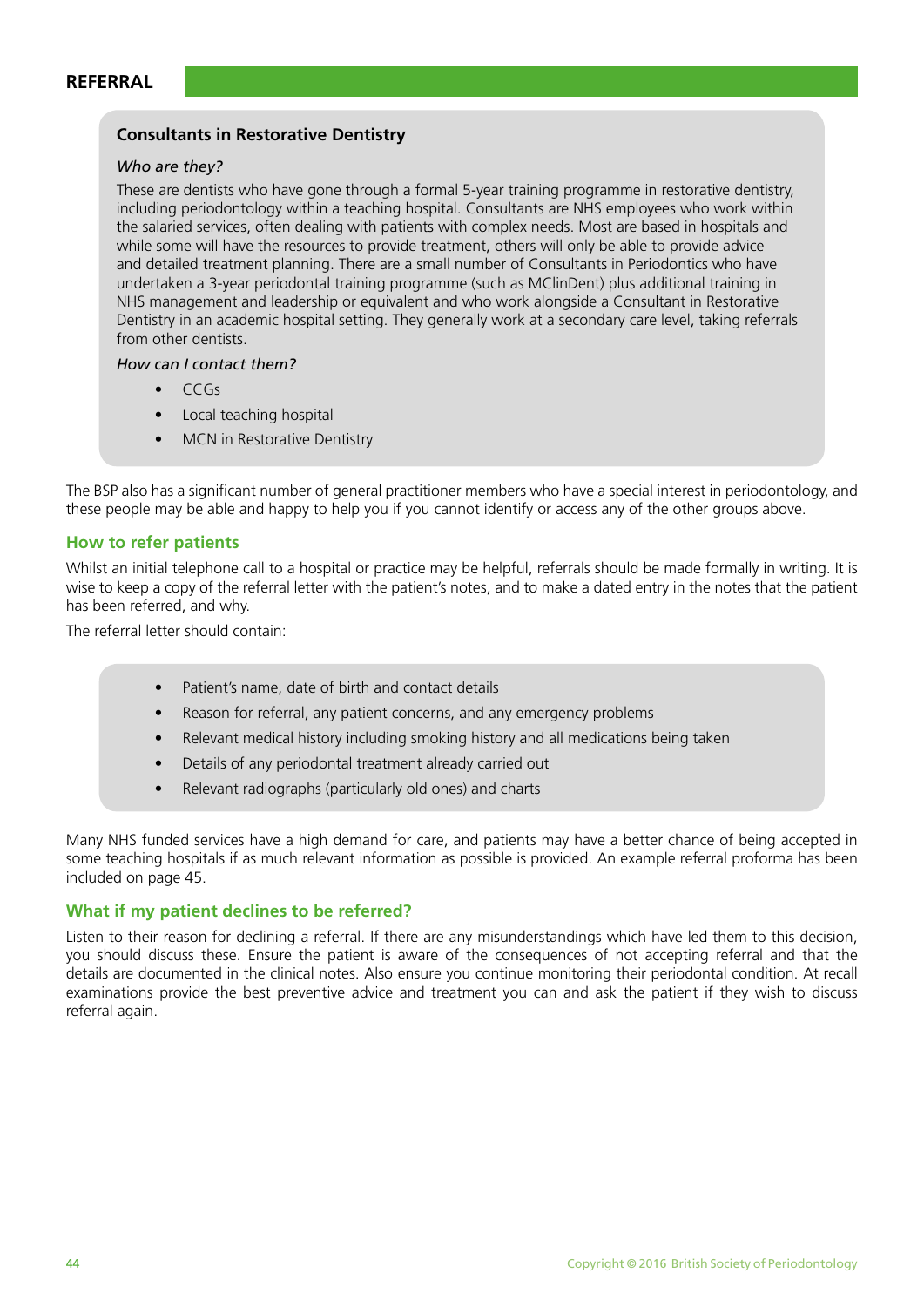## PROFORMA

| <b>PATIENT DETAILS</b> | <b>REFERRER DETAILS</b>                       |
|------------------------|-----------------------------------------------|
| Title:<br>Forename:    | Title:<br>Forename:                           |
| Surname:               | Surname:                                      |
| Date of birth:         | Practice Name, Address & Post Code (or stamp) |
| Address:               | Address:                                      |
|                        |                                               |
|                        |                                               |
| Post Code:             | Work Tel:                                     |
| Home Tel:              | Email:                                        |
| Mobile Tel:            |                                               |
| Email:                 |                                               |
|                        |                                               |

#### RELEVANT MEDICAL HISTORY

| Please give a brief indication of selected medical issues, or attach your completed medical history form           |
|--------------------------------------------------------------------------------------------------------------------|
| Cardiovascular Disease $\Box$ Respiratory Disease $\Box$ Epilepsy $\Box$ Rheumatoid Disease $\Box$ Pregnant $\Box$ |
| <b>Details</b>                                                                                                     |
|                                                                                                                    |
| <b>Medications</b>                                                                                                 |
| <b>Smoking Status</b>                                                                                              |
| Current Smoker L Ex-Smoker I Non-Smoker                                                                            |
|                                                                                                                    |

*Please include as much information as you can and enclose most recent radiographs*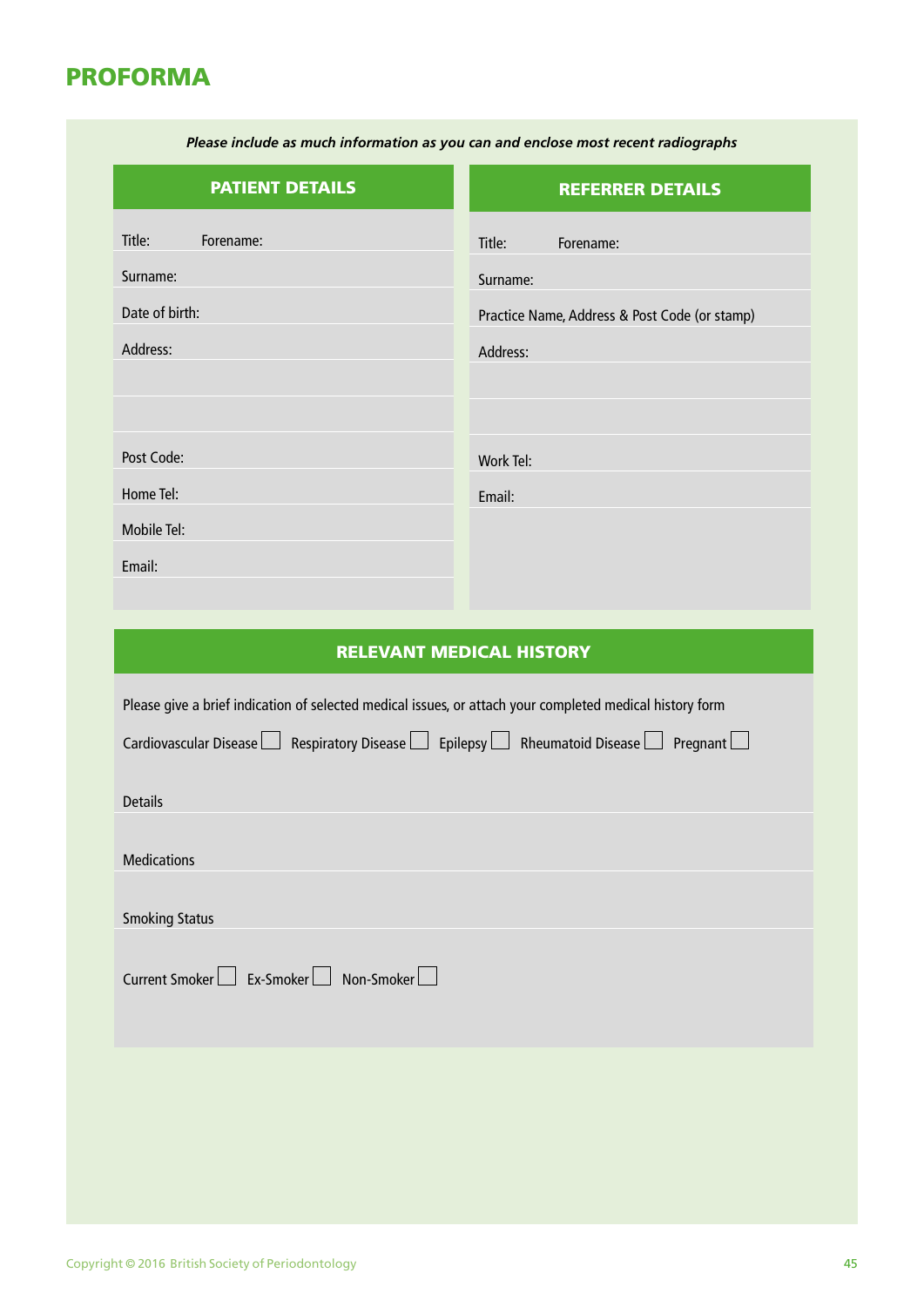## CLINICAL DETAILS

|                                                                                                                                                             |  | <b>BPE Score</b> |  |
|-------------------------------------------------------------------------------------------------------------------------------------------------------------|--|------------------|--|
| <b>Provisional Diagnosis:</b>                                                                                                                               |  |                  |  |
| <b>Specific Conerns:</b>                                                                                                                                    |  |                  |  |
| Bleeding Gums $\Box$ Recurrent Infection $\Box$ Recession $\Box$ Sensitivity $\Box$ Loose Teeth $\Box$ Drifting $\Box$<br>Halitosis <b>Aesthetics</b> Other |  |                  |  |
| <b>Previous Periodontal Treatment</b>                                                                                                                       |  |                  |  |
| Treated by Hygienist $\Box$ Treated by Dentist $\Box$ Treated by a Specialist Periodontist $\Box$                                                           |  |                  |  |
|                                                                                                                                                             |  |                  |  |
| Radiographs enclosed? Yes No                                                                                                                                |  |                  |  |
| Details of recent radiographs (date, type, findings)                                                                                                        |  |                  |  |
|                                                                                                                                                             |  |                  |  |
|                                                                                                                                                             |  |                  |  |
|                                                                                                                                                             |  |                  |  |
|                                                                                                                                                             |  |                  |  |